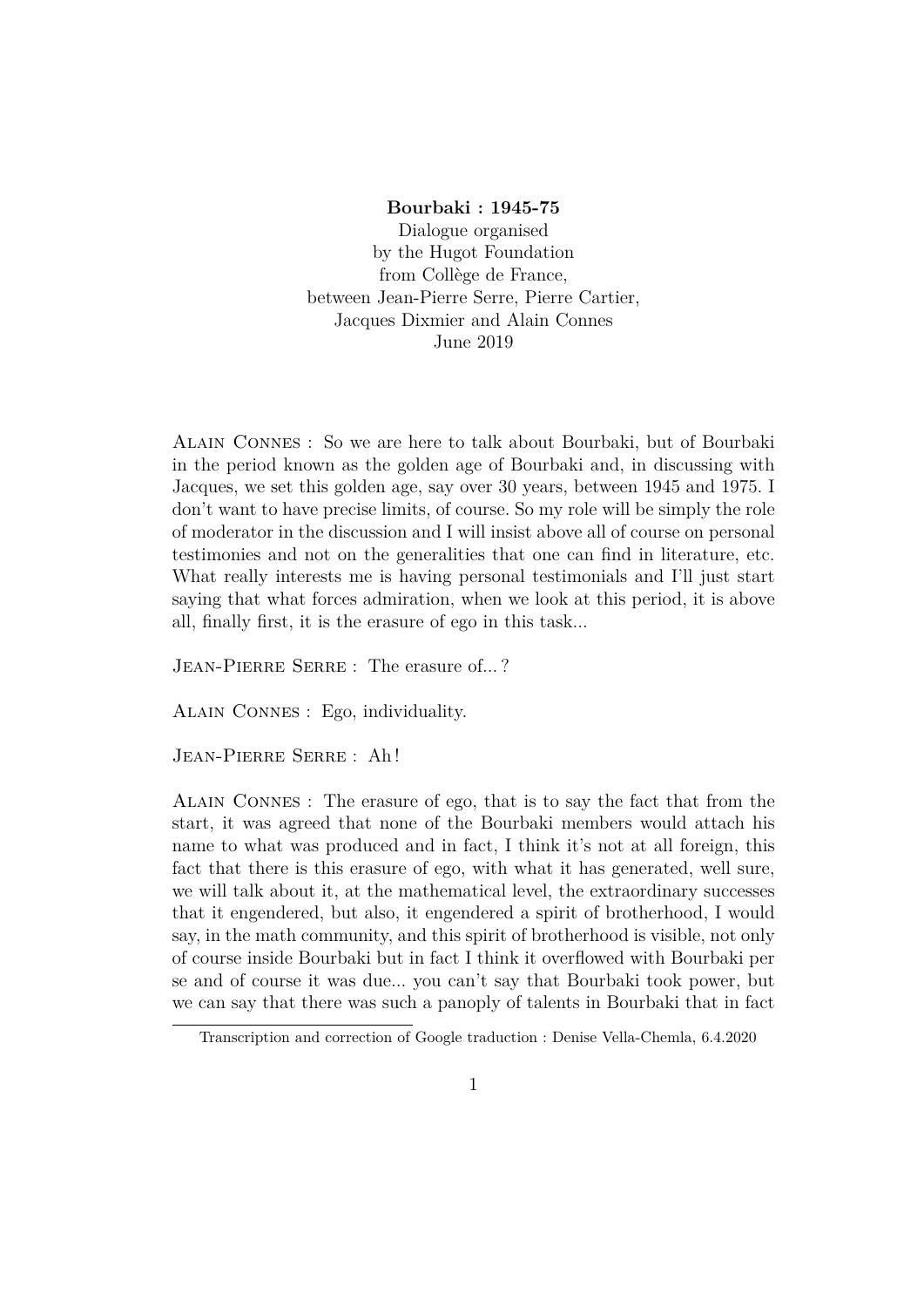I mean they were the model of a whole generation of mathematicians, not only French, but also abroad since there were foreigners who participated in Bourbaki. Therefore in fact this is my starting point and the way I want to use to get you involved is to go around the table on fairly specific, but, as I said, I want subjects that don't have their answer already in the literature, or in what is found on the internet, etc., but who will have completely personalized answers. So, simply to see if the round works and then to heat up, the first subject, this is a fairly simple subject, it's the next question, "Did you know Bourbaki before being recruited ? How have you been recruited ? And what are your memories of the first Bourbaki congress ?". That's it. So I think... I don't know in what order we can proceed *(pointing his hand to Jean-Pierre Serre)*.

JEAN-PIERRE SERRE : I think we could answer in order in which we joined Bourbaki, you know ? Now there, I was taken first.

Alain Connes : Were you taken first ? Okay.

JEAN-PIERRE SERRE : In 49. So there, I can answer all these questions there... because... the way I knew Bourbaki : then, well, sure, I had looked at Bourbaki's books ; there weren't many. There was the General Topology, chapters 1 and 2, I believe, and there was Algebra 1, I believe. Algebra 2 hadn't even come out.

Alain Connes : There were the foundations too ? *(laughs at JD)*

JEAN-PIERRE SERRE : No, no, no, there was none of that.

Jacques Dixmier : There was the Bundle Results booklet.

JEAN-PIERRE SERRE : There was the Results booklet. That was very useful by the way. And then, personally, what happened was that I passed the aggregation and there was an analysis test, well, that I had more or less understood, not much, suddenly, and then I go back to Ecole Normale Supérieure and there, Bourbaki had a congress which was in a room and I returned by any chance in this room...

Alain Connes : Ah, okay, you came into this room by chance, okay.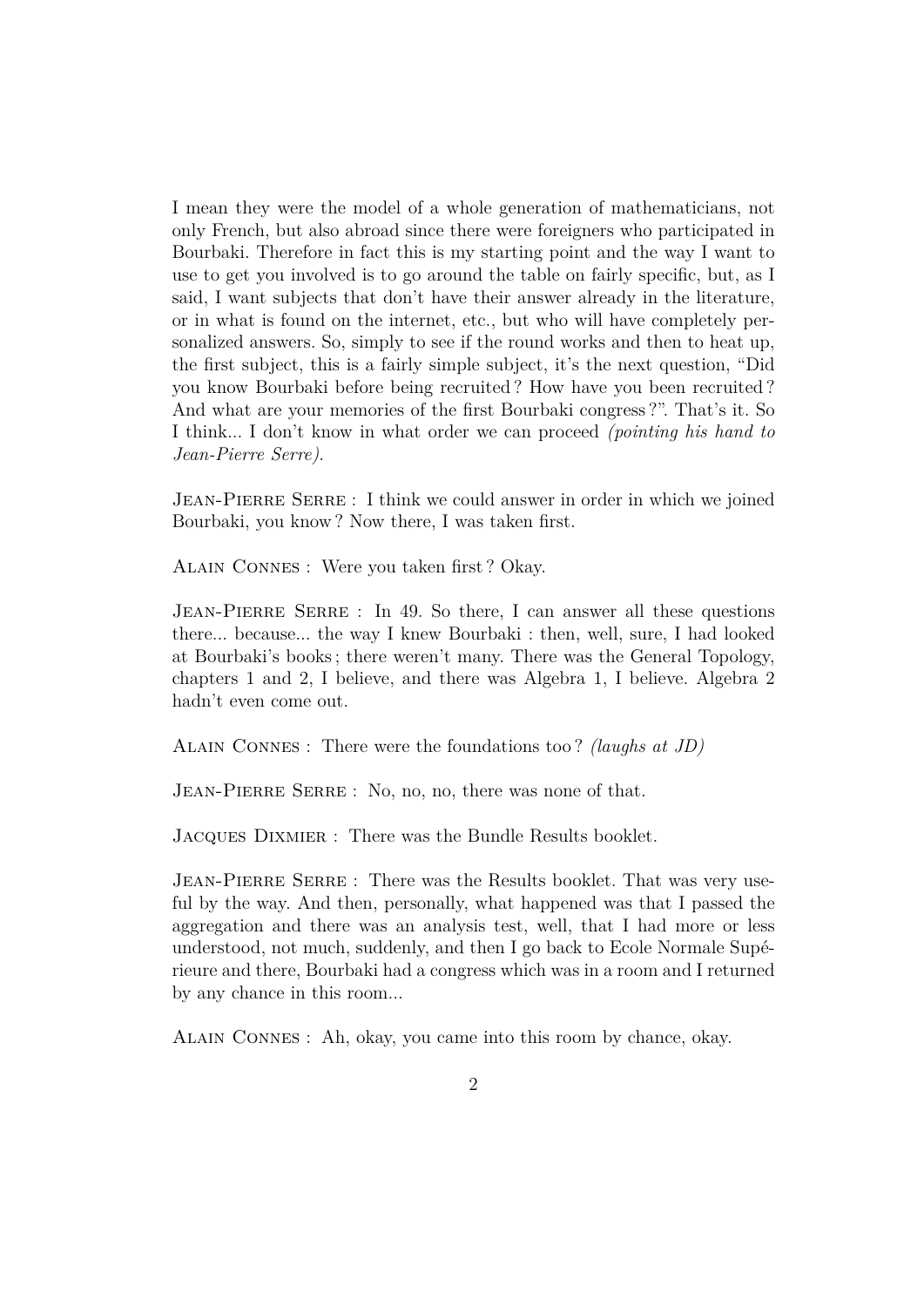Jean-Pierre Serre : And then I saw that they were discussing issues that were very close, you see, to those who were in my problem of approvalgation. And suddenly, it intrigued me. And I learned like that by accident that the next Bourbaki congress three months later, this was in June or July 48, so in October or November, there would be a Bourbaki meeting, in Nancy.

Alain Connes : In Nancy.

Jean-Pierre Serre : Rue de la Craffe. So at the time in question, I was with my wife in Auxerre, because she had been professor in Auxerre, and I didn't ask anyone, I took a train ticket and left for Nancy...

Alain Connes : Of course *(laughs)*.

JEAN-PIERRE SERRE : Oh, well for me, it was normal because maths are open, you see, I had no idea of politeness, that it was necessary to ask, no, no, I went to Nancy, and there, there was an amphitheater and I sat in the amphitheater ; they were discussing body theory. I remember very well, there was a proposal from Chevalley a little bit extraordinary which was to suppress the Galois theory *(laughs)*, which he transformed in a choice "or else you put it, but in this case, you also put Lie algebras..."

Alain Connes : First appearance of Lie algebras by Chevalley.

Jean-Pierre Serre : Suddenly, they had the good sense to say yes. And I think I intervened, because I could speak you see, and I believe that I intervened to say something stupid that I will remember until the end of my life which was that the Galois theory was useless, you see *(laughs of all)*. And that struck me, because for the rest of my life, I would always use it. There, the good Lord did not miss me. So they were happy with the comments I made about topological vector spaces, stuff easy, like that, they invited me this time for the next congress. So it must have been in January, or in February-March.

PIERRE CARTIER : It must have been in 49.

Jean-Pierre Serre : In 50, uh, in 49. At the next congress, they told me "We take you". There, that's how I got home.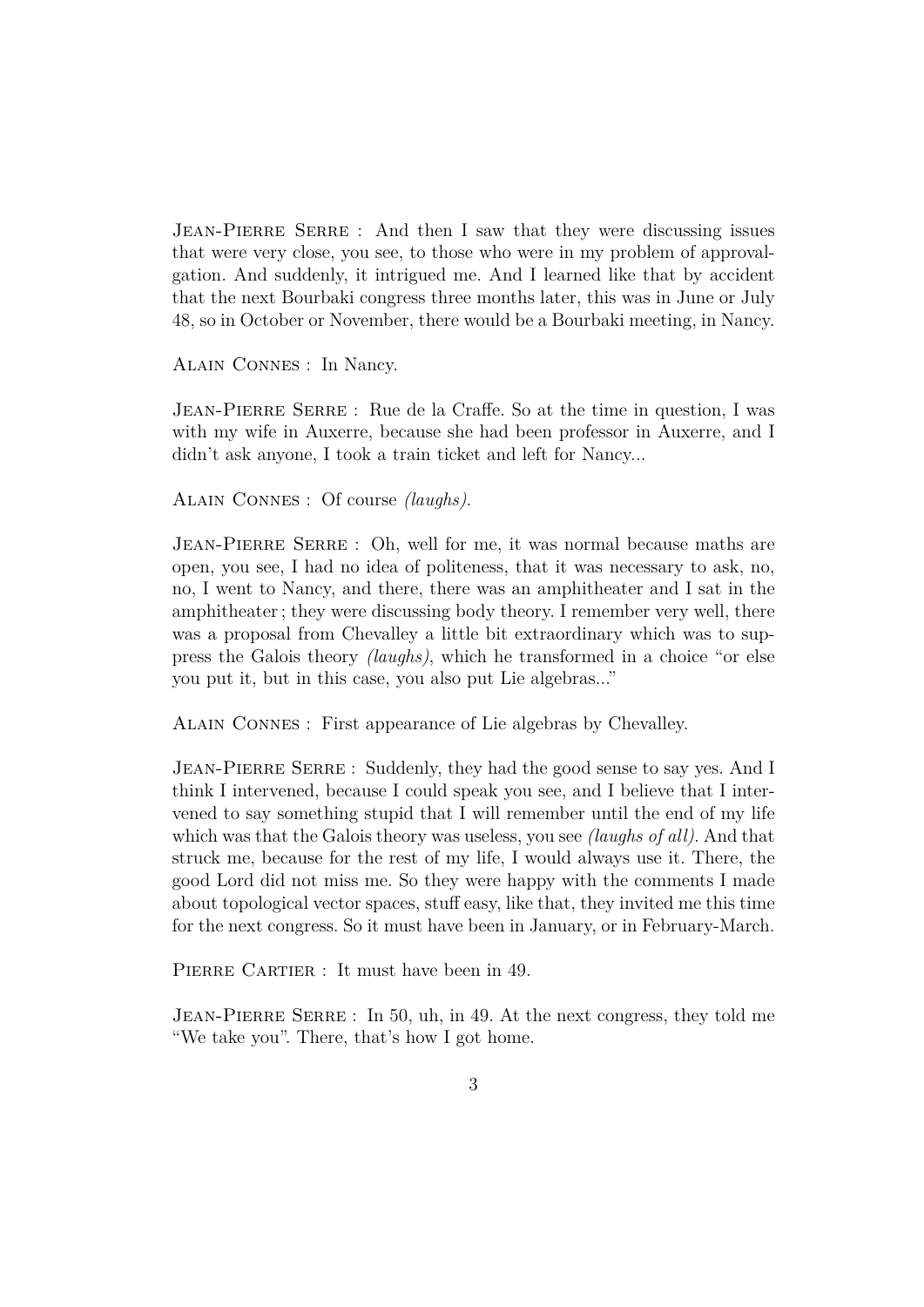Alain Connes : And who was there at the time ? So there was Cartan, Dieudonné, Chevalley... ?

JEAN-PIERRE SERRE : No, but I forced the Bourbaki door in some way so.

Alain Connes : Oh, very well, you opened it, and it remained open ! *(addressing Jean-Pierre Serre)*

Jacques Dixmier : So let's see, so, then, I think it was you we took ? What year did they take you ?

Jacques Dixmier : Wait, before you, there was Godement and Schwartz, who were recruited just before.

JEAN-PIERRE SERRE : Yes, but *(designating AC)* he said among us three.

Jacques Dixmier : Ah, among the three of us. So yes, after, it's me, yes.

JEAN-PIERRE SERRE : What year is it, you?

Jacques Dixmier : In 49. You were even... you were in charge, Samuel and you, to recruit me.

JEAN-PIERRE SERRE : To find out if you accepted.

Jacques Dixmier : And you had no effort to do because, I was *(laughs)*... I must... Let's face it, I was flattered, and then interested.

JEAN-PIERRE SERRE : Yes, but it changed your ideas, anyway also a little bit.

JACQUES DIXMIER : How did it change my ideas ?...

JEAN-PIERRE SERRE : Compared to Hilbert spaces.

Jacques Dixmier : And then, oh yes, it greatly changed my ideas, yes, of course ! And even immediately, I realized that it interested me more than my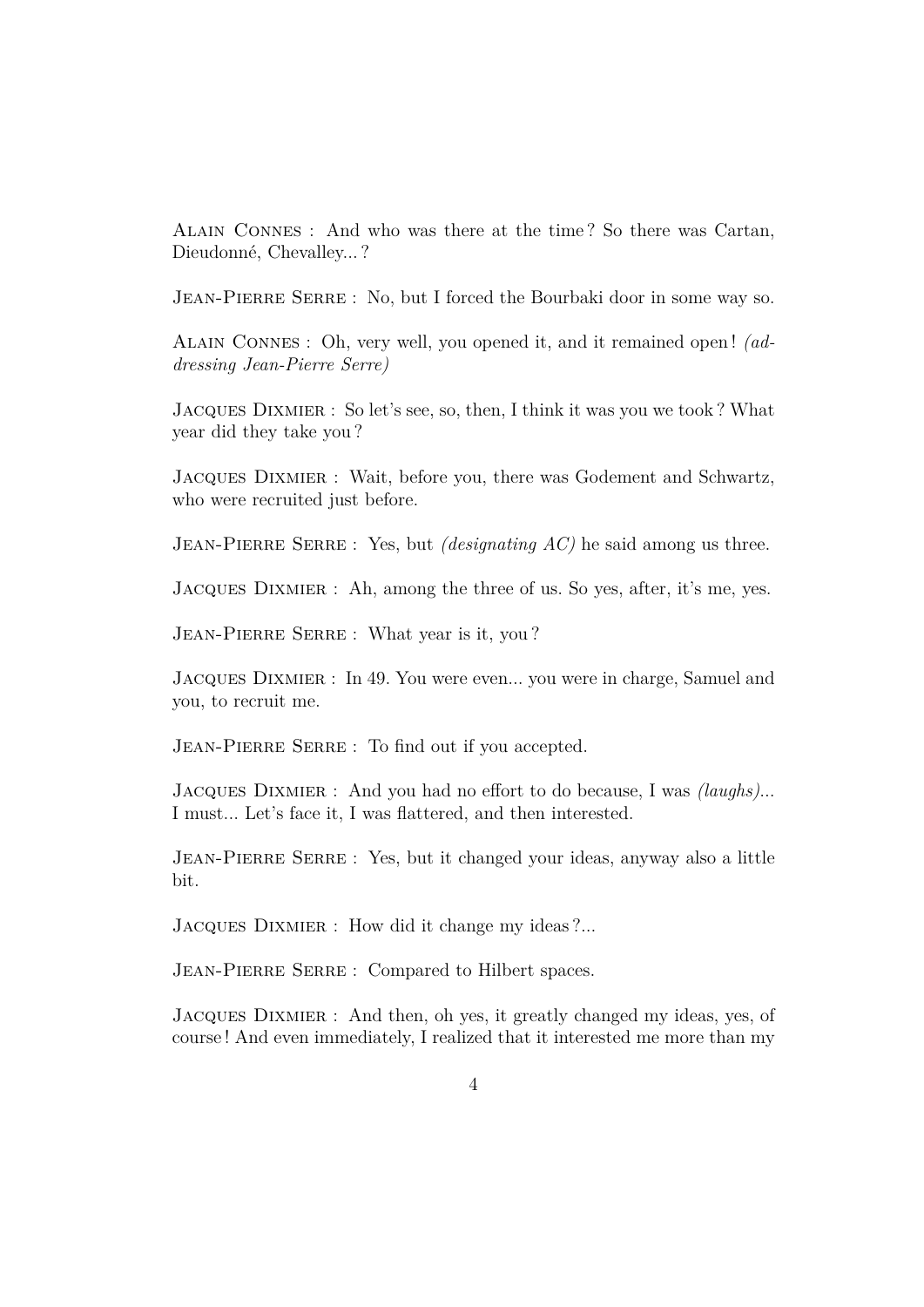own work, there, then, immediately.

Alain Connes : And the first congress then ? Go ahead telling me...

Jacques Dixmier : The first congress, then, in 49, but where it was exactly, I don't remember. Wait, I come back to something else, we are a little free ? On your introduction, because there is a point on which I do not agree, finally, I want to dissociate myself, it's because you call this period the golden age of Bourbaki. So maybe it is, I don't know, because precisely I completely lost contact with Bourbaki, it bothers me to say "this is the golden age of Bourbaki", when I don't know anything about what's going on or almost nothing that has happened since. You understand that it is to take a position of superiority which is a little unpleasant anyway. For me anyway.

PIERRE CARTIER : I think that's the general opinion.

Jean-Pierre Serre : *(designating Alain Connes)* Let's say it's his opinion, because for example,

Jacques Dixmier : *(addressing Alain Connes)* Okay, that's your opinion, yours, okay.

Alain Connes : Not only that, it is what is written in the books that talk about Bourbaki, that's all. We're not going to drag on this.

Jean-Pierre Serre : It will not be written, anyway *(addressing Alain Connes)*, you said it anyway, we can't delete it.

Alain Connes : I said, I take responsibility for it.

JEAN-PIERRE SERRE : But actually, I was a little annoyed when Cartier made speeches, and in writing, him, on the death of Bourbaki, that it was over because he was no longer in Bourbaki, suddenly, Bourbaki was dead.

Alain Connes : Well, Bourbaki's death has been announced, like you know, in 1968.

ALL TOGETHER : It was a hoax.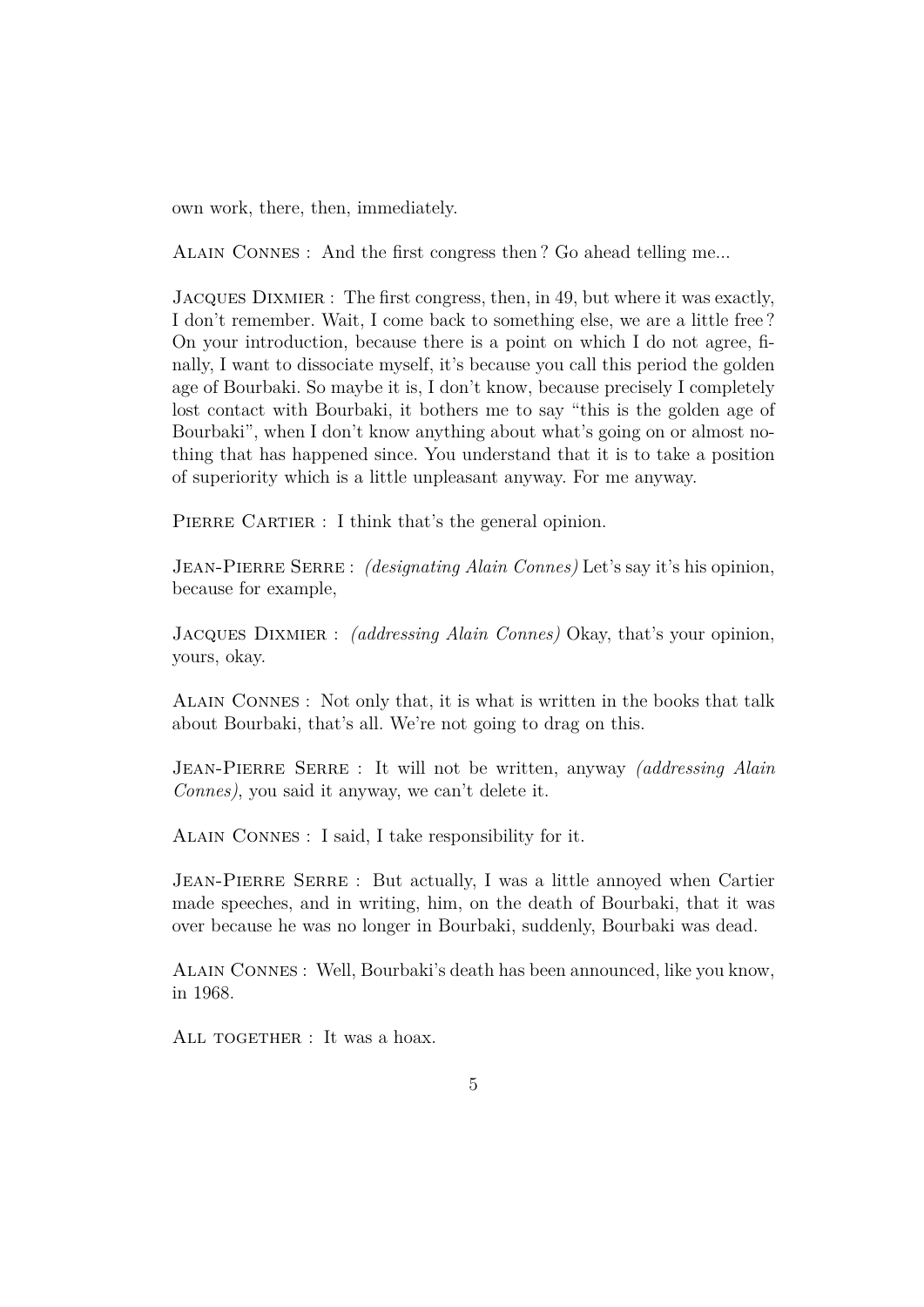JEAN-PIERRE SERRE : It was a stupid hoax.

Jacques Dixmier : Oh, stupid, he was no more silly than a lot of other hoaxes.

Jean-Pierre Serre : No, but that is saying a lot, already *(laughs)*.

Jean-Pierre Serre : Okay so this is your entry into Bourbaki. *(Turning himself towards Pierre Cartier)* And you, Cartier, it's a little more complicated, because you sort of came in twice ?

PIERRE CARTIER : Yes, yes, well then, how did I know Bourbaki? Well, obviously, Bourbaki's books, I knew them. I discovered them when I was a schoolboy around 16 because my grandfather who was a teacher at Henri IV wanted to give me a gift for... I don't know for what occasion, he took me to Hermann, he left me there, all afternoon in the shop, and when he came back, he took out the check he had written in advance and the bookseller had calculated exactly, he had told him in advance... Good, and I remember, I think I chose the *General topology* of Bourbaki among other books there were also the books of Lichnerowicz. And my grandfather told me "You know who Bourbaki is ?", "Ah no, not at all", "You know who is Simone Weil?", I said "You talk a lot about her !". Because they had been normaliens together. "She has a brother, André Weil, who founded a group which is called Bourbaki and maybe one day you will know them.". Then I rushed in, spent my whole summer trying to read it. The difficulty, I did not have the booklet of set theory summaries. And so all these notations, I did not know them. And so I had a hard time to reconstruct them.

Alain Connes : And what were the topology chapters, 1 and 2 ?

PIERRE CARTIER : 1 and 2, 1 and 2.

Alain Connes : 1 and 2 only, there were no real numbers.

JEAN-PIERRE SERRE : But there were quite a few things anyway.

JEAN-PIERRE SERRE : There were compacts, for example.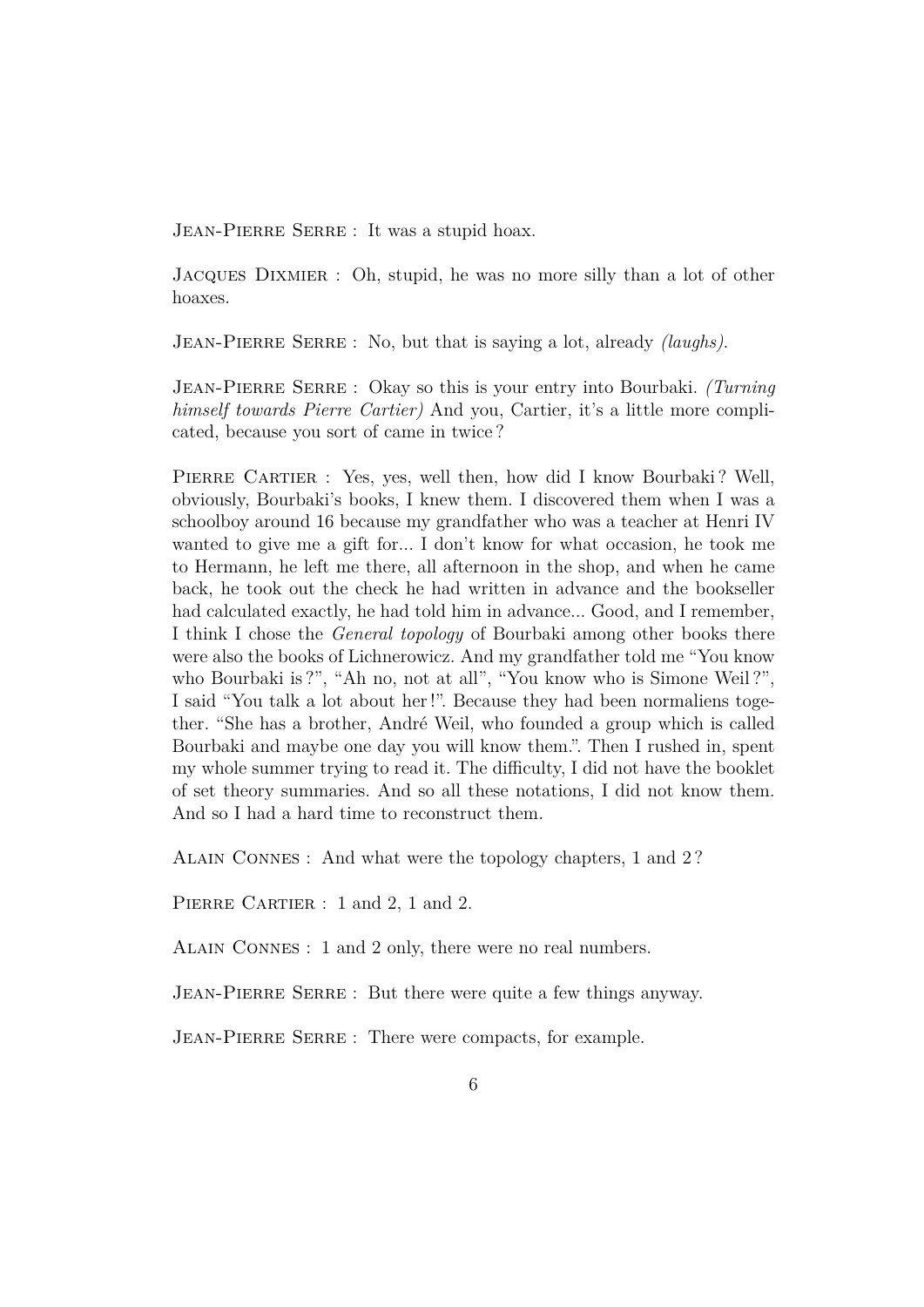Alain Connes : There were uniform structures.

PIERRE CARTIER : There were things, but the terminology of the sets was not re-explained. This is what caused me difficulty. So good, therefore, this is how I heard about it. And then, how it happened. Well, my first year at school, there was a seminar Cartan where Eilenberg was, Samuel Eilenberg was there.

JEAN-PIERRE SERRE : What year was that?

PIERRE CARTIER : It's 50. I came back in 50. There is a seminar 50-51, one of the major seminars Cartan, Eilenberg had spoken of the cohomology, then there were the beams, finally there were a lot of things. And Eilenberg had done a parallel course on it which I attended well and I admit that I was very good, we got along very well Eilenberg and I and I think he was the one who said to Cartan "You should invite him, we should invite him", so I was a guinea pig in June 51. And I arrived, so Cartan had a little reserve because I had to pass I don't know which licensing exam and I dried it off promising Cartan that I would pass it right in September and I would have it *(laughs)*. And I got it, finally good. Then I arrived and it was at Pelvoux-le-Pouêt, historic site, I arrived there, and I saw everyone. There was Cartan of course, there was Schwartz, I remember Schwartz very well, I remember Dieudonné, I remember Godement, well, of all this, it was all very, very hectic. This place, Pelvoux-le-Pouêt, we went there a number of times, there was a nice little inn and legend wants, I can't guarantee it anymore, legend has it that one day Weil and Dieudonné got so bad at each other that the owner of the restaurant, was afraid and that she told her son "Go get the gendarmes." and someone reassured her "No, but no, nothing will happen, rest assured, they're not drunk.". So that, it was my first congress, and I remember we discussed the Lie groups, well, there was a Schwartz report on Lie groups.

Alain Connes : Of Schwartz, not Chevalley then ?

JEAN-PIERRE SERRE : There was also Weil afterwards but finally, Weil, it was not Lie groups, it was the varieties, it was not Lie groups, if it's Schwartz.

PIERRE CARTIER : Schwartz had made Lie groups and I remember that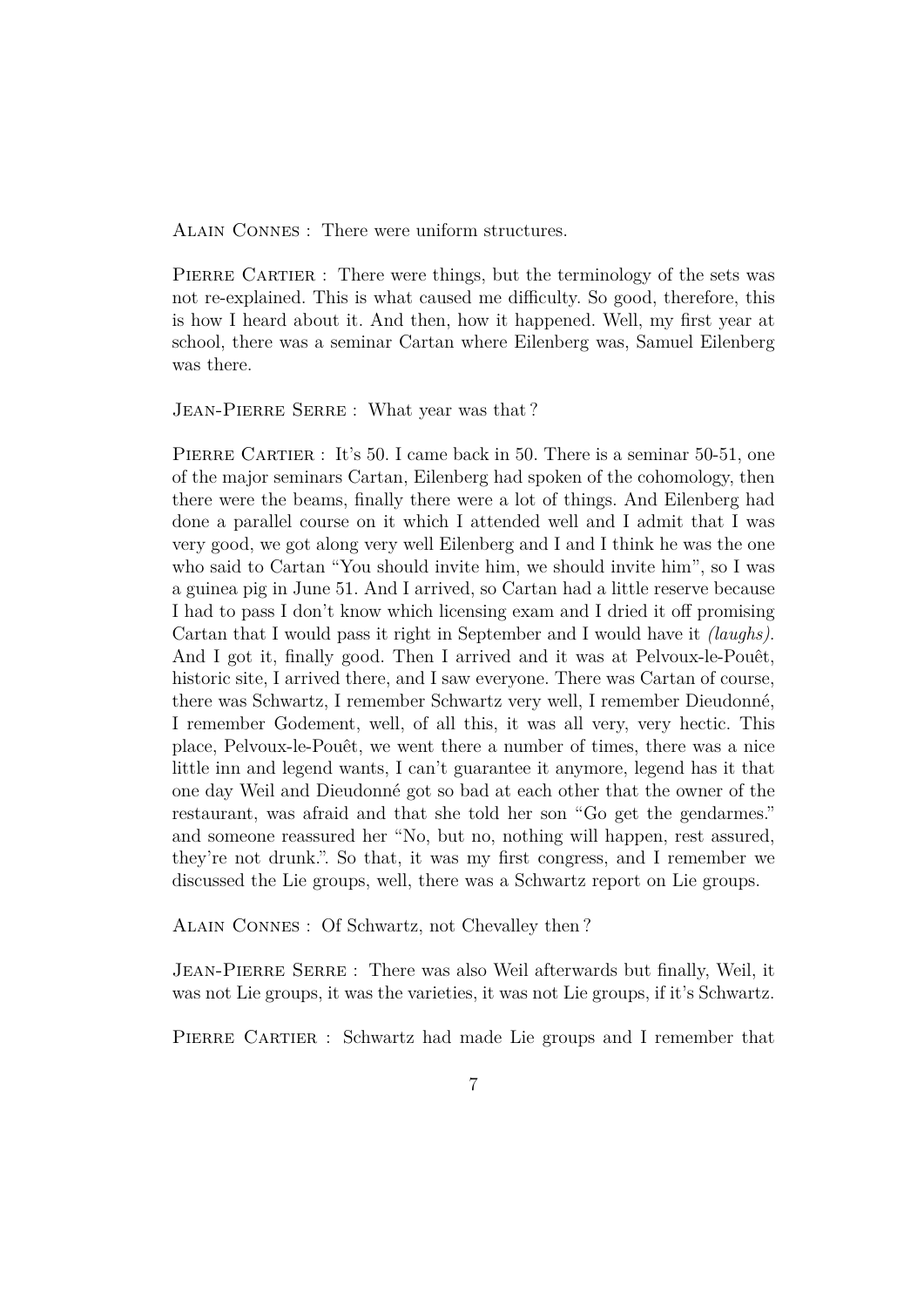there was the abbreviation Pass.Ad. I no longer know why. *(Addressing himself to JPS)* Pass. and Ad., I don't know what that meant anymore, it had made everyone laugh, obviously, passing. This is where I learned by example, there was one thing that inspired me a lot, it was a theorem of Schwartz that the enveloping algebra of the Lie algebra of a group was the algebra of distributions supported by the origin for the convolution. And that, it inspired me enormously, so that I started my thesis on this, on these ideas. Okay what happened. We did an expedition to the white glacier.

Jacques Dixmier : Not me.

PIERRE CARTIER : But there are still photos lying around a bit everything on this expedition, we are all photographed, and then Weil had persuaded us, or the guide had persuaded us that we had to wear a alpine hunter beret. You couldn't do a mountain expedition without putting on an alpine hunter beret. And Weil was very proud of his alpine hunter beret and *(speaking to JPS)* it seems to me that you had made an unscrewing elsewhere there ? !...

JEAN-PIERRE SERRE : And that I didn't have a beret either ! But by against, I went down a slope, they were a little bit worried, in particular Cartan, to see me tumble. And then I stopped at the bottom of the slope so there.

PIERRE CARTIER : You still unscrewed 50 or 100 meters, really?

JEAN-PIERRE SERRE : Yes, but it was a slope that was not vertical, it was tilted enough for it to continue, you see *(imprint mines of AC and JD)* yes but it ended with the glacier you see, it was not...

PIERRE CARTIER : And then, I also remember that this is where I did the knowledge of Chevalley for example. And Chevalley, he was there with his daughter, because he had just remarried and he was there with his daughter Catherine who was 2 years old. All these are my memories of this first congress.

JEAN-PIERRE SERRE : Is this the second or is it the first congress? Because you weren't caught at that time ?

PIERRE CARTIER : I was taken several years later, in 54.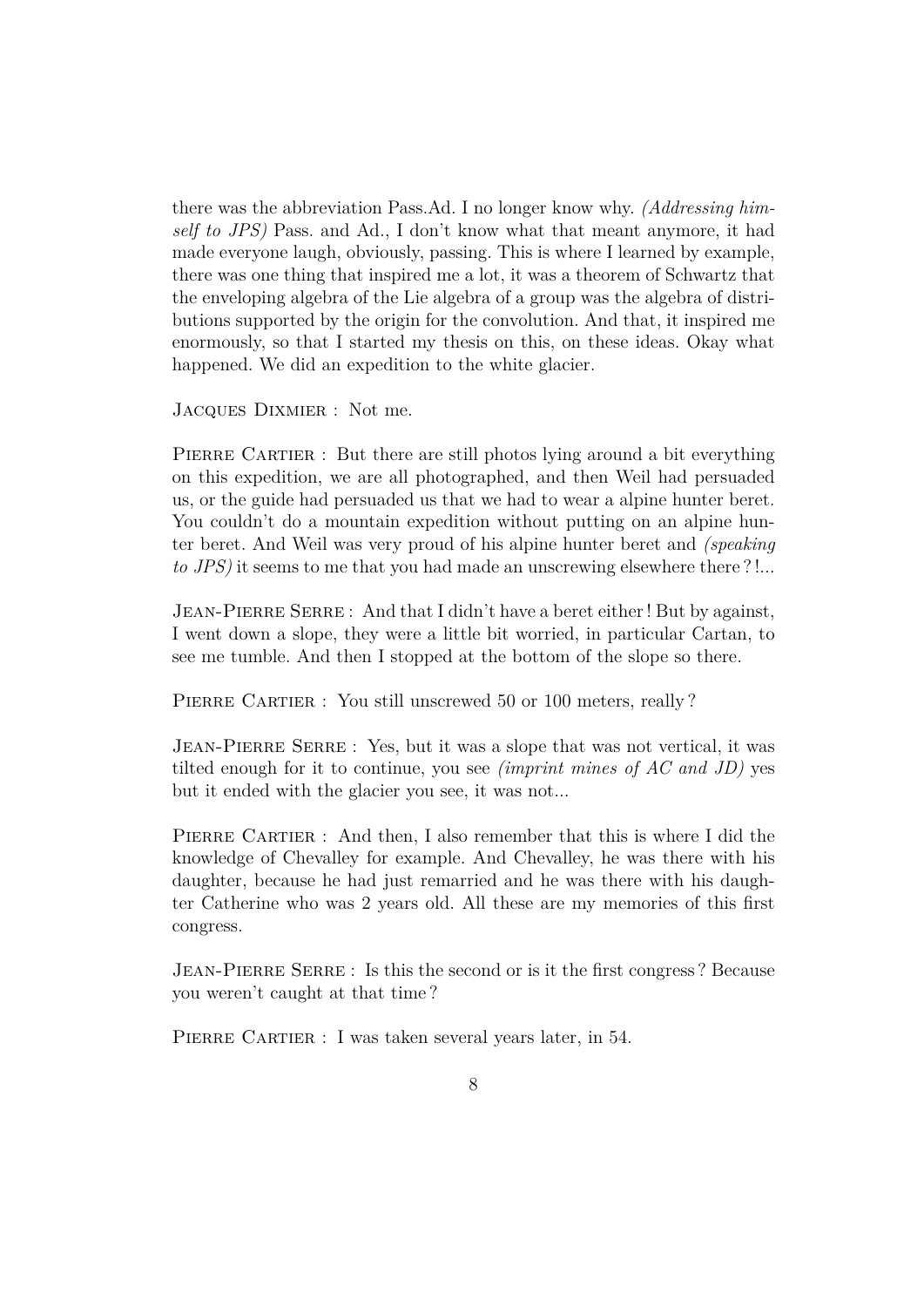Alain Connes : Ah, you were taken several years later, okay.

Jacques Dixmier : *(speaking to PC)* Unless I'm mistaken, but I don't trust too much in my memory, I was in charge of recruiting you, as well as Bruhat. But does that fit with your own memories ?

PIERRE CARTIER : Yes, yes, we were recruited, Bruhat and I, roughly at the same time, I know.

Jacques Dixmier : Ah no, no, no, we weren't recruited at the same moment. Me, it was in 49 and you say in 54.

Alain Connes : No, no, he talks about Bruhat and him.

Jacques Dixmier : Yes, Bruhat and you, finally, in my memory, Bourbaki said to me "recruit them", finally, "tell them we are recruiting them", it was not me who recruited, it was Bourbaki of course.

PIERRE CARTIER : Do you remember the recruitment of Koszul?

Jean-Pierre Serre : Yes, I was going to talk about it too because it had been pretty funny.

Jacques Dixmier : No, but then, we come out of the three of us there.

Alain Connes : No, no but of course, go ahead, go ahead.

Jean-Pierre Serre : So Koszul, we decided to take it, and we had instructed Cartan to "contact" him. And then at a next congress, we have asked Cartan "So, did you contact Koszul ?" "Yes, well no, it's nothing said, finally...". At the end of 6 months, *(addressing Jacques Dixmier)* finally, you probably remember.

Jacques Dixmier : The dates, the durations, no, I don't remember the durations, no, morals, I remember.

JEAN-PIERRE SERRE : After a year, finally, after a certain time anyway we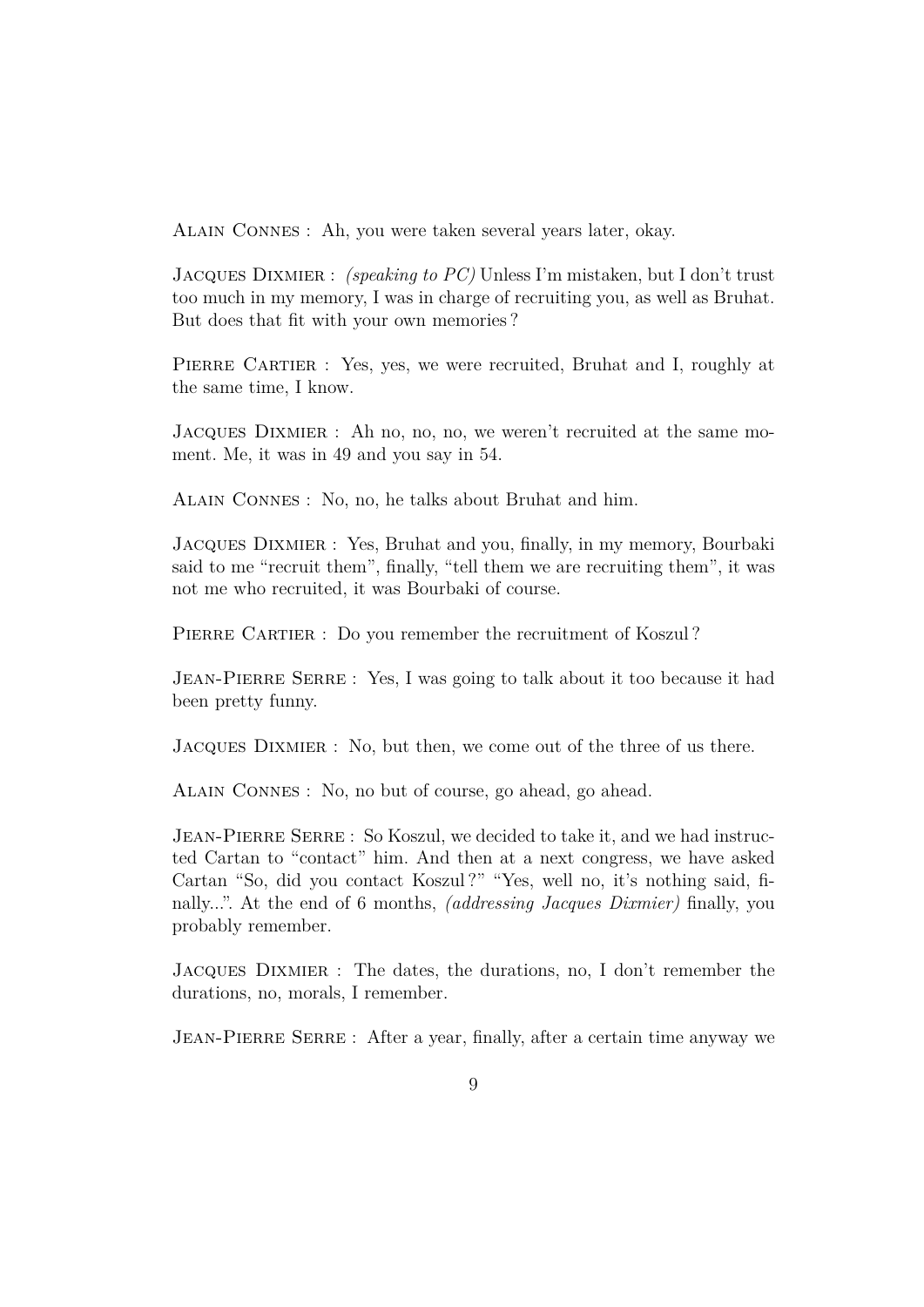said to ourselves "Someone else..." *(to JD)* you, maybe ?

Jacques Dixmier : No, it's not me.

JEAN-PIERRE SERRE : It's not me. I don't know who among us said "Go and ask Koszul". We asked Koszul who said instantly yes and we asked him "But didn't Cartan ask you ?" "No, I had not understood...". Cartan had been so discreet, you see, that Koszul hadn't understood that he was invited *(laughs)*.

PIERRE CARTIER : That was the thing.

Jacques Dixmier : We must say that Cartan was the thesis boss of Koszul, maybe it made relationships a little bit more formal.

PIERRE CARTIER : Cartan was the thesis boss of practically everyone, at least officially.

JEAN-PIERRE SERRE : He was not formal but he was...

Jacques Dixmier : He was not a good thesis director.

JEAN-PIERRE SERRE : He was very polite, however, he could...

Alain Connes : Sure, he was very polite, so maybe effectively...

JEAN-PIERRE SERRE : Where is it, I think it's in Proust, that there is like that, right at the beginning, there is indeed a story of the aunt, who asks...

Alain Connes : But of course ! No, but who wants to thank Swan for having given bottles of wine.

JEAN-PIERRE SERRE : To thank Swan, that's it, they do it in such a way discreet...

Alain Connes : They do it so discreetly that ultimately...

JEAN-PIERRE SERRE : ...that nobody realizes it.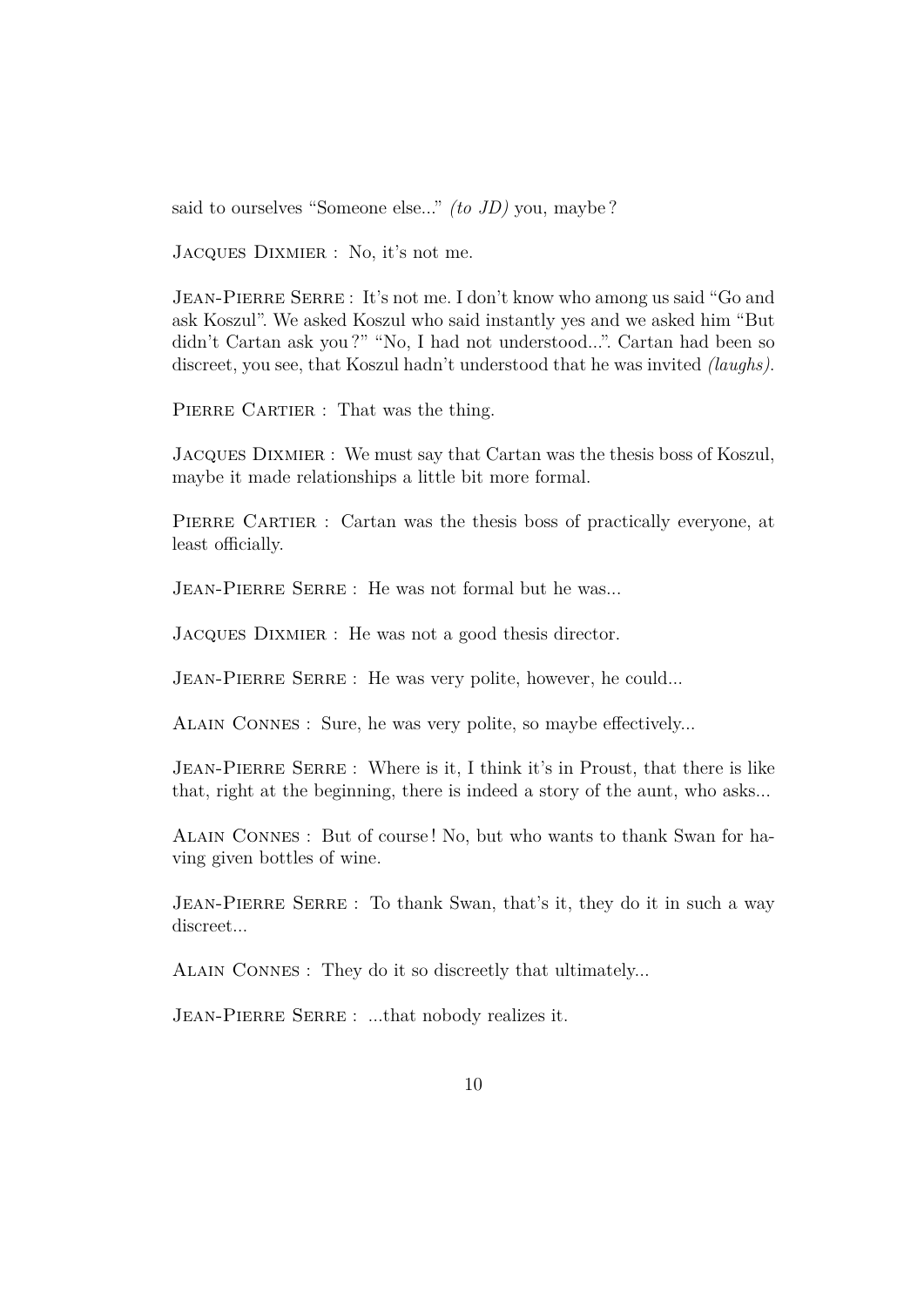Alain Connes : Of course, of course, I wanted to talk about this passage from Proust, because it reminded me of that, exactly.

JEAN-PIERRE SERRE : Cartan behaved like that.

Alain Connes : Okay, so I see that the round table is working well. So we are now going to tackle a slightly more delicate question.

Jacques Dixmier : Wait, if you're talking about recruiting then, we're talking recruitments or not ? We three talked about our recruitments.

Alain Connes : You can talk about recruitments.

Jacques Dixmier : We just talked about that of Koszul. There are others recruitments, for example Grothendieck, recruiting Grothendieck.

Alain Connes : It was done in what year, the recruitment of Grothendieck ?

Jacques Dixmier : It was in Nancy, Grothendieck went as young student.

JEAN-PIERRE SERRE : Ah no no, he was not at all in Bourbaki when he was in Nancy, he was taken clearly after you.

Jacques Dixmier : Finally it's linked anyway, listen, he went to Nancy immediately after graduating from college, he...

Jean-Pierre Serre : No, he was a student of Bourbaki members but this is not the same.

Alain Connes : Of Schwartz and Dieudonné.

Jacques Dixmier : He was a pupil of Schwartz and Dieudonné, that's it, but Schwartz and Dieudonné said right away "he's great" so... *(Jean-Pierre Serre, Alain Connes, together)* Ah, but it is not the same !

JEAN-PIERRE SERRE : *(continuing)* It's completely different : we haven't thought of taking him as a member of the Bourbaki group right away, that,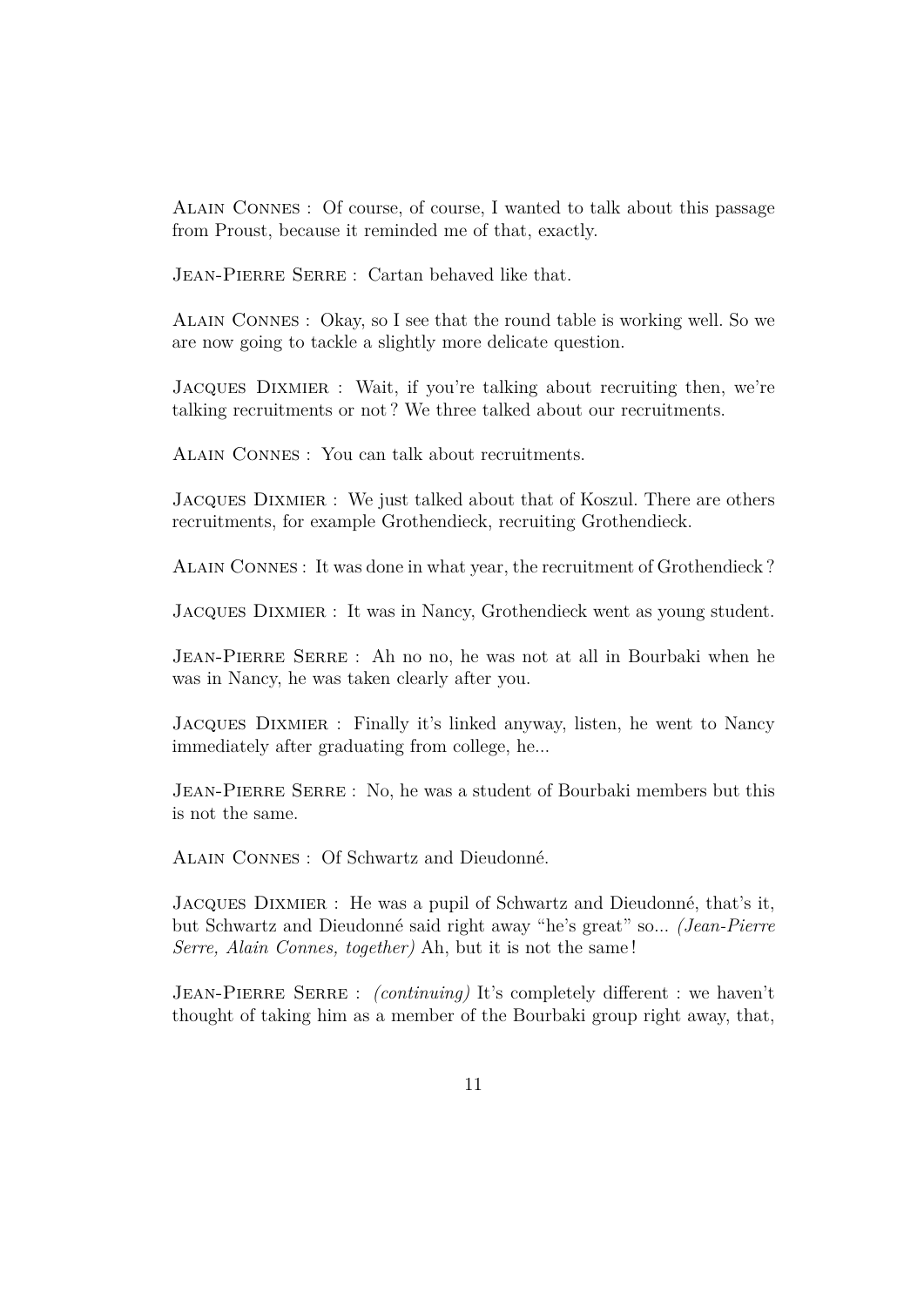I'm almost sure.

Jacques Dixmier : So there, my memories are not precise enough, I can't say anything, it surprises me a little but well, well... I would say that he was recruited in 55, there.

Jean-Pierre Serre : Yes, me too.

Jacques Dixmier : *(designating Pierre Cartier)* That is to say right after you, at least, your official recruitment.

PIERRE CARTIER : Around the same time, around the same time approximately.

JEAN-PIERRE SERRE : No but we are not going to review all the members of Bourbaki.

Jacques Dixmier : Well, I don't know...

PIERRE CARTIER : No, there are archives that allow us to know.

Jean-Pierre Serre : We will come back, let's come back to us, rather.

Jacques Dixmier : Recruitment of members after us is part of our personal memories.

JEAN-PIERRE SERRE : There were a lot of weird ones, you see, by example, Atiyah was invited once, and he did not return.

Alain Connes : Mac Lane came once too.

JEAN-PIERRE SERRE : So he wasn't even member, it's not the same, he has come as a visitor you see, it's not the same.

Jacques Dixmier : No, but the recruitment of Borel, for example, there, you must have memories. And it's interesting because it must be one of the first non-normaliens that we recruited.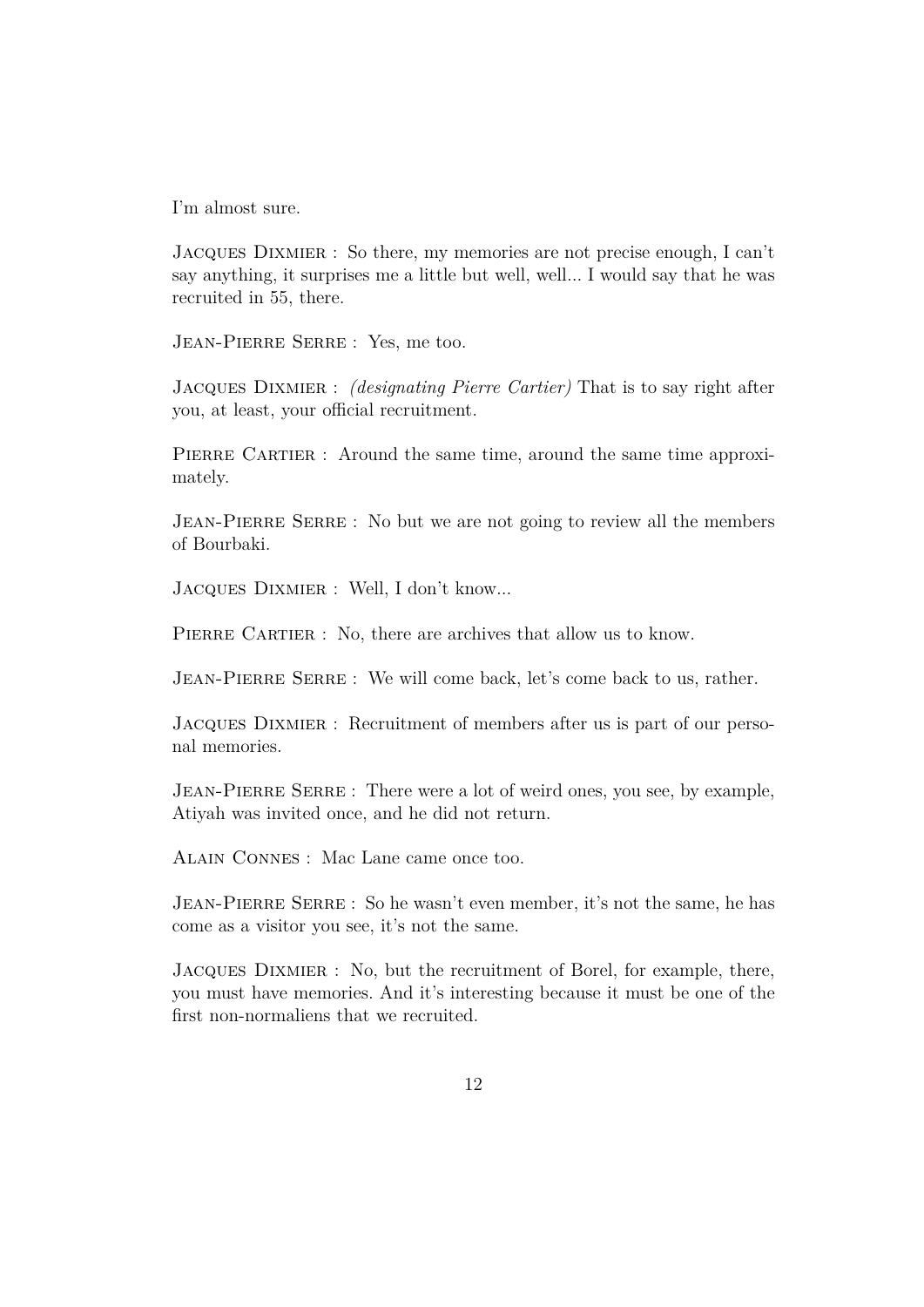Alain Connes : Foreigner you mean.

PIERRE CARTIER : And one of the first foreigners as well.

Alain Connes : And Eilenberg, right ? Eilenberg had been recruited before.

PIERRE CARTIER : Eilenberg it was in 50.

JEAN-PIERRE SERRE : I don't know when it was, Eilenberg, it was in 50?

PIERRE CARTIER : Yes I'm sure, it was in 50.

Alain Connes : So, Eilenberg was the first foreigner to be recruited.

PIERRE CARTIER : It was when he came to Paris, the year he spent in Paris.

Alain Connes : And Tate then, when was he recruited ?

JEAN-PIERRE SERRE : It is clearly later, but indeed, he came several times. It was not at all illusory, like Atiyah, you see, no.

Alain Connes : Atiyah came once, then ?

JEAN-PIERRE SERRE : Once, and then he didn't like it, it didn't match...

PIERRE CARTIER : In his way of doing things, that's for sure.

Alain Connes : So I'm going to address another question, the following question boasts. This is a question that has to do with Bourbaki's math, but for being much more specific than that, the question I would like to ask you is "how did you reconcile your own research work with the work you had to do for Bourbaki, the editorial offices, etc., and were there relationships in one way or the other, that is, did the work for Bourbaki influence you for your own work and vice versa. That, for me, it is a crucial question.

JEAN-PIERRE SERRE : You would have to choose an order, because...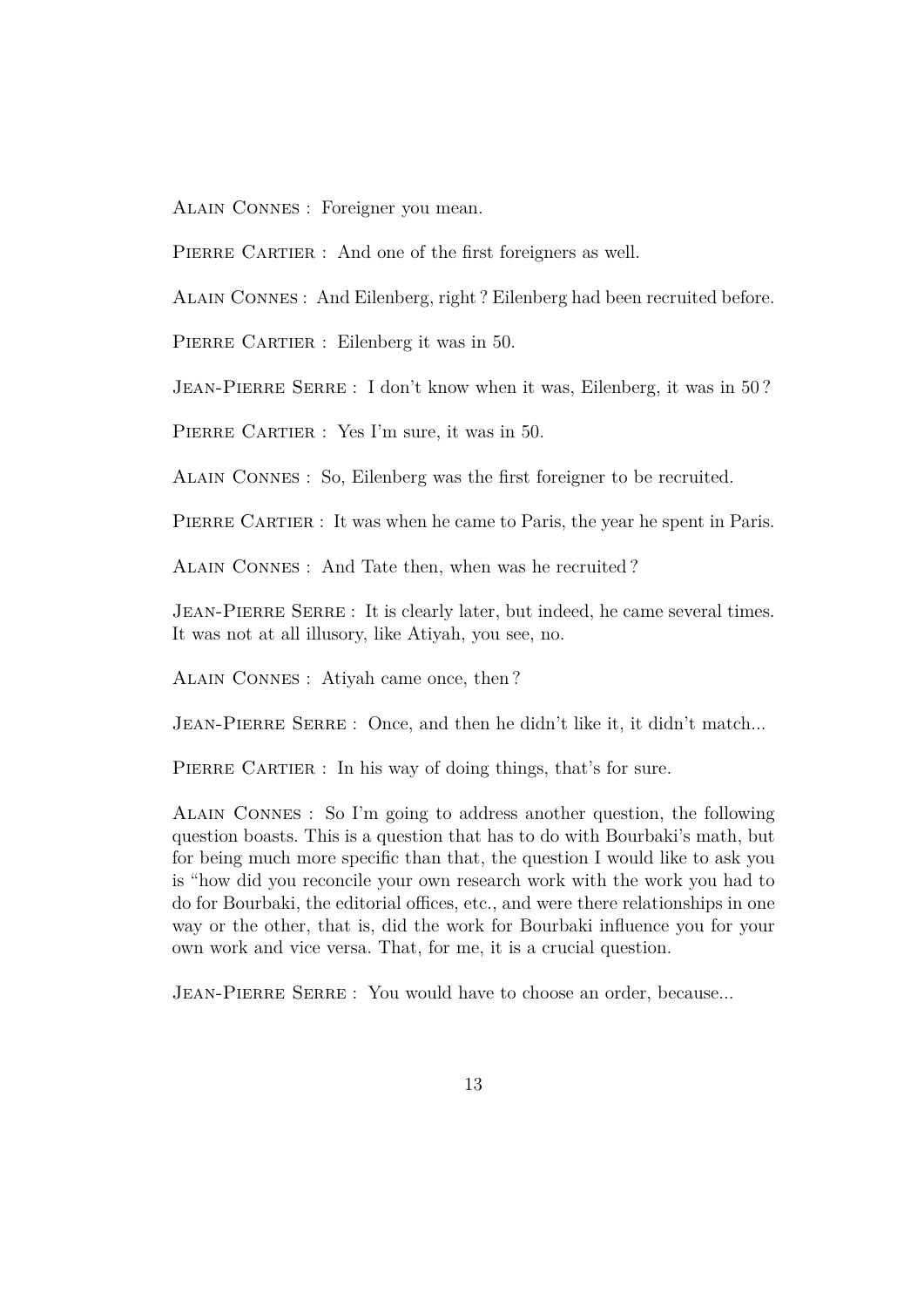Alain Connes : Well, we can respect the same order as earlier since it allows...

JEAN-PIERRE SERRE : I'll start then.

Alain Connes : Yes, you start.

JEAN-PIERRE SERRE : It's hard to say. I always had a great pleasure to work for Bourbaki.

Alain Connes : Oh good ?

JEAN-PIERRE SERRE : For me, it was a great pleasure.

PIERRE CARTIER : A great... pleasure?

Jean-Pierre Serre : Pleasure because at the same time, I was trying to write it as good as possible but at the same time I knew someone else would resume it afterwards, and correct it.

Alain Connes : So you were quiet, yes, okay, I understand.

Jean-Pierre Serre : So I could let myself go, you see.

Alain Connes : You had security, you mean.

Jean-Pierre Serre : And then Bourbaki's style obviously suits me perfectly. To write my own articles, if possible, I followed the Bourbaki style, I pretended to be writing for Bourbaki, explaining just a little bit.

Alain Connes : But which way did it go, I mean, when you writego articles after having, since you started very early with Bourbaki, so in fact, you followed this style as soon as you started writing.

Jean-Pierre Serre : It was my spontaneous style in fact, curiously. As soon as I started, I naturally wrote in this style.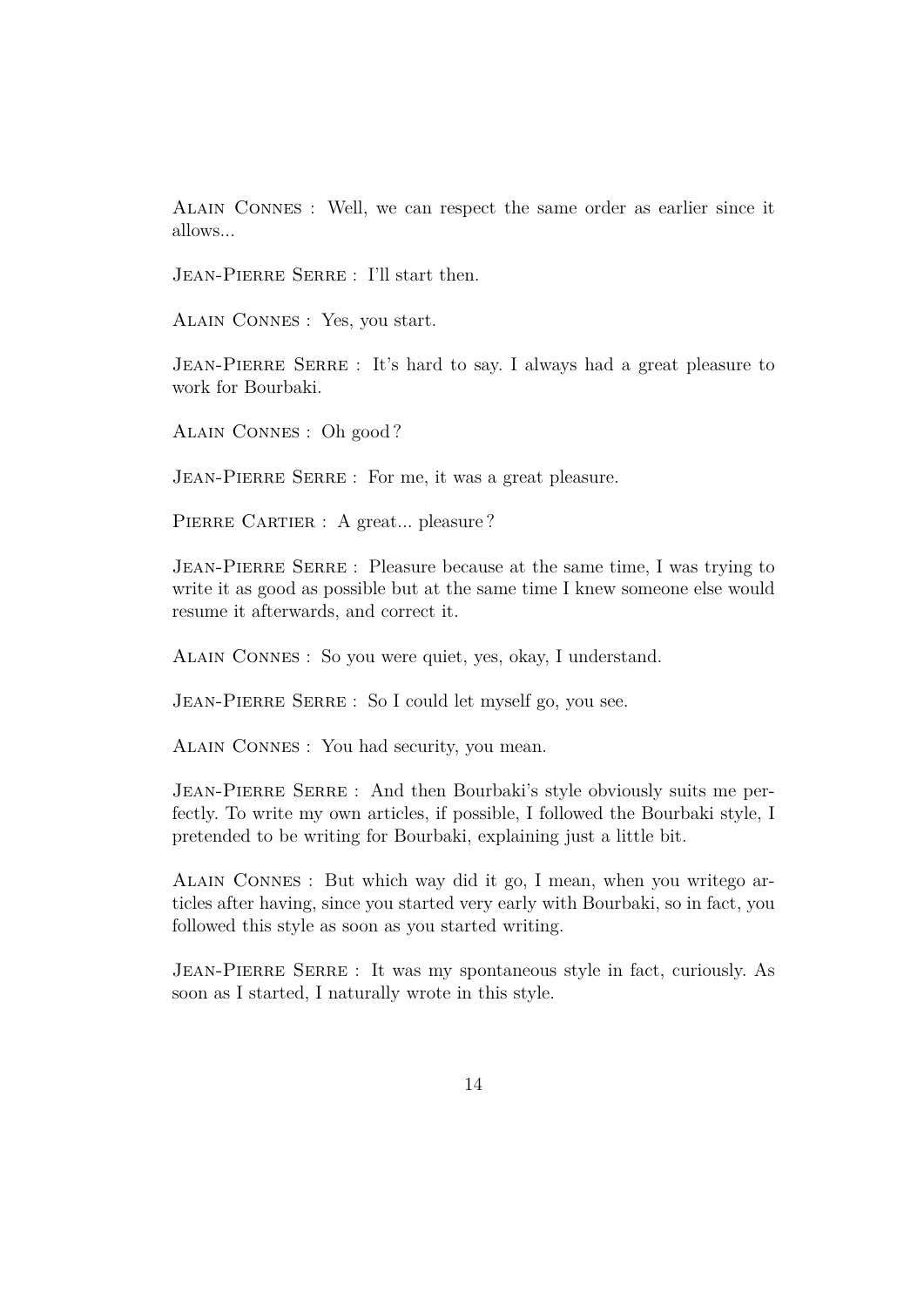Alain Connes : Okay, and you were typing, how were you doing ?

JEAN-PIERRE SERRE : I was typing, yes, I had a typewriter, and then at the time, we typed very easily because when it didn't go well, we typed Xs on what we wanted to erase, we made letters by hand if necessary, it was amazing. So, from the influence point of view...

Alain Connes : Yes, the influence point of view, in both directions, that's it, it's what interests me.

JEAN-PIERRE SERRE : Oh, hummf, I may have influenced Bourbaki a little, it's difficult, a determined person, apart from Weil, did not influence really Bourbaki, anyway.

PIERRE CARTIER : Except for commutative algebra, anyway.

Jacques Dixmier : He's the one speaking, but we can correct it afterwards.

Alain Connes : You will correct after, of course. No because...

JEAN-PIERRE SERRE : No, I don't think I pushed, well, then commutative algebra, I pushed a little bit, I helped. I had the feeling to help, and above all, I had this feeling on Bourbaki, that it is a work, something of public safety, of public space.

Alain Connes : That's what I was trying to say at the start.

JEAN-PIERRE SERRE : That it's done to be of service. People don't have absolutely understood that, the people who comment on Bourbaki... And also, that I understood well, because in the discussion, it was clear, that what is done in Bourbaki, it was not maths specially interesting, it was useful math to do interesting things.

Alain Connes : To do interesting math, of course.

JEAN-PIERRE SERRE : And that is different. I mean we had to take, a bit as if in a kitchen, where you have very pure salt, where you have this and that's not cooking. Cooking is mixing and making things...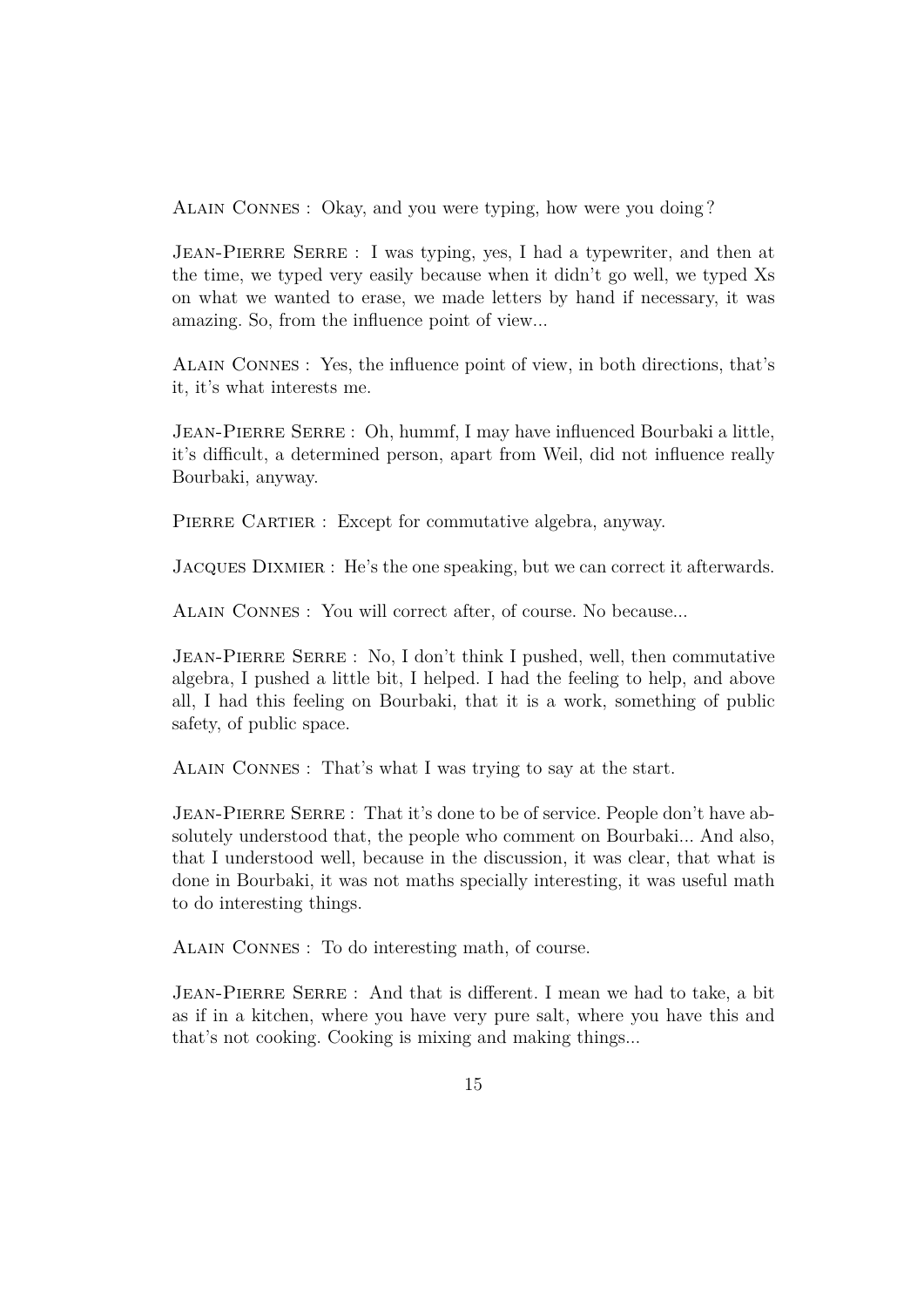Alain Connes : It's the tools that are perfect, and then after, we use them.

JEAN-PIERRE SERRE : To clean, to prepare the tools well, so that after, we can use it. And that, unfortunately, the people who commented Bourbaki did not understand anything. They saw it as a business for seeing, for example, in the style of Bourdieu's ideas, what is good... *(evasive gesture)*

Alain Connes : And the other way around ? Did what you were doing for Bourbaki influence you for your own research ?

Jean-Pierre Serre : The style necessarily influenced me, you see. But I didn't have the idea to work on Bourbaki subjects, it doesn't make sense, but to use it.

Alain Connes : Ah, anyway, anyway, let me ask you a more specific question, for example, when the Lie groups were treated, in Bourbaki, etc., could that have influenced you to make things about Lie algebras or Lie groups... ?

JEAN-PIERRE SERRE : No, it's the opposite, I needed it for what I was doing, the *l*-adic, stuff like that, and instead it is rather than it gave me more enthusiasm, in Bourbaki, to insist so that the Lie networks are not on  $\mathbb R$  or  $\mathbb C$ .

Alain Connes : Okay, so I have another more specific question, this is, when we see for example, the proof of Dwork on... we see well that you have to use Banach *p*-adic spaces , etc., is that you who insisted that the EVT <sup>∗</sup> also be done in the *p*-adic setting.

JEAN-PIERRE SERRE : No, that was already done I believe. Besides, they have not been so well done from the *p*-adic point of view, it's not usable...

Alain Connes : No, it's too much superficial.

JEAN-PIERRE SERRE : No, no, it was already... Dieudonné, of himself, said "a body with a standard" and then here's what.

<sup>∗</sup>. Topological vectorial spaces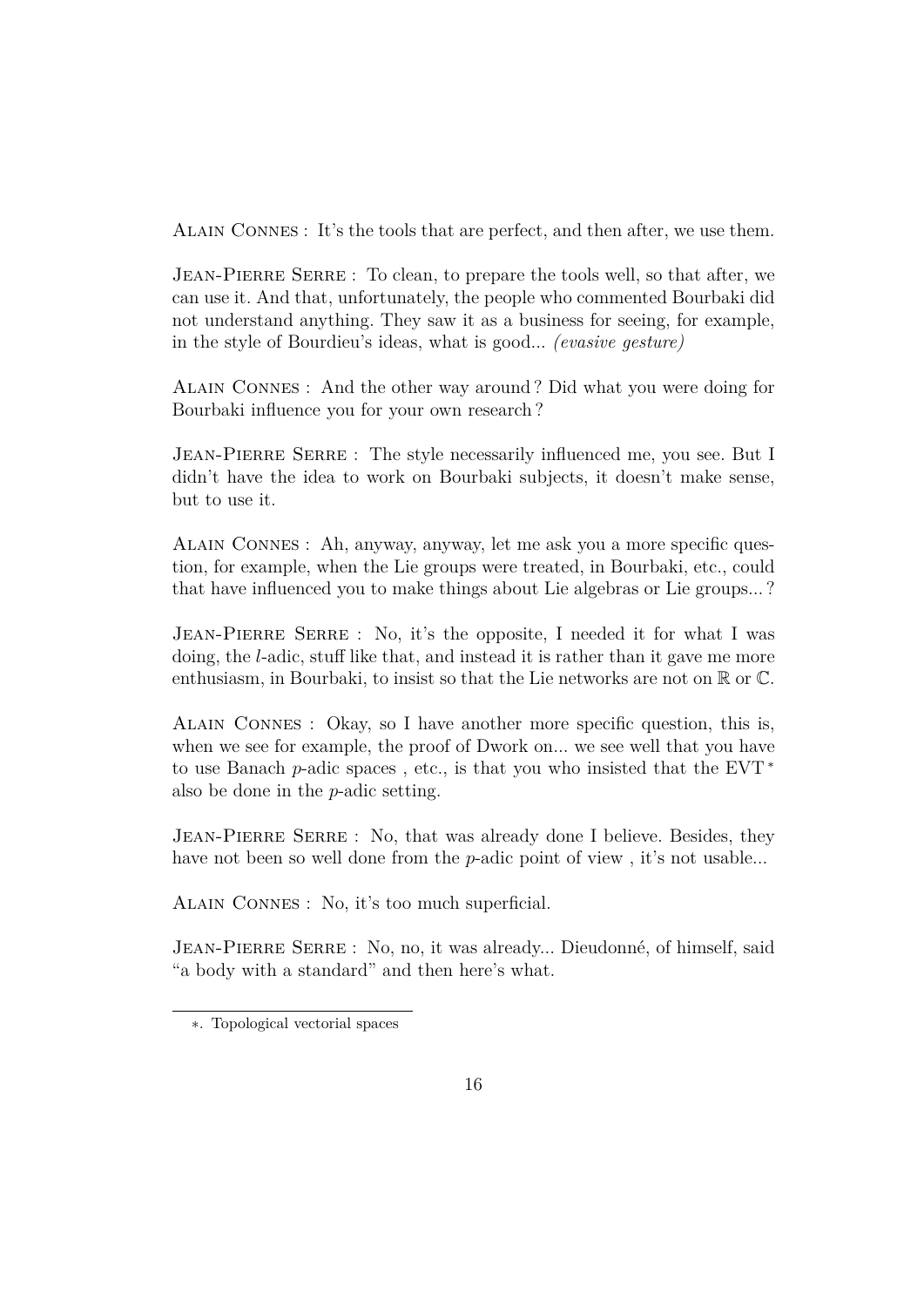Alain Connes : And then we do everything on that, okay.

JEAN-PIERRE SERRE : We do everything but we do nothing interesting. The interesting things is Hahn-Banach, and all.

Alain Connes : It's on R too.

Jean-Pierre Serre : Except for Banach's theorem, it is also true for *p*adic, on closed graphs.

Alain Connes : Still, yes, there was something.

Jacques Dixmier : On spaces of finite dimension, locally compacts.

Alain Connes : So Jacques, go ahead.

Jacques Dixmier : On the one hand, Bourbaki influenced me enormously in my personal works.

Alain Connes : So that is very important.

Jacques Dixmier : And even 3/4 of what I did was influenced by Bourbaki. If I had not been in Bourbaki, I would have worked on the Hilbert spaces for all my life.

Jean-Pierre Serre : Maybe but maybe not anyway.

Jacques Dixmier : I still did other things. And it's thanks to Bourbaki.

Alain Connes : It is thanks to Bourbaki, ah yes ? ! It's strong when-even.

PIERRE CARTIER : *(teasing, designating AC)* There are other people who take care to Hilbert spaces.

Alain Connes : No, but not only that, no, no.

Jean-Pierre Serre : You know we said that about Dieudonné too, that if he hadn't been in Bourbaki, he would have continued on polynomials in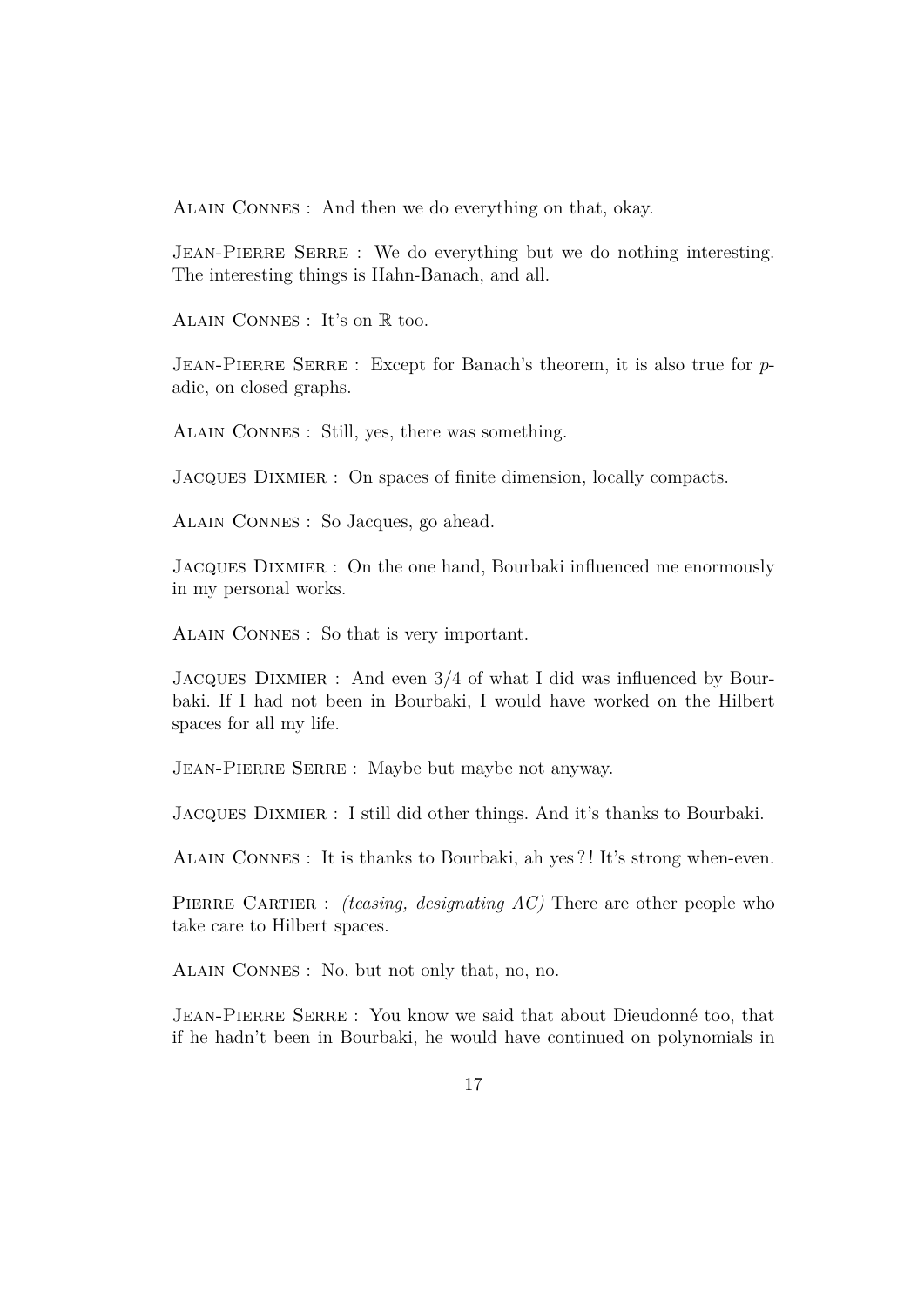one variable because that was his only subject.

Jacques Dixmier : I am surely not the only one, I am a sort of Dieudonné with the little foot, if you want : I wrote a lot. So there, my role in Bourbaki was not a role... *(pausing)*. So, first, when even, I repeat what he says to him *(designating JPS)*, when he says that he did not had an influence on Bourbaki, it's a huge misinterpretation.

JEAN-PIERRE SERRE : You make me happy but...

Jacques Dixmier : No, but wait, you have to distinguish two parts :from the moment if you want where the founding members left, they have started leaving with the law of 50 years in 54, Cartan was 50 years old he left. At that time, well, it was you and Borel who influenced Bourbaki and its branches.

JEAN-PIERRE SERRE : It is not as precise as that, all the same, it was true collective, anyway, but it helped.

Jacques Dixmier : If you compare the influence you had on Bourbaki and the influence I had on Bourbaki, I'm not going to put that on the same level. On the other hand, I rendered great service on Bourbaki because, like Dieudonné, I wrote a lot. So 10 times less than Dieudonné, because that Dieudonné, it is out of competition *(laughs)* but finally, I... Well then, again once, this point being settled, from my point of view, Bourbaki influenced me by teaching me a lot.

Alain Connes : New things that you didn't know, okay.

Jacques Dixmier : Well, at the same time, I talked about my influence on Bourbaki, as editor.

Alain Connes : Not only, all the same, you don't only...

Jacques Dixmier : No, I did not influence Bourbaki other than making work easier, writing a lot.

Alain Connes : But wait, for a little more precise question, it is that, if you like, there were still, in Bourbaki, new contributions, I mean, Serre is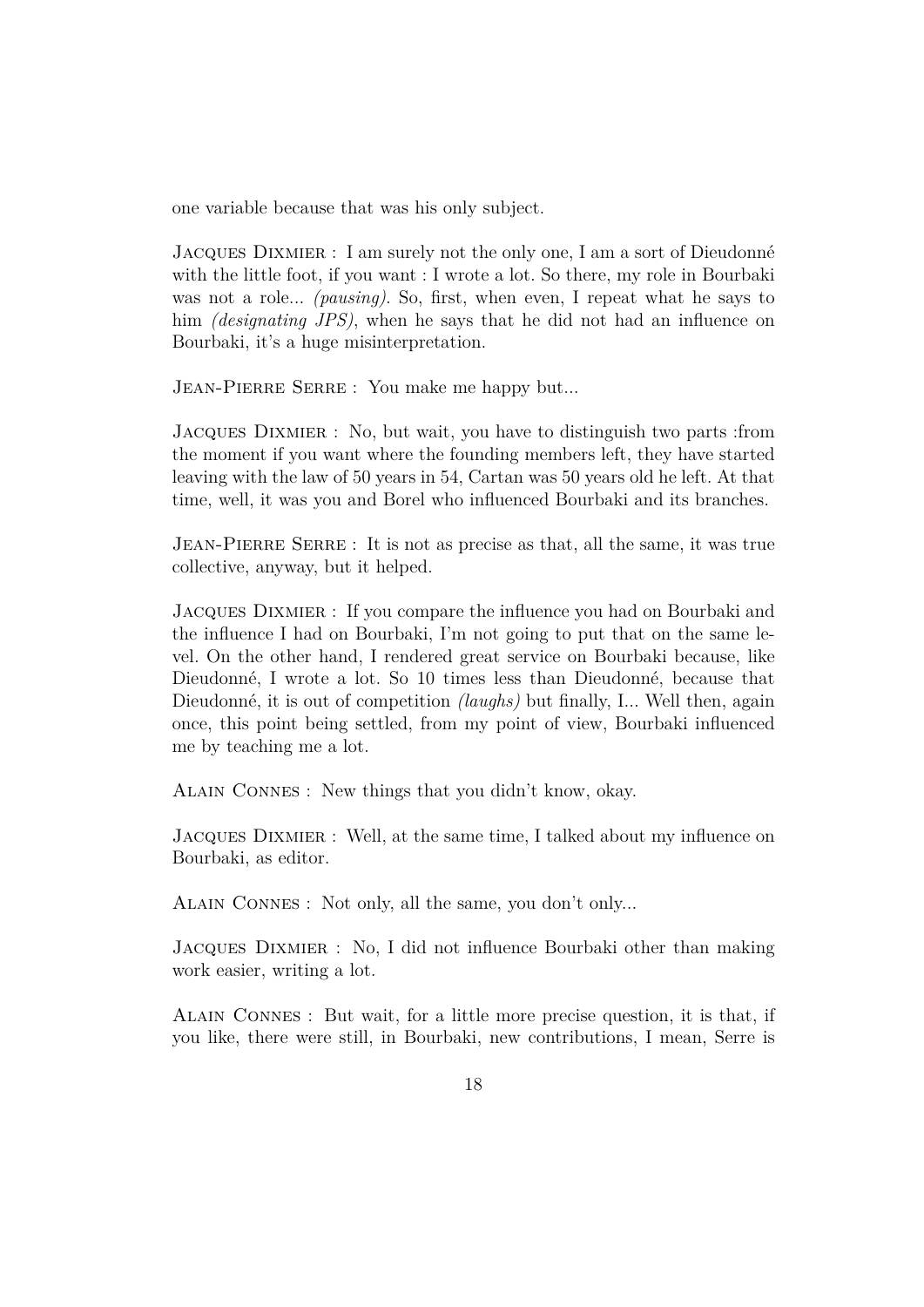right to say that we cannot situate this at all on the same level since we were developing tools, but for example, before 45, there were filters and ultrafilters, which had nevertheless been developed by Bourbaki, and which did not exist before. So the question I'm asking is...

JEAN-PIERRE SERRE : But it's really not one of the most important things bearing, then that, nobody actually uses it, I think.

PIERRE CARTIER : It's not true.

Alain Connes : Yes, ultrafilters...

PIERRE CARTIER AND ALAIN CONNES : In logic, they use them.

Jean-Pierre Serre : *(accompanying his word with a gesture)* Oh yes good...

Alain Connes : But whatever, but what I mean is in what sense, the question was a little bit more specific, in what sense was there a creativity of concepts, etc.

Jacques Dixmier : Yes, you already asked me the question outside of this meeting, we must distinguish.

Alain Connes : It was not the goal, of course.

Jacques Dixmier : Yes, during the congresses themselves, I don't think it there are a lot of... For example, an example that came to my mind, associated ideals, to make the primary decomposition, it is a creation of Chevalley, he did it outside of a congress : he arrived, he wrote it on, it appeared in a Bourbaki editorial office.

Alain Connes : Ah anyway, yes, so that means...

Jacques Dixmier : For the outside world, it's an invention of Bourbaki.

JEAN-PIERRE SERRE : Ah, do you think it didn't exist before?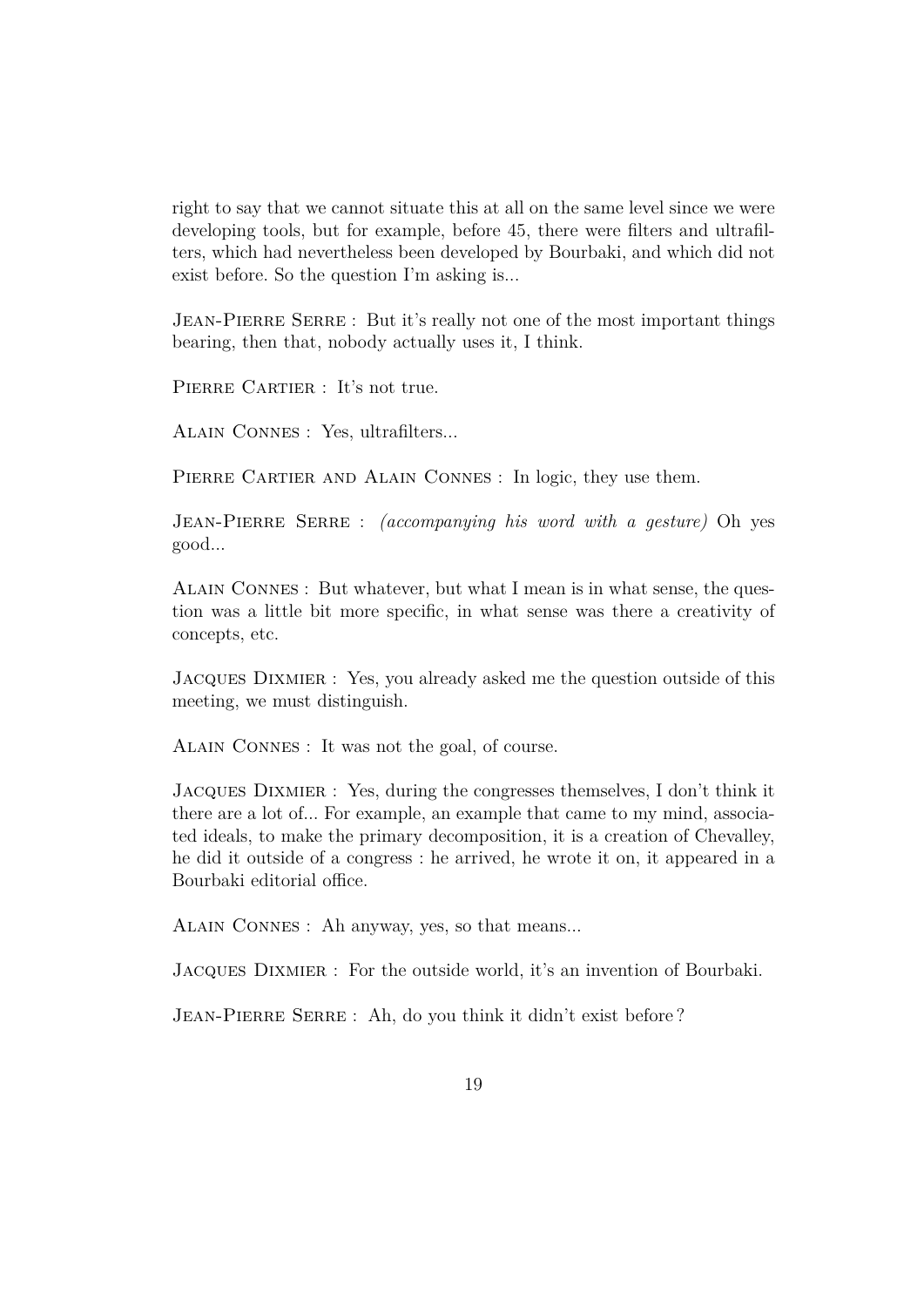Jacques Dixmier : It didn't exist before. In any case, Samuel and I have it asserted and Samuel knows the question perfectly, and he was also a little angry, Samuel, because when there was the review of this book Maths reviews, no hint that it was a new point of view but that doesn't matter.

JEAN-PIERRE SERRE : It doesn't matter.

Jacques Dixmier : The reviews are often confusing.

JEAN-PIERRE SERRE : No, that's not it, when there are new things in a text, this is precisely what the reviewer does not understand, you see, so he doesn't talk about it, that's for sure.

Jacques Dixmier : Ah yes, but that was the essence of the chapter, finally well, let's move on.

JEAN-PIERRE SERRE : No, it's not the main thing.

Jacques Dixmier : Another example, then. So there, it has happened during a convention, so I'll tell you about it, we were discussing chapter 5 of integration and we read, if I remember correctly, an essay by Dieudonné there are a lot of things in chapter 5 there were the measurement products, image measurements, induced measurements, density measurements, and suddenly, Schwartz had an idea that unified all of this : instead of that either 4 or 5 *(gestures with both hands as if it were turning a crank)*, where we repeated every time, to demonstrate the theorems, he had an idea that united everything.

JEAN-PIERRE SERRE : And what was it, I forgot?

PIERRE CARTIER : Families of measures.

Jean-Pierre Serre : Families, right ? Pierre Samuel.

Jacques Dixmier : What Choquet called diffusions after...

Jean-Pierre Serre : No, no, it was not called diffusions in Bourbaki.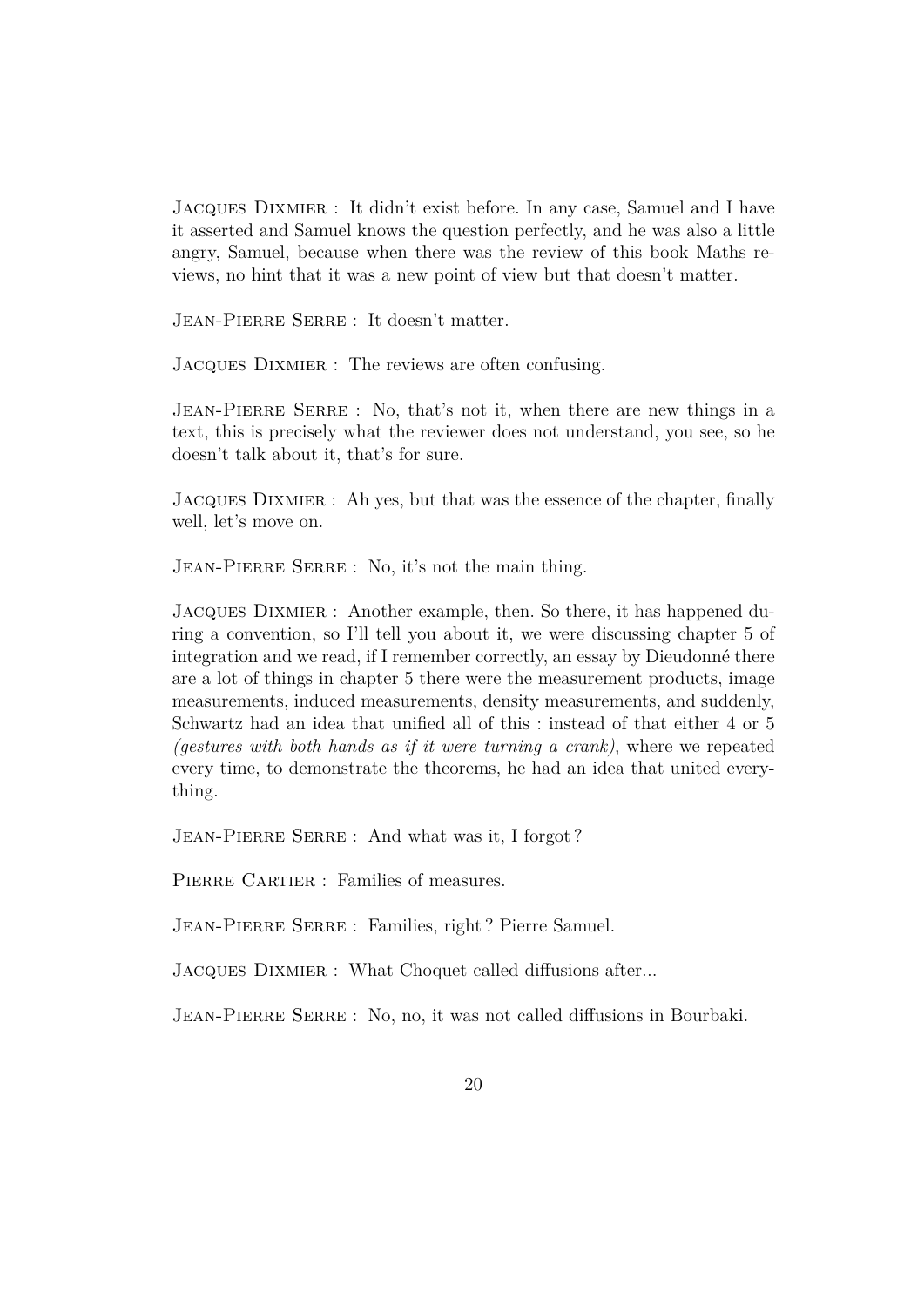PIERRE CARTIER : It corresponds to probabilities diffusion.

Jacques Dixmier : Anyway, you're taking a measure that is not a parameter, and this parameter is itself in a measured space, and you have to integrate.

JEAN-PIERRE SERRE : And that gives the different cases, that?

Jacques Dixmier : It contains all the different cases. So I remember very well that it excited everyone, I think we can say it, me in particular and I was in charge of the drafting.

Alain Connes : The writing according to you, you mean ?

Jacques Dixmier : The following wording, I wrote that, it took me more than six months. I was thrilled there, *(then laughing frankly)* when it was read in congress, it was seriously skimmed.

JEAN-PIERRE SERRE : We were used to that.

JACQUES DIXMIER : It happened in the exercises...

Alain Connes : It's okay, it's a very important point, I think, because if you want...

Jacques Dixmier : But it's not new math.

Alain Connes : Oh no but still, which is interesting I think, what we would actually like to know is when there were aloud common readings, like it happened all the time...

Jacques Dixmier : Well, yes, since that was the principle.

Jean-Pierre Serre : Do you want to talk about that, maybe, about aloud readings aloud, because it's very important in Bourbaki.

Alain Connes : Absolutely ! ! Okay, I'll put it off a little later, then, okay, this will be the next topic. But actually, this is a very important point. Fi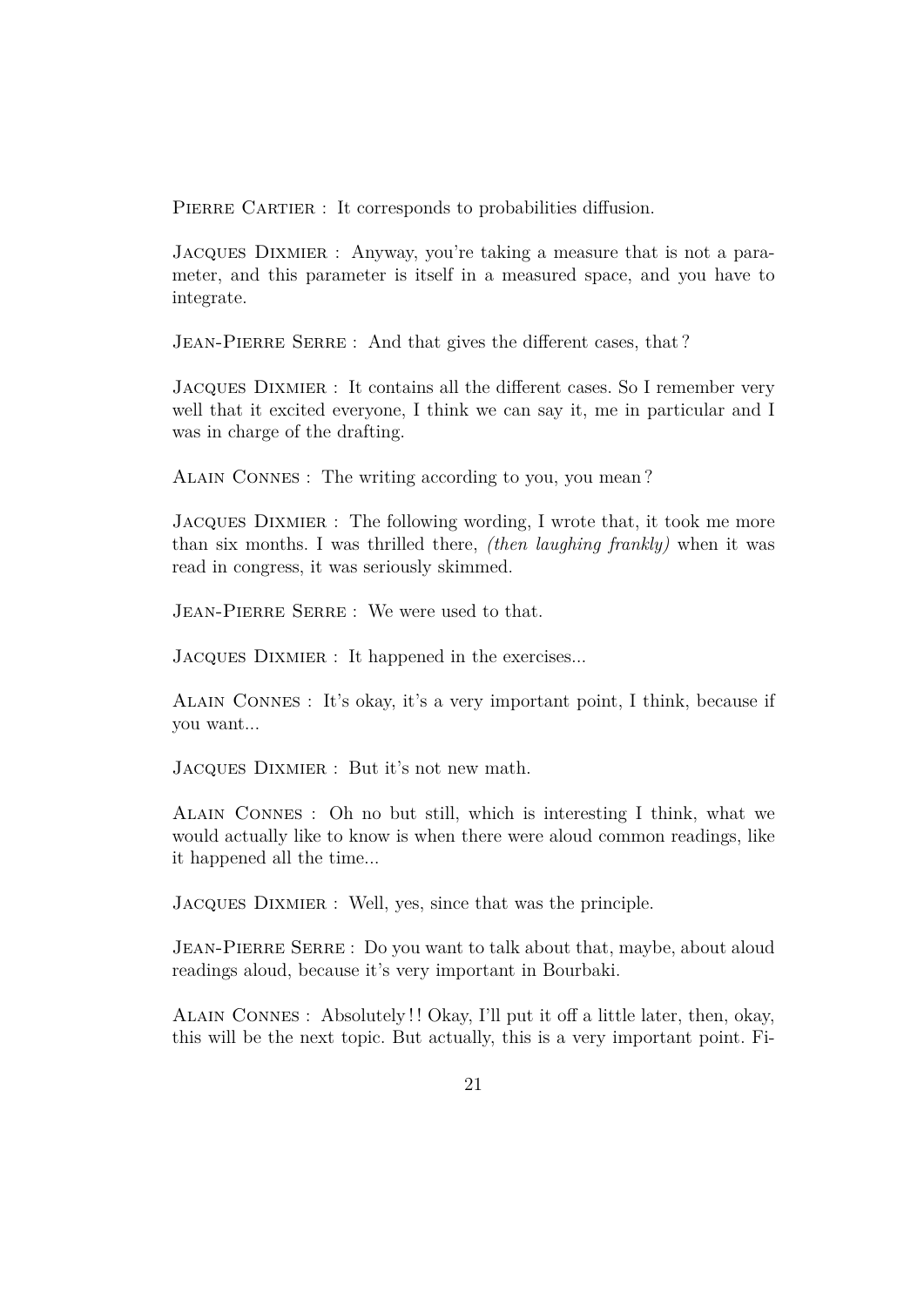nally, this is the only time when there was a common reflection that was happening. So Pierre now. So Pierre, the influence of your math on Bourbaki and of Bourbaki on your math.

PIERRE CARTIER : I can say that for almost 30 years, I have devoted  $1/3$ of my scientific activity to Bourbaki.

Alain Connes : 1/3, so yes, okay.

PIERRE CARTIER : roughly  $1/3$ , anyway, in volume : the editorial offices to do, the tribes eventually I did when it was no longer you *(at the address of JD)* who did them, the proof reading, well, well, I have really a lot, a lot... I would say about 1/3 of my activity. It was time consuming.

Alain Connes : 1/3 of your activity is enormous.

Jacques Dixmier : And the trial ?

Alain Connes : No, no, we don't talk about it yet.

Jean-Pierre Serre : Oh, my God, no.

Jacques Dixmier : Yes, but time consuming.

PIERRE CARTIER : No, the trial, I'm not talking about it. On the other hand, my own scientific interests did not always coincide with those of Bourbaki ; for example, I was very interested in probabilities, awhen Bourbaki was not very interested in it.

JEAN-PIERRE SERRE : Schwartz anyway, Schwartz was interested in it.

Alain Connes : *(laughing)* But not Dieudonné.

Jacques Dixmier : I cut, Cartier is interested in everything, so necessarily he overflowed Bourbaki.

Alain Connes : No, no, no, but there he has something very particular in mind, yes, yes, of course.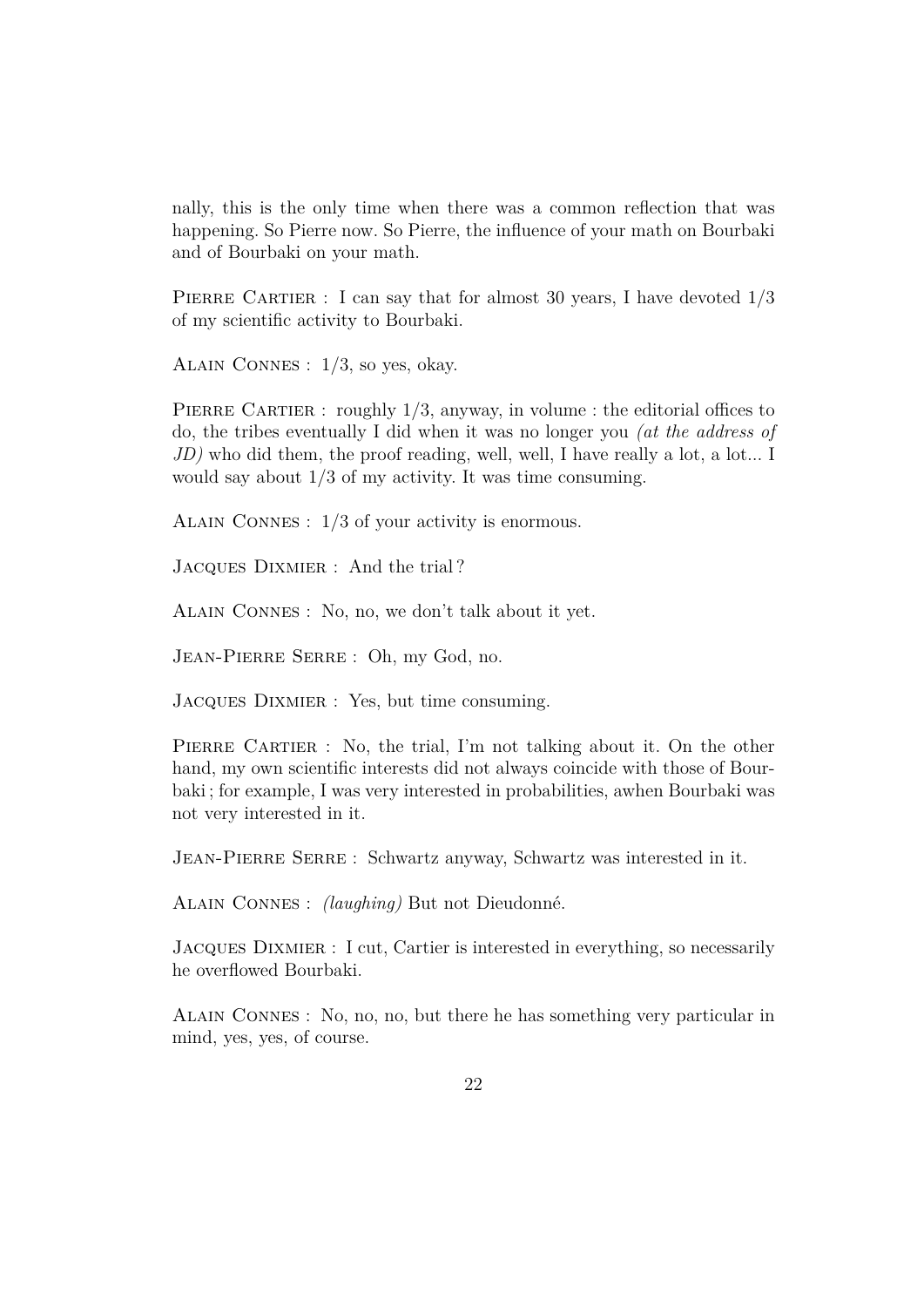PIERRE CARTIER : Good, but it is true that gymnastics to write in an imposed style, because it was a very imposed style, it shapes you, that, it's clear that it trains you. And then on the other hand, if you want for my scientific interests, I said that I had worked a lot on probabilities, which was not in Bourbaki's sights, but I also worked a lot on Lie groups, on things like that, and then there, well I mean that it is certain, the writing of books on Lie groups, that was a crucial moment for me. And besides I told everything at the time that I have just finished a demonstration started there is 60 years on this subject.

Jean-Pierre Serre : *(nodding very interested)* Ah ? !

PIERRE CARTIER : to build the diagram on the integers associated with a semi-simple Lie group... Well, I have a new demonstration which took me 60 years to develop.

Alain Connes : We were talking about Chevalley's article of 55.

JEAN-PIERRE SERRE : But it must be complete, this demonstration. Because there are lots of people (Kostant, etc.) who have made them but who are not, you too, you had done, and where there were not all the details that are needed, so it was useless.

PIERRE CARTIER : There will be all the details there, I guarantee it.

JEAN-PIERRE SERRE : There really has to be all the details, huh.

PIERRE CARTIER : No, but that I agree, I know the subject. Well. Anyway. Let's say I've became really excited about a lot of Bourbaki did. For example, we were talking about probabilities, the only place where we are getting close to probabilities, this is the last book on integration.

Jacques Dixmier : Last "chapter", sir.

PIERRE CARTIER : Ah yes, last chapter. Chapter 9... which was done under the impetus of Schwartz, and essentially written by Paul-André Meyer, who was not from Bourbaki, but who served as, say, an advisor.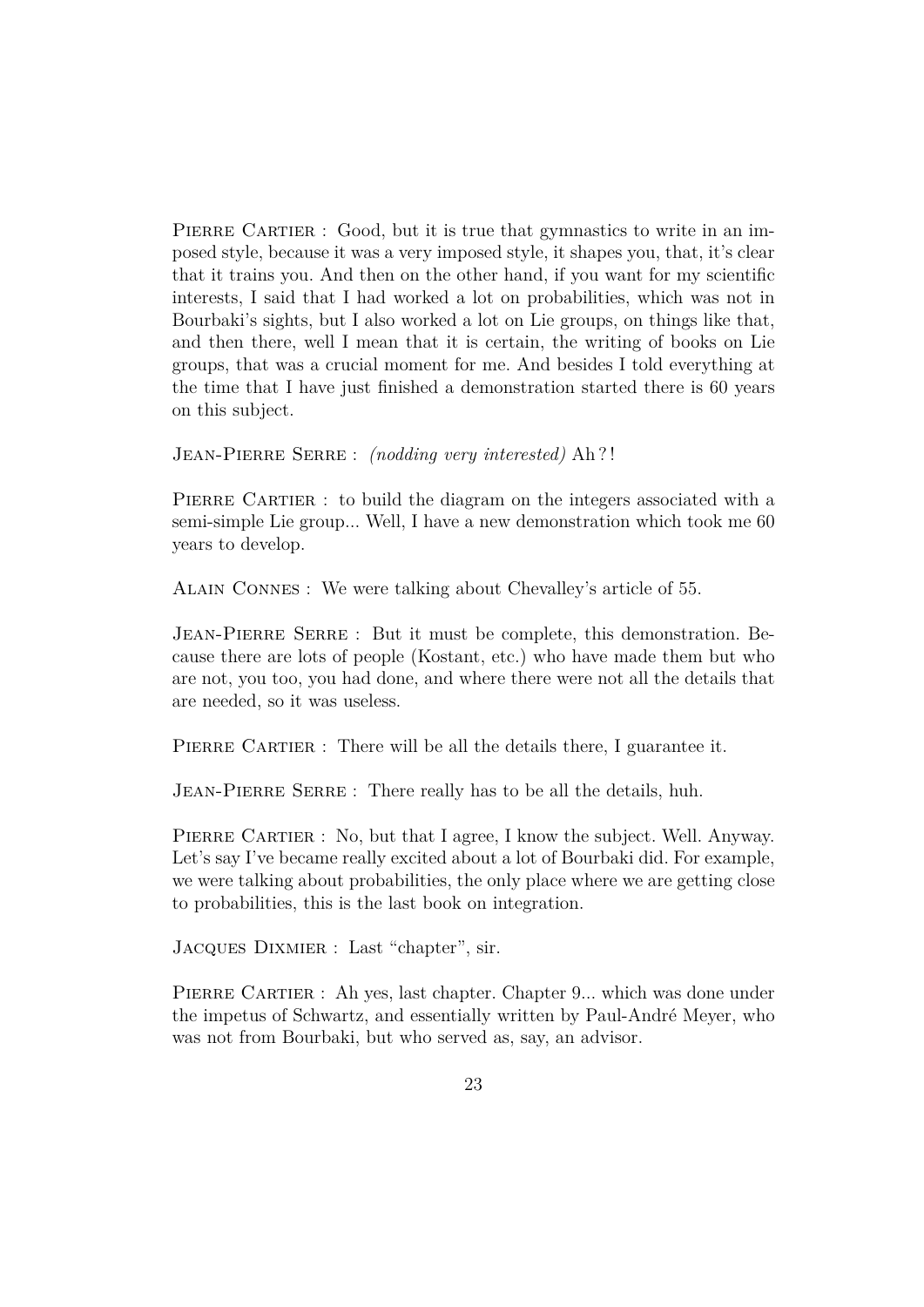Jean-Pierre Serre : But he was not in Bourbaki, Paul-André Meyer ?

PIERRE CARTIER : No, no, no, no, no.

Jacques Dixmier : He came as a guinea pig, I think, once or twice. But he was not a member of Bourbaki.

JEAN-PIERRE SERRE : Ah, he was not a member.

PIERRE CARTIER : No, he was not a member. But he participated, indeed, to this writing of the book on probabilities.

Jacques Dixmier : This is a very special case, a non-member who wrote, finally, 50  $\%$  because you have written 50  $\%$  too.

PIERRE CARTIER : There was Schwartz, there was Meyer and me. And we succeeded to do it. Well, it was... let's say that for me it was... If there weren't had been this Bourbaki impulse, I probably wouldn't have been interested in what had been done by the Russian school at the time, Prokhorov, Kolmogorov and all that, and that, it served me enormously afterwards. So, I mean my mathematical interests...

JEAN-PIERRE SERRE : They overflowed a lot, they overflowed a lot of Bourbaki.

PIERRE CARTIER : They overflowed a lot of Bourbaki : I got involved in mathematical physics and that was not a subject that interested a lot Bourbaki.

Alain Connes : No, for sure.

Jacques Dixmier : It interested Bourbaki a lot but we had other things to do, that's it !

JEAN-PIERRE SERRE : But that's not math, anyway.

Pierre Cartier : No.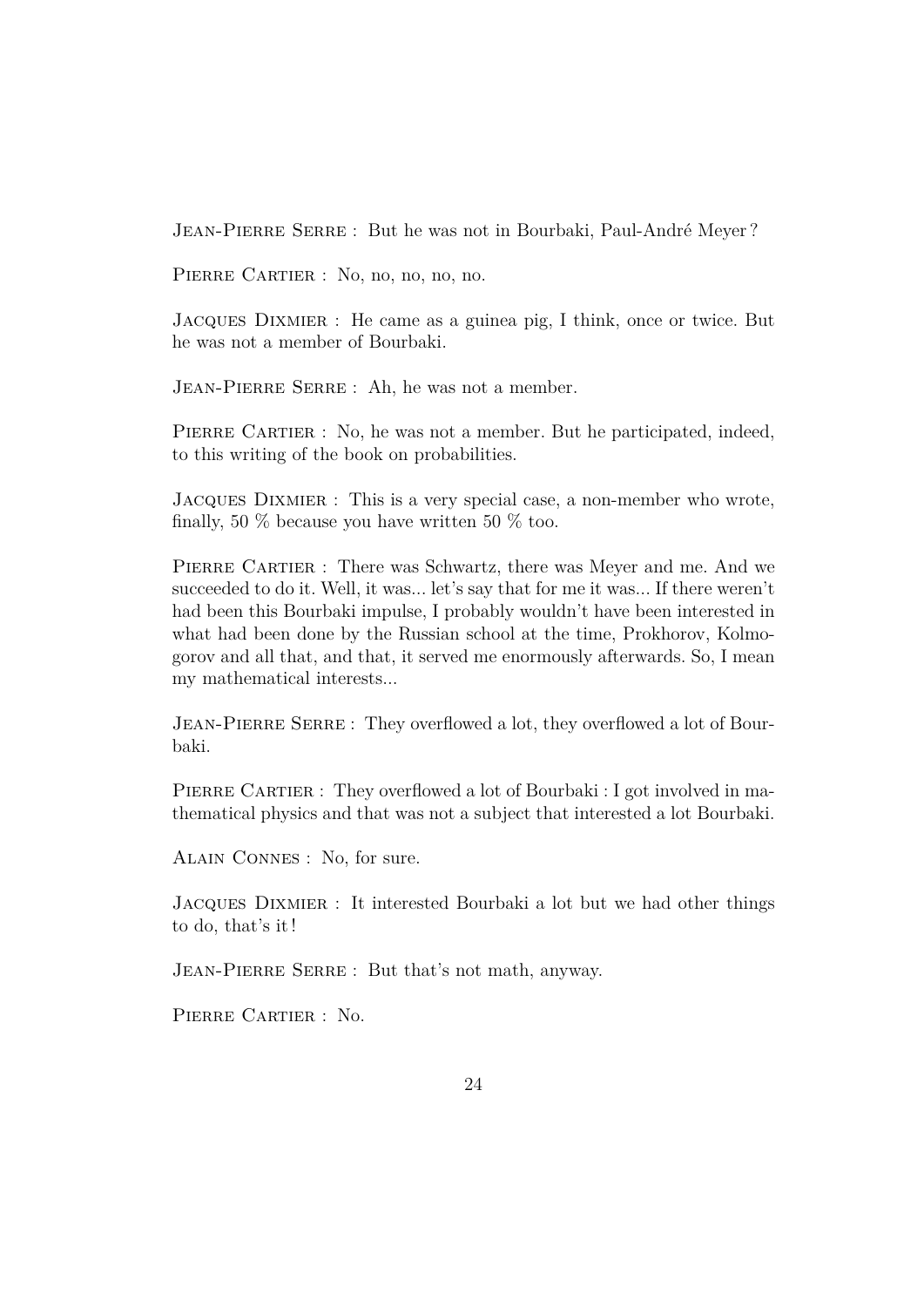JEAN-PIERRE SERRE : We couldn't write it with corollaries and demonstration.

Jacques Dixmier : Finally, there is a continuous spectrum, from one to the other.

Jean-Pierre Serre : Aaahh, *(making the gesture of a loophole in the mountain)* there is a discreet rupture *(PC laughs while showing AC, which makes as if he said "Too bad")*, there is a rupture, no, no, no.

PIERRE CARTIER : Let's say that it was not a motivation to make math is different.

JEAN-PIERRE SERRE : There, that's different. It can even inspire.

Alain Connes : But besides, it touches on a question which is however very important is "how was it designed and how has the architecture of Bourbaki's books changed ?"

JEAN-PIERRE SERRE : When I arrived, it was already launched if you want, they started this very early you see, the general plan...

PIERRE CARTIER : ... dates from 1935.

JEAN-PIERRE SERRE : Dieudonné had it in his pocket for a long time, they must have done that in the thirties you see, roughly.

Alain Connes : You mean, he had put EVT before measure theory *(laughs)* ? ! before integration ? !

PIERRE CARTIER : No, that's a detail.

Alain Connes : No, I'm kidding, we'll talk about it again.

Jean-Pierre Serre : Lie's book was not originally planned. It happens kept on topological vector spaces. Integration, that was inside, I believe it ended there *(turning to PC)*.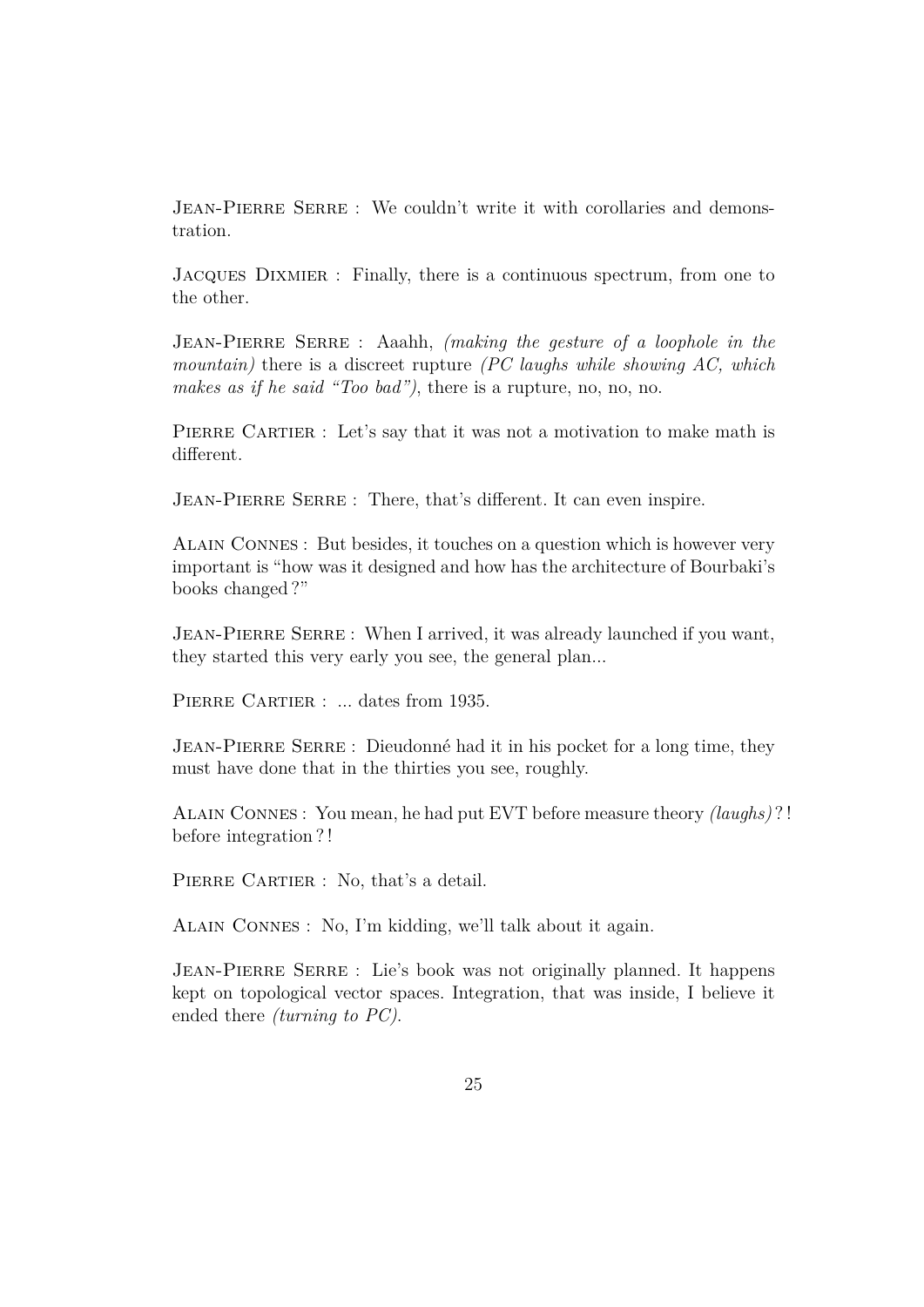PIERRE CARTIER : There were two parts : first part, the first 6 books, and the second part... There was a big debate.

JEAN-PIERRE SERRE : Second part, it was a bit of a myth. It was there... Second part, we'll take care of it afterwards", that was it, you know.

PIERRE CARTIER : No, but I mean that what was however planned, it's a little more than that, it was that the first 6 books were the essential foundation for all that followed, and that they followed it in very precise order.

JEAN-PIERRE SERRE : They followed it in a specific order, while that afterwards, we could mix the...

PIERRE CARTIER : After that diverged *(indicated with a gesture of separation of branches, up)*

Alain Connes : But wait, what I don't understand, I'm a little taken aback by something that comes to my mind, beam theory, where in these 6...

JEAN-PIERRE SERRE : It is not there, it is not in Bourbaki.

Alain Connes : Because I found it in...

JEAN-PIERRE SERRE : *(interrupting)* Well, no, it's not worth it, since there was a Bourbaki member who wrote it, we weren't going to copy, there was that you see too.

Alain Connes : But then the question that we can ask is in what sense precisely, Godement was influenced or influenced Bourbaki, precisely, for something like that, because we were talking about it with Pierre, precisely.

PIERRE CARTIER : Godement, Godement, hey, he wrote "the" book on bundles at a time.

Jean-Pierre Serre : And it was he who wrote the integration, on the measures of Radon, but that was on Bourbaki's order, it was not only his taste.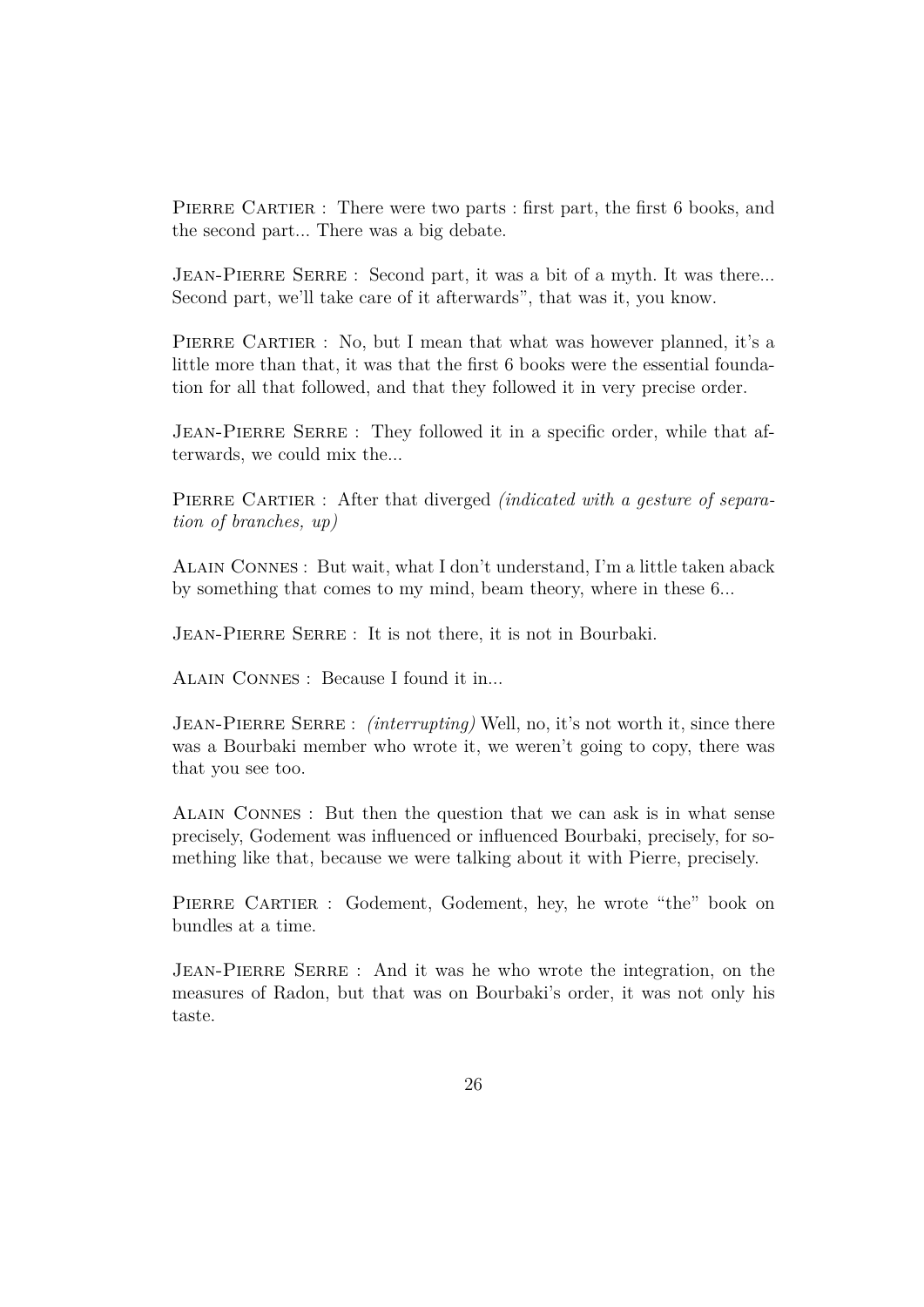Alain Connes : It was a request from Bourbaki, okay.

JEAN-PIERRE SERRE : There, I attended this session.

PIERRE CARTIER : The beams, the beams, that was part of the current discussions, obviously of course, we could not ignore the beams, we were all...

JEAN-PIERRE SERRE : We didn't want to talk about it in Bourbaki.

PIERRE CARTIER : No, no but beware, we have all been trained by Cartan, and the beams, it was, it was...

Alain Connes : But what was the reason why you didn't want not to talk about it, precisely then ?

JEAN-PIERRE SERRE : We should have made a book on algebraic topology, it was not worth it, we were building it, you cannot do a Bourbaki on something that is being done you see, it's not reasonable, that.

PIERRE CARTIER : It was the way of seeing.

JEAN-PIERRE SERRE : No, you do a Bourbaki on things that are already quite well established, that you rearrange.

Alain Connes : Okay, but the general beam theory, however, it was perfectly well established, I mean...

JEAN-PIERRE SERRE : Well, listen, look, experience has shown that it had to take coatings other than stupid coatings, it was necessary to take some...

Alain Connes : Yes you mean to have Scholze's theory with pro-etale coatings and all that, yes, of course.

PIERRE CARTIER : Rather Grothendieck, the etale topology out.

JEAN-PIERRE SERRE : And then, we are not going to redo what is well done in Literature.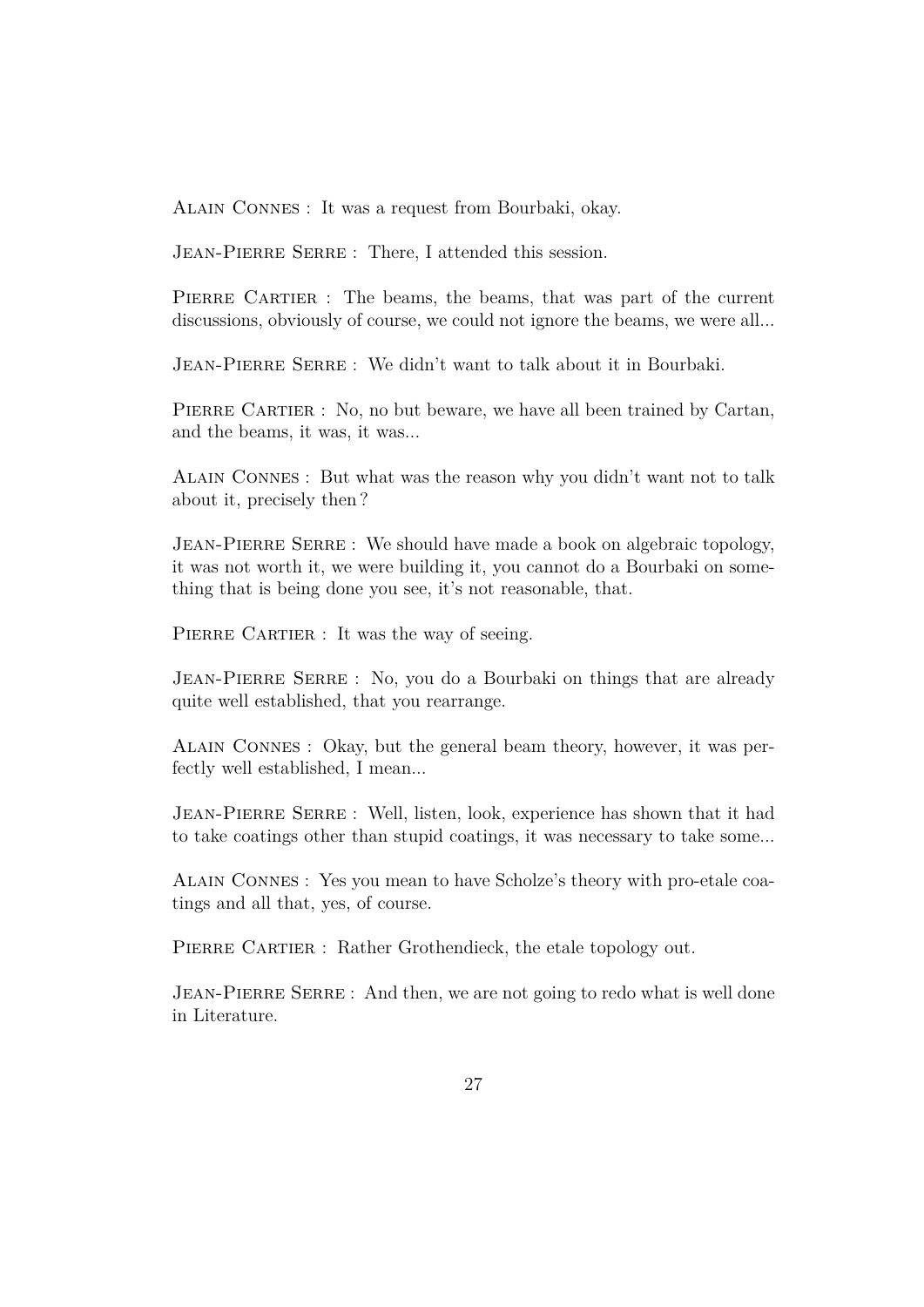Jacques Dixmier : For architecture, there, I have a very clear opinion, it is that, by the way you said, it was settled when we entered, it was done between 35 and 40, by the founding members, it was not done at all in 35 nor in 36, since they wanted to write a treatise on analysis, but in the 2 or 3 first years, they understood, finally, they imagined something else, and besides, it resulted in 4 or 5 participants of the first congresses got the hell out, because that was not what they wanted to do. Finally, I don't know *(contacting JPS to confirm it)*.

Jean-Pierre Serre : Yes, yes, yes, Dieudonné had this plan. So there was a sequel, a second part, as Cartier said, but it was completely vague.

Jacques Dixmier : It was clarified a little... First, I specify, Dieudonné, when he talked about that, it was implied "with the approval of Cartan, Weil and Chevalley", Dieudonné, he would not have allowed himself to... Good. Second, they still structured this second part a little tie since it had become "Algebraic structures, functional structures, geometric structures".

JEAN-PIERRE SERRE : No, they didn't do that, no.

Jacques Dixmier : Well, I heard that once. The second part was divided into 3.

Jean-Pierre Serre : No, no.

Jacques Dixmier : Ah well, I can tell you that it was.

JEAN-PIERRE SERRE : No, I assure you that it did not continue, no.

Jacques Dixmier : It was not done, no, it was not done at all, it was in their minds.

JEAN-PIERRE SERRE : In the second part, what was there : there was Spectral theory...

PIERRE CARTIER : Commutative algebra... Spectral theory, Commutative algebra and Lie Groups.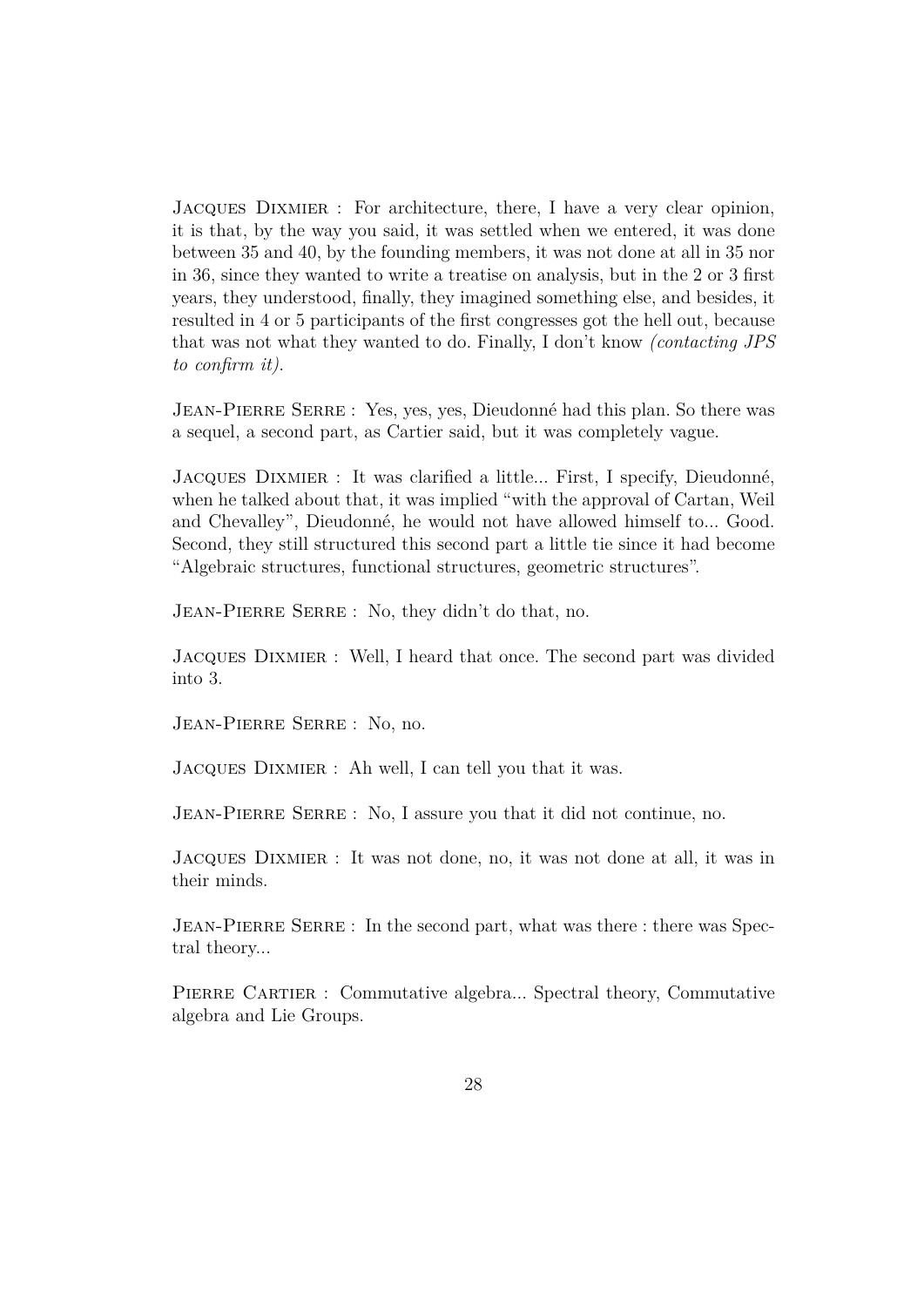JEAN-PIERRE SERRE : And the theory of varieties of which only the fascicule remained... Thanks to Dixmier, by the way.

Alain Connes : What is terrible, when you look from a far, is that there has this book which is very very good on the theory of functions of a real variable.

Jean-Pierre Serre : Oh yes, it is magnificent, no one knows him. The big O's are splendidly defined.

Alain Connes : But on the other hand there is not a book of the functions of a complex variable so anyway, that's...

PIERRE CARTIER : Yes, but that is historic, if you will.

Alain Connes : It's sad, that...

JEAN-PIERRE SERRE : But that, they could do it now, you see.

PIERRE CARTIER : At the time, at the Sorbonne, we only talked about that. The infinitesimal calculus courses in my generation, or a little before, the courses, there were only the functions of a complex variable.

JEAN-PIERRE SERRE : Yes, but there were no useful things for the number theory. There weren't the big O's, the estimates, the things like that.

PIERRE CARTIER : Yes, but then I mean that there was a weariness before these functions of a complex variable.

JEAN-PIERRE SERRE : Yes, that's it, they had seen enough, anyway effectively.

Jacques Dixmier : But I wonder if the variety book was not part, in the spirit of the founders, but then there, I dare not advance...But in my opinion, that was part of the fundamental structures, given the importance they brought to the work of Elie Cartan...

Jean-Pierre Serre : No, I don't think so.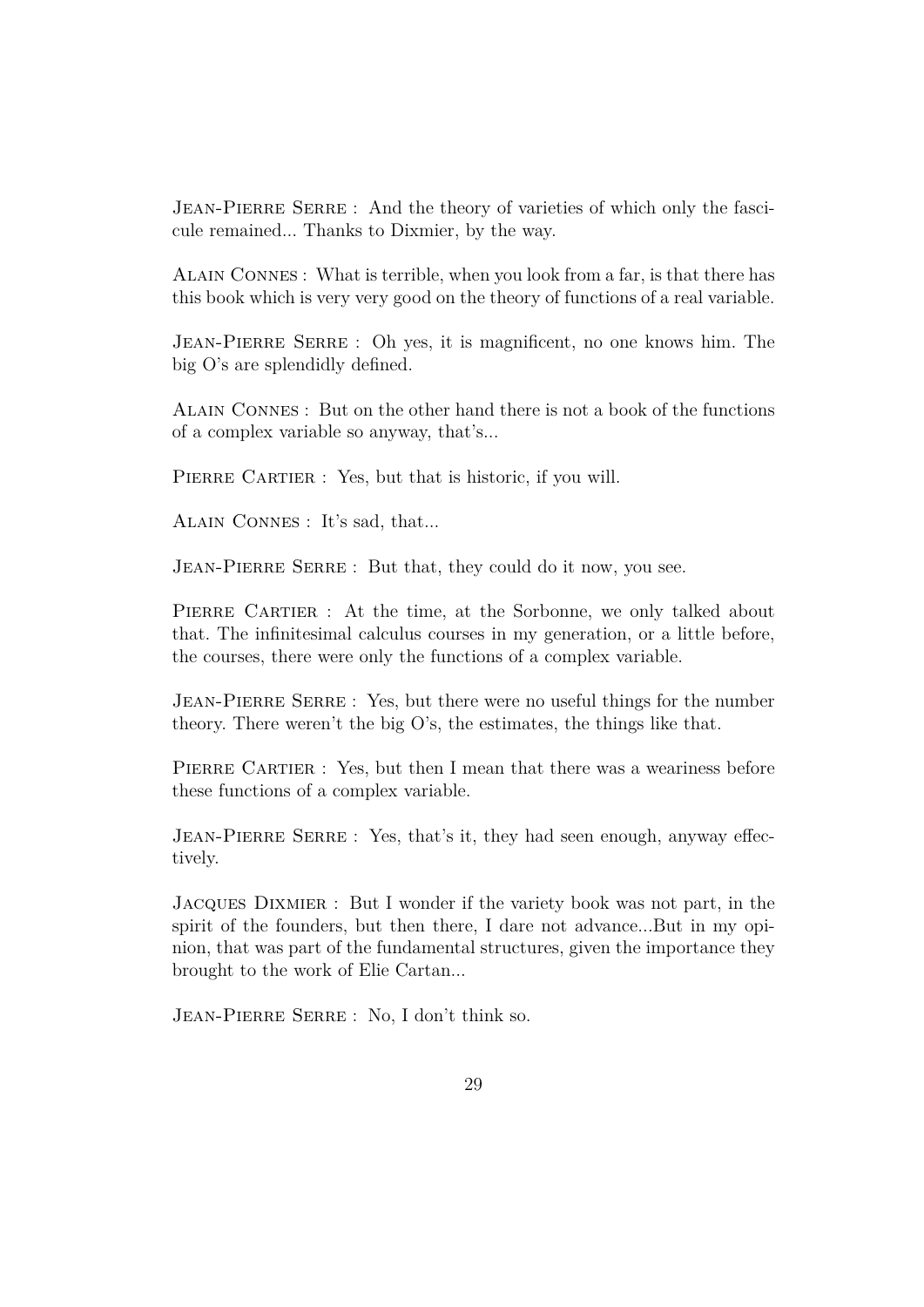Jacques Dixmier : Ah, I would like them to be there to ask them the question.

JEAN-PIERRE SERRE : But in any case, we can thank you because it is thanks to you that the results booklet exists.

Alain Connes : For varieties you mean.

Jacques Dixmier : Ah no, then there.

JEAN-PIERRE SERRE : And I'll tell you why...

Jacques Dixmier : Go ahead *(laughter from AC)*.

JEAN-PIERRE SERRE : We had the book on Lie groups, which we wanted start. And so in particular chapter 2, chapter 3. Chapter 3, all the basics. And Dixmier vetoed, he could veto, as long as he there would not be a text on varieties. Because you see, in chapter 3, we always use theorems on integrable stuff, things like that, the sub-varieties, and you vetoed.

Jacques Dixmier : I forgot.

JEAN-PIERRE SERRE : And it was I who wrote most of the booklet of results, at full speed *(holding the head in the hands)* : I think it there were days when I wrote 10 pages of this results booklet, and it was horribly difficult to write because without demonstration, not to say stupidity... Ouh ! *(sighing)*

Alain Connes : It's not obvious, that's for sure.

PIERRE CARTIER : In addition to the preconceptions that we had made that we had to process all kinds of varieties at the same time, finite dimensions, infinite dimensions.

Jean-Pierre Serre : the Banach *p*-adic, but *(detaching the words)* WE DID IT ! And you forced your hand, you see, and it's great to have the forced hand, there is nothing more useful, to write books.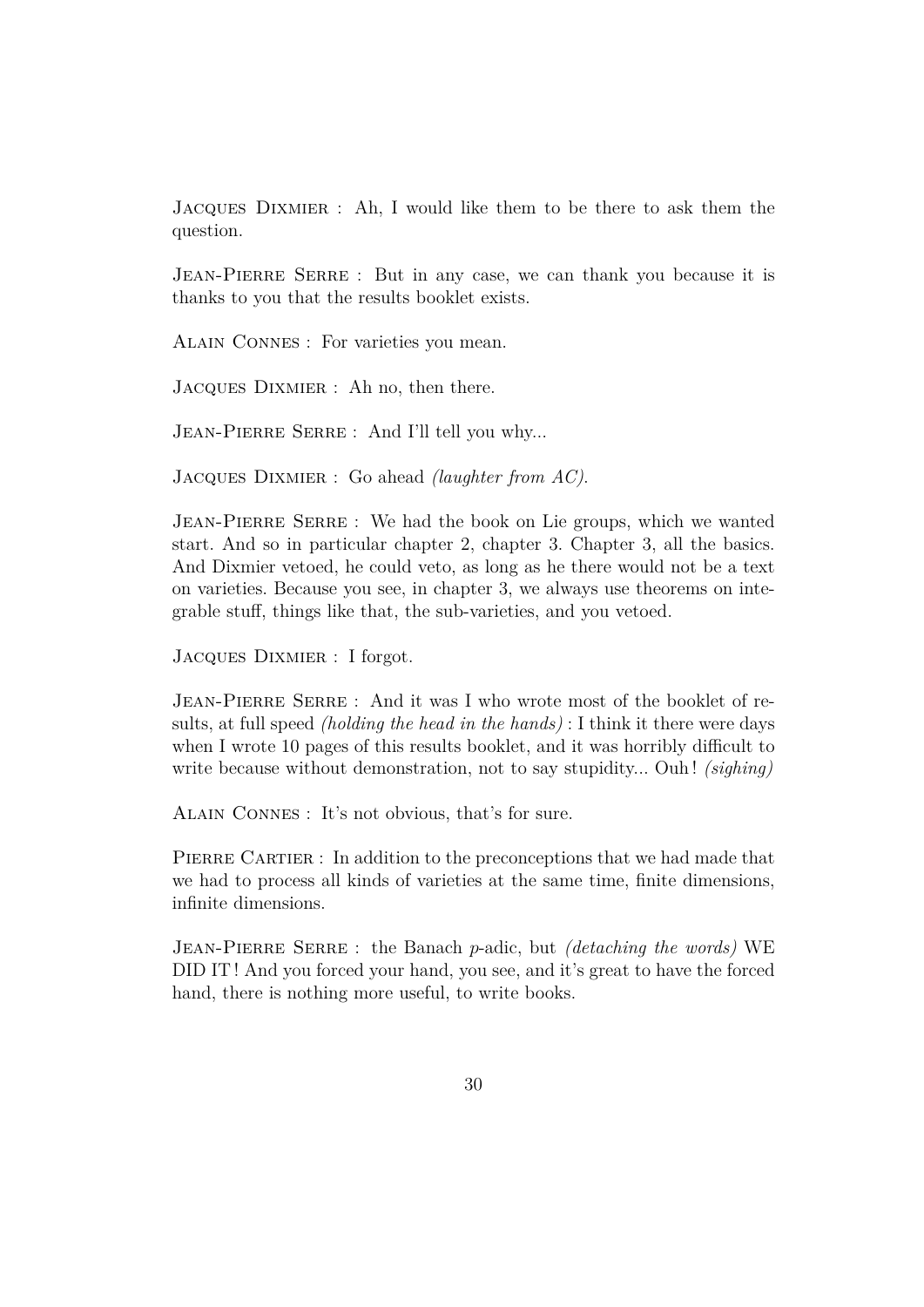Jacques Dixmier : It reminds me, then, of Godement's comment on chapter 3, once Godement, after he abandoned Bourbaki.

Alain Connes : On Lie groups ?

Jacques Dixmier : He believes that it is a monster *(laughs)* .

JEAN-PIERRE SERRE : It is very very good, this book, it is big indeed.

Jacques Dixmier : He's big and heavy, but I don't see how we can do better.

JEAN-PIERRE SERRE : Do you still remember that you vetoed, you remember it ?

Jacques Dixmier : No, I don't remember.

JEAN-PIERRE SERRE : No kidding, you don't remember *(flabbergasted)*.

Jacques Dixmier : But that doesn't surprise me *(laughs)*. I forget things...

JEAN-PIERRE SERRE : What surprises me about you is that you vetoed, this is the only time in your life, I believe, moreover, there was very little veto in Bourbaki.

Jacques Dixmier : I trust you, in fact.

JEAN-PIERRE SERRE : I do not remember another, *(speaking to PC)* do you remember ?

PIERRE CARTIER : Chevalley, on algebra 2. He only wanted spaces of finite dimension.

JEAN-PIERRE SERRE : But it was not a veto, it was a proposal and then Weil jumped up. He wanted to delete all the modules, you see, Chevalley. Only the vector spaces were useful.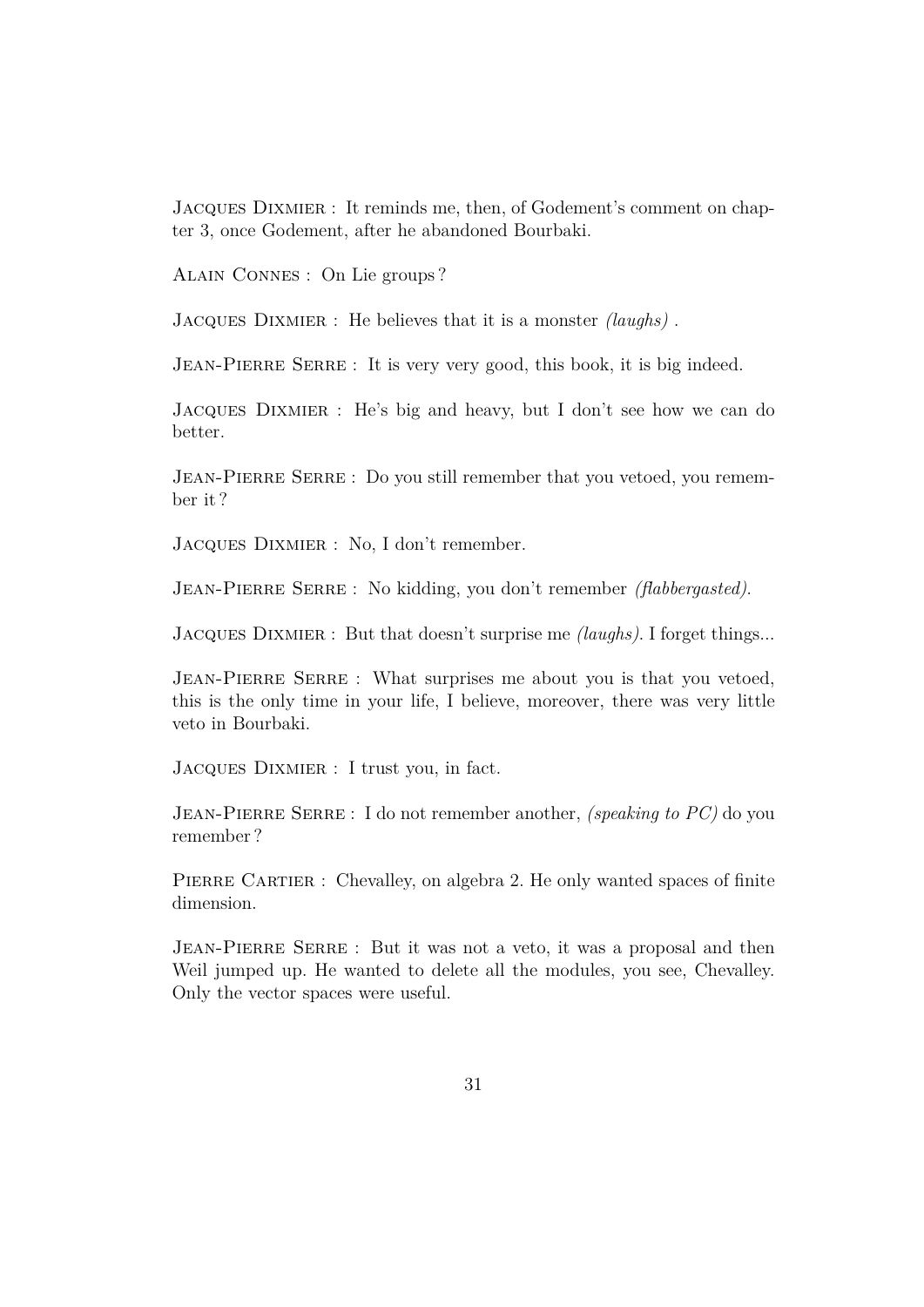Alain Connes : *(flabbergasted facial expression and sigh)* Ouh !

PIERRE CARTIER : And of finite dimension.

Jacques Dixmier : It is all the more extraordinary, what you say, that a little later, when we studied separable algebras, Chevalley sold us a huge kit with separable algebras of infinite dimension. And then we got confused in there at a convention, "Look, we could let that aside...". Chevalley says "Ah no now it's too late, we read it often enough, you have to keep it" *(laughs)* . Fortunately, he has not...

Alain Connes : He did not insist too much.

JEAN-PIERRE SERRE : We never followed what Chevalley wanted, he had a very bad taste for elementary writing, you see ; he was writing fine the difficult theorems but then when he tried himself tomake elementary books, his book on tensor products, powers symmetrical, etc.

Jacques Dixmier : It was undrinkable, but on the other hand Theory of Lie Groups, it's a masterpiece...!

PIERRE CARTIER : All his books that contain something are wonderful.

JEAN-PIERRE SERRE : Ah well, absolutely, all those containing something. But the exhibition was awful.

PIERRE CARTIER : But the one he published in the United States, on algebras, relatively basic.

Jacques Dixmier : And his book on spinors, it is very pleasant too !

JEAN-PIERRE SERRE : Yes, except for its systematic side, but he didn't want not mix different views and so.

Jacques Dixmier : And then I think of something else, we come back to foundations. Finally, let's come back, when we ended up writing chapters 1 and 2, of set theory...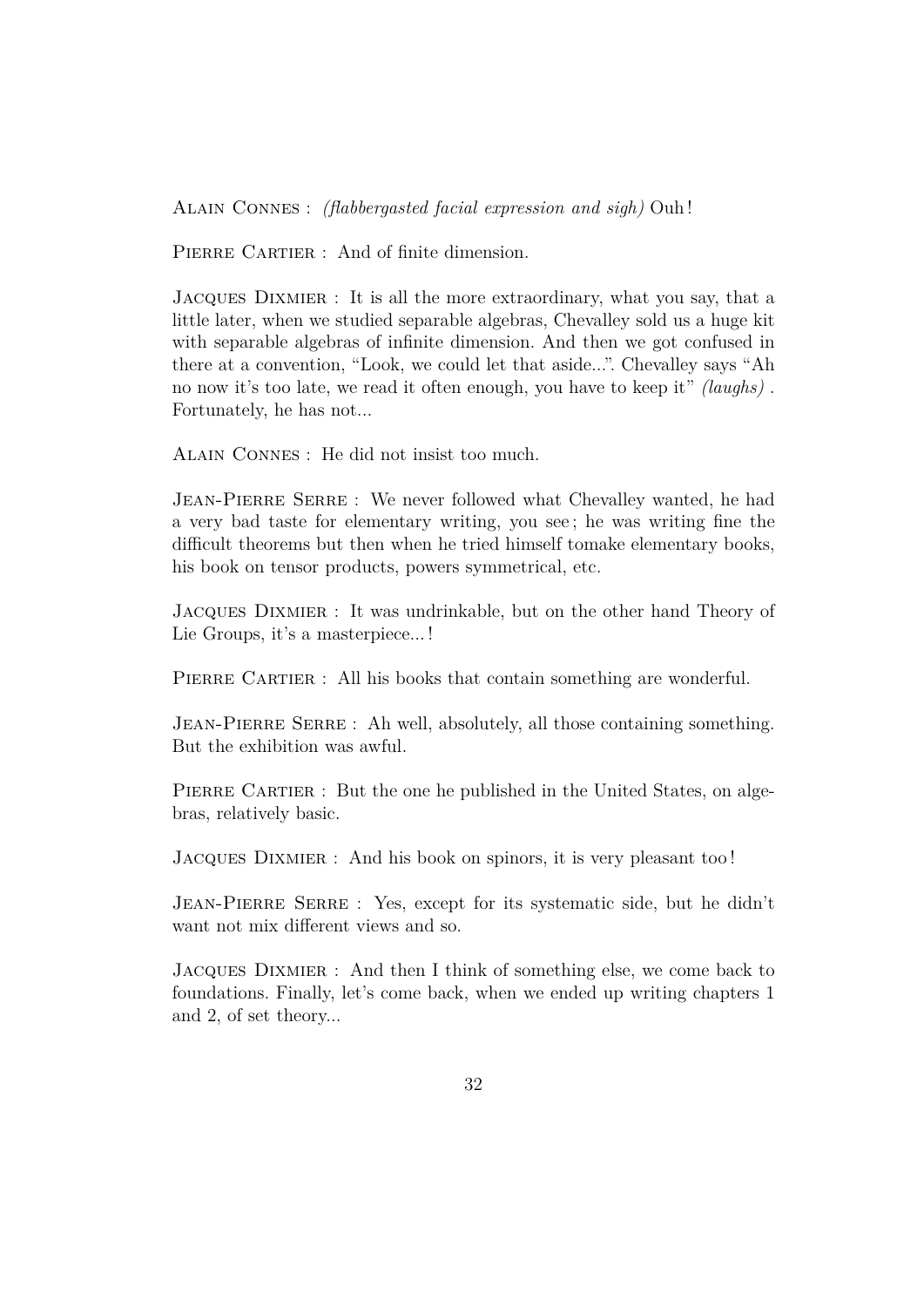Alain Connes : When was that done ?

Pierre Cartier and Jean-Pierre Serre : In about 50.

Alain Connes : When was it finished ?

Jacques Dixmier : When I got home in 49, I had in my hands an editorial by Dieudonné which was really not engaging. And after that, there was a Chevalley writing...

JEAN-PIERRE SERRE : And that was good?

Jacques Dixmier : Ah, I thought it was great.

Jean-Pierre Serre : Oh well, okay.

Jacques Dixmier : So I was in charge of my usual job, of good smooth, I wrote after Chevalley.

JEAN-PIERRE SERRE : No, but because it is good, the book of theory of together, for lots of uses.

Jacques Dixmier : Oh well, it has lots of flaws, again, but finally, in any case, Chevalley did a very good job of writing on it, it was what I meant.

Alain Connes : So he was able anyway...

PIERRE CARTIER : Chevalley, it was said that he entered a tunnel, all black, and that the exit was 4 km away, with a little glow.

Jacques Dixmier : Yes, well listen, and André Weil's book on number theory, when I tried to read it, that's kind of it...

JEAN-PIERRE SERRE : Ah, the Basic Number Theory?

Alain Connes : Oh the Basic Number Theory, oh, it's superb, it's heavy, because it is locally compact, so... *(laughs)*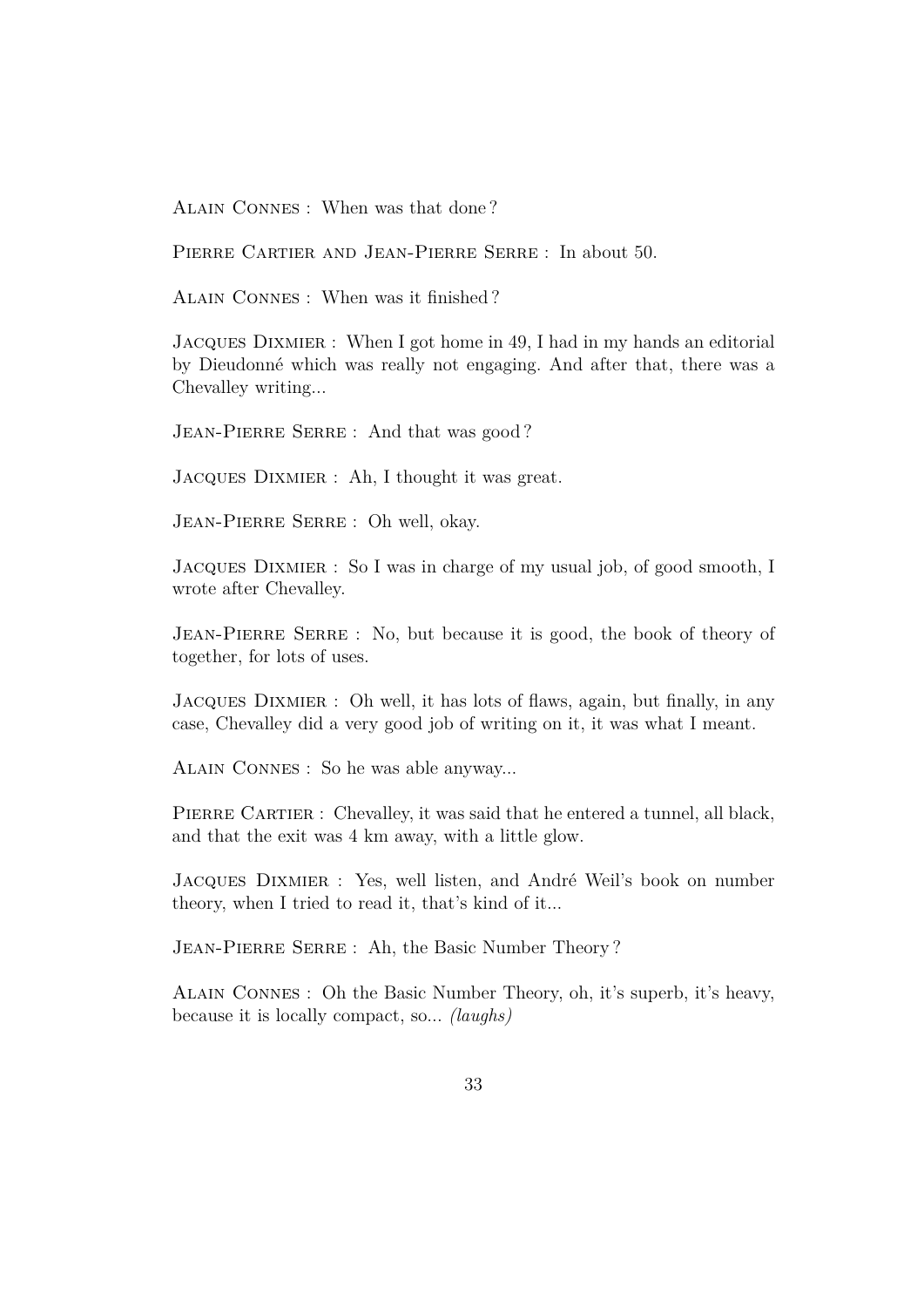JEAN-PIERRE SERRE : No, but there are complete demonstrations.

Jacques Dixmier : No but I'm not saying, he surely has enormous qualities, etc., but... for a non-expert.

Jean-Pierre Serre : Does it demonstrate the body of classes in it, I believe, yes ?

Alain Connes : No, but if you want, he pushes a point of view, good, which is the locally compact view of adeles, etc., and it pushes it very well until end.

PIERRE CARTIER : But it's an important point of view anyway.

Alain Connes : It's a very important point of view, but hey, it does not it lightly, that's what we can say.

JEAN-PIERRE SERRE : Okay so what did you have for questions?

Alain Connes : No, we should now talk about the meetings around the table, and the kind of discussions that were going on, because that's very important, I think. No, what I mean is not easy to understand : finally therefore, there was an editor, who made an edition work, who spent time there, who tried to write the best possible, and then this writing was read aloud.

Jacques Dixmier : Not always.

Alain Connes : Not always ? Were there cases where it was not read aloud ?...

Jean-Pierre Serre : 100 pages, 100 pages, we were reading aloud, it happened...

Alain Connes : 100 pages that are read, of course.

JEAN-PIERRE SERRE : ...I remember the writing of Dieudonné on integration, and they read the first 3 pages, and they said, I attended to that, and they said "oh no, that is not possible, it is undrinkable, it must be done otherwise, Godly, you will do with Radon measurements. Here". And hop on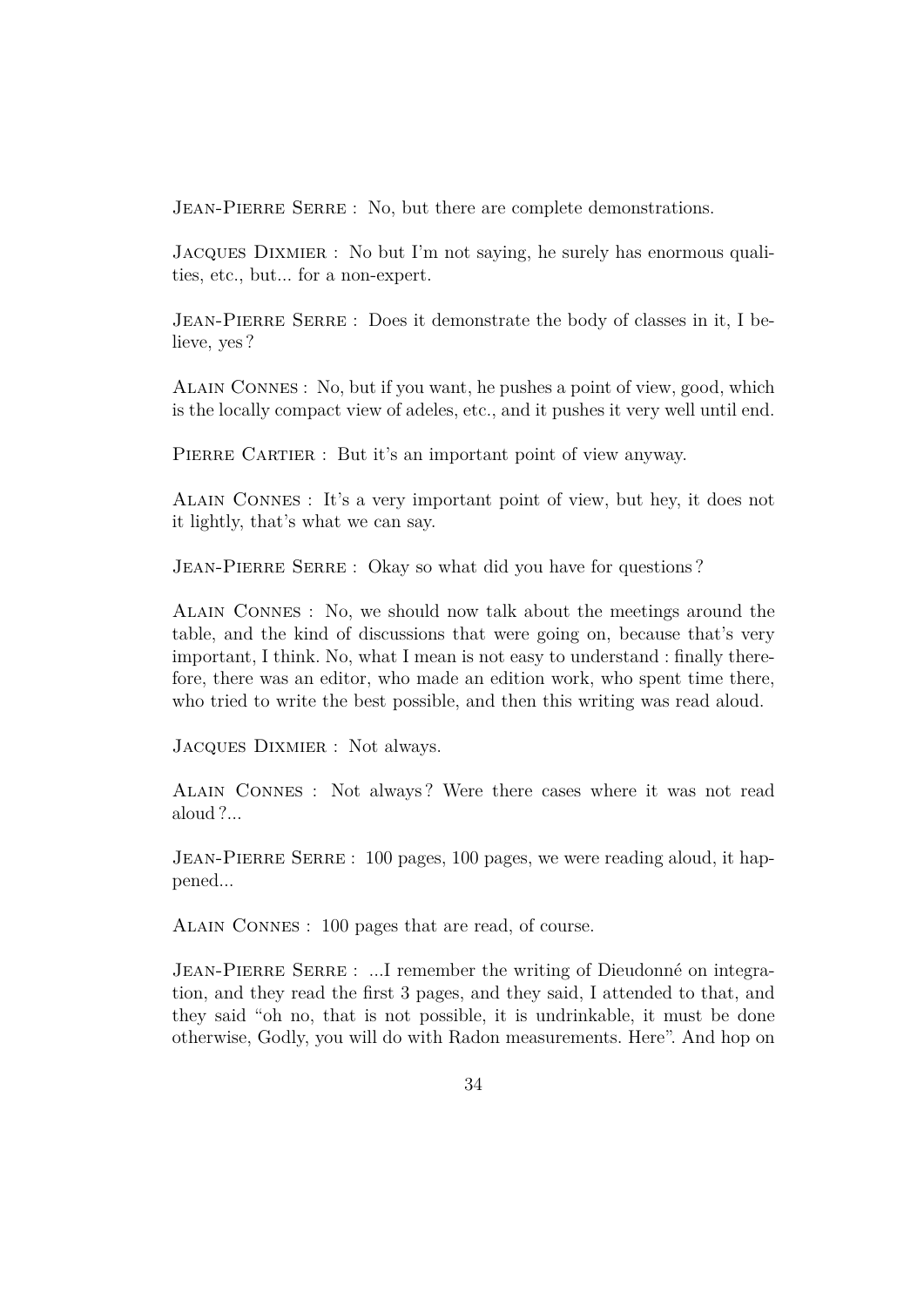the hatch.

Alain Connes : Hop, trapped ? *(hissing)*

Jean-Pierre Serre : Ah yes yes yes.

Jacques Dixmier : And unless I am mistaken, my wording of Chapter 1 of the varieties, because I insisted on detailed writing... *(hand sign that the writing has been forgotten)*. I was not there, I was in the United States.

Alain Connes : Ah, but it's normal, you didn't attend. If you were not there, what do you want ? !...

JACQUES DIXMIER : No, I didn't suffer from it, for me, the important thing, was that I had learned what a variety was.

JEAN-PIERRE SERRE : I also did Bourbaki writing even hopeless that they'll be taken, I can't remember what I had drafted, whatever, I knew they wouldn't be taken, but like that, I had clarified for myself, it was written and then here it was.

Jacques Dixmier : We didn't say that earlier.

Alain Connes : No, we didn't say it, we didn't mention it enough.

JEAN-PIERRE SERRE : Let's say what?

Alain Connes : Let's say if you want that in fact, there was one of the positive roles of Bourbaki which was to force someone to go to the end of a subject and it's really important that someone learns it in depth.

JEAN-PIERRE SERRE : Yes, I wanted to say that for me, I learned a lot of things because, to write them for Bourbaki, it forced me to give full demonstrations.

Alain Connes : And until we have done that, I mean, we cannot say that we understood.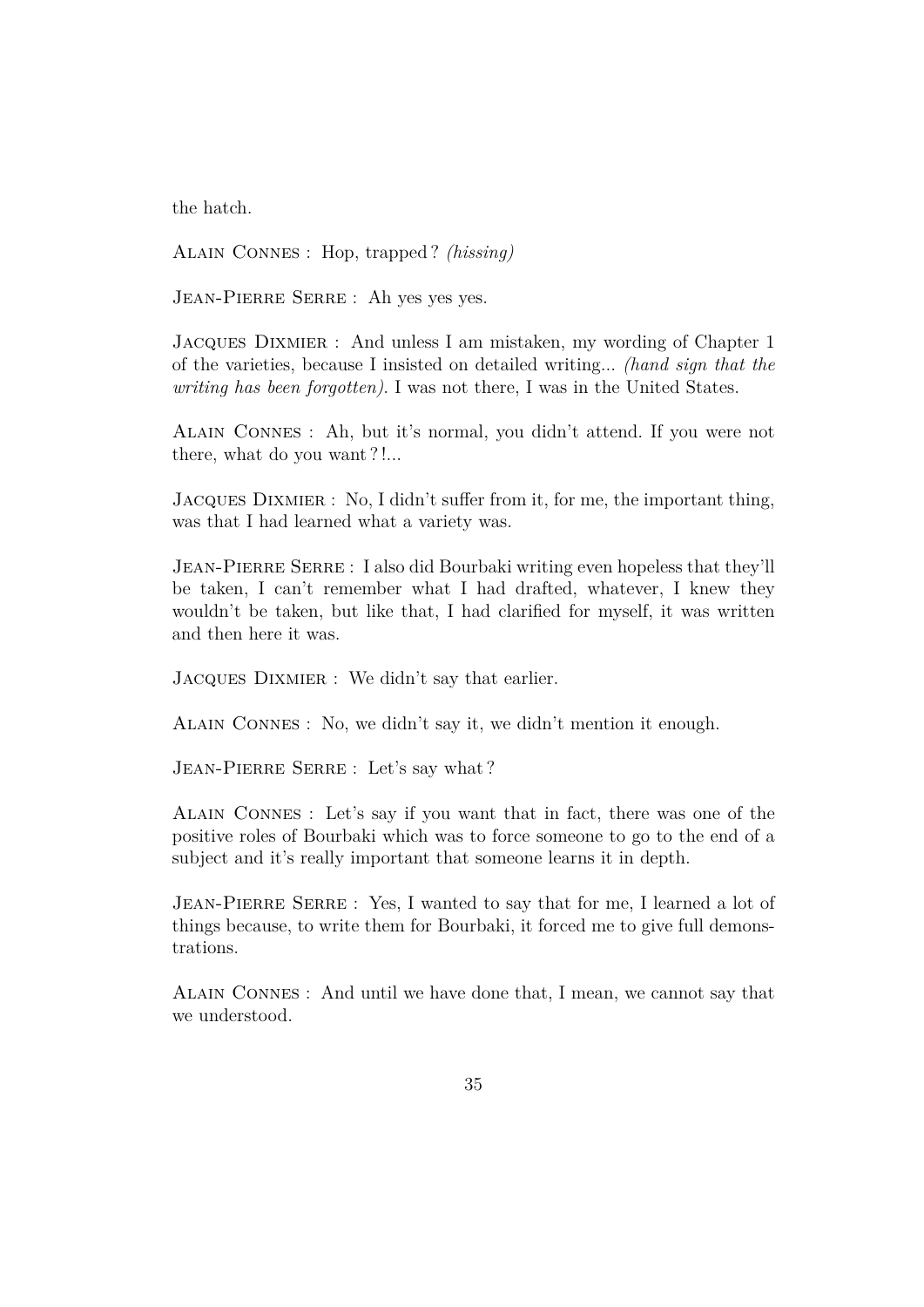Jean-Pierre Serre : It was perfect : I learned semi-simple Lie algebras, roots, etc., when writing it.

Alain Connes : I brought this book because I think it's a book...

JEAN-PIERRE SERRE : Ah well, yes, this is the most famous of Bourbaki, basically, the most read.

Alain Connes : We can't talk about Bourbaki...

Jacques Dixmier : Chapter 4, 5 and 6, oh yes, he's the one with the most success, no one has dared to say anything bad about it, to my knowledge so far.

JEAN-PIERRE SERRE : In the citations index, I'm sure it must be at all the others.

Alain Connes : I mean, there are people who have criticized Bourbaki.

JEAN-PIERRE SERRE : And this one, I think we owe it to Cartier in large part.

Jacques Dixmier : I would like to know what Arnold would have said.

JEAN-PIERRE SERRE : You insisted, you insisted but we were all enthusiastic.

PIERRE CARTIER : I insisted, but everyone participated.

Jean-Pierre Serre : We were enthusiastic when we saw that it was...*(gesturing to something that is developing well)*. And then, in a way so, the byproducts are very interesting, the invariants of these groups, things like that.

JEAN-PIERRE SERRE : I learned like that Coxeter hyperbolic groups, for example, by writing exercises for Bourbaki. And they are very fun, Coxeter hyperbolic.

Alain Connes : There is a clear back and forth between personal interest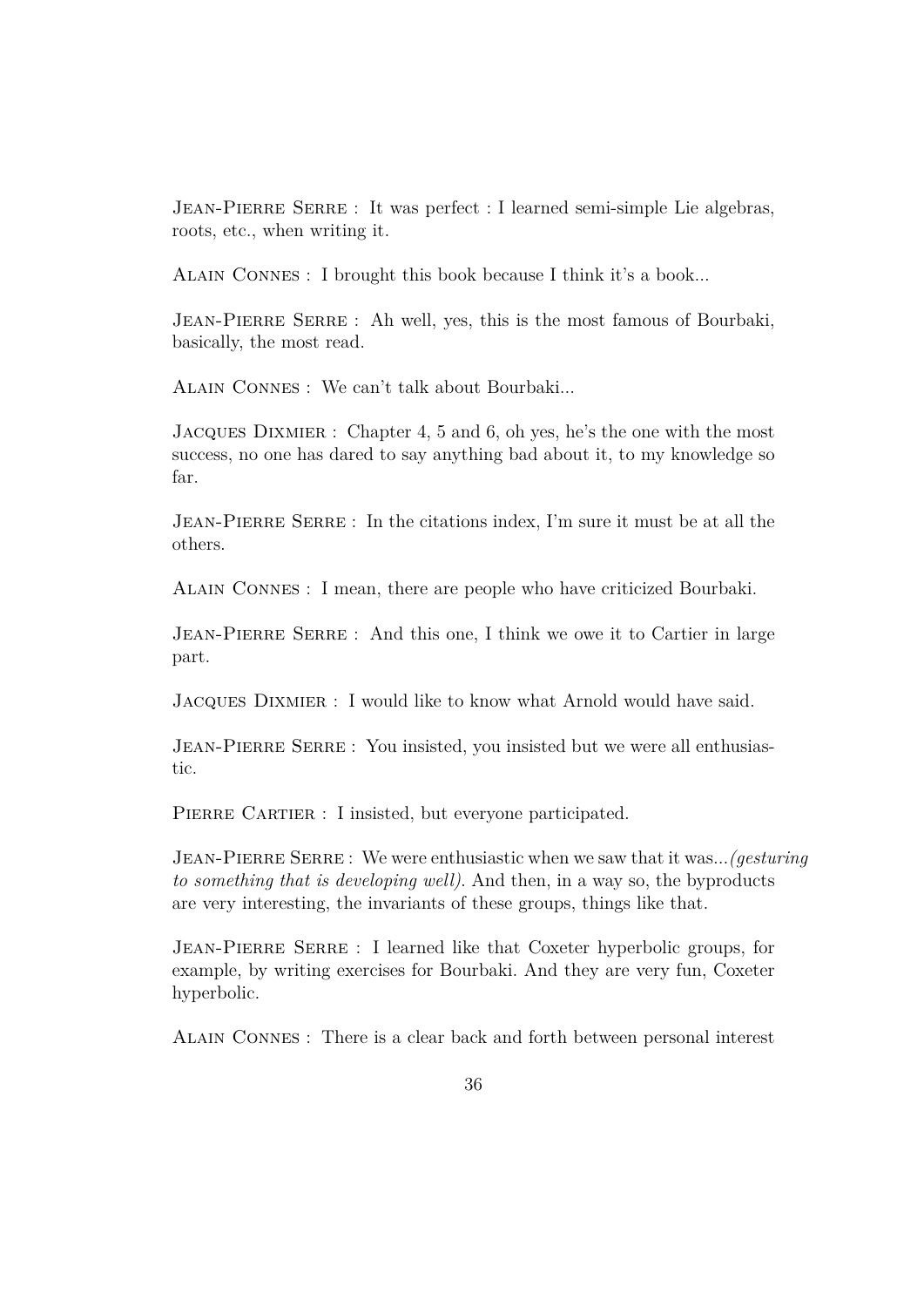and the role in Bourbaki.

JEAN-PIERRE SERRE : Bourbaki is really extremely useful for his editors, maybe even more than for its readers, you see.

Alain Connes : Yes, but that's kind of what I had in mind when I was talking about the back and forth between research activity...

JEAN-PIERRE SERRE : Me too, I believe that I benefited in good part like that, writing.

Alain Connes : By writing and getting to the bottom of things exactly.

PIERRE CARTIER : Let's empty an old account. You *(designating Jacques*) *Dixmier*), you wrote the commutative algebra until chapter 5 or 6.

Jacques Dixmier : Finally, it was almost over.

PIERRE CARTIER : In a determined plan. Then Serre arrived and everything turned upside down, introducing flatness.

JEAN-PIERRE SERRE : No, you wrote after platitude.

Jacques Dixmier : Finally, you completely changed the beginning by putting the flat modules.

JEAN-PIERRE SERRE : Yes, but you, you had to...

Jacques Dixmier : I was not able to do that, me.

JEAN-PIERRE SERRE : Yes, but you had to write specializations, stuff like that, which have disappeared.

PIERRE CARTIER : That's it, specializations, that's it.

Jacques Dixmier : What ?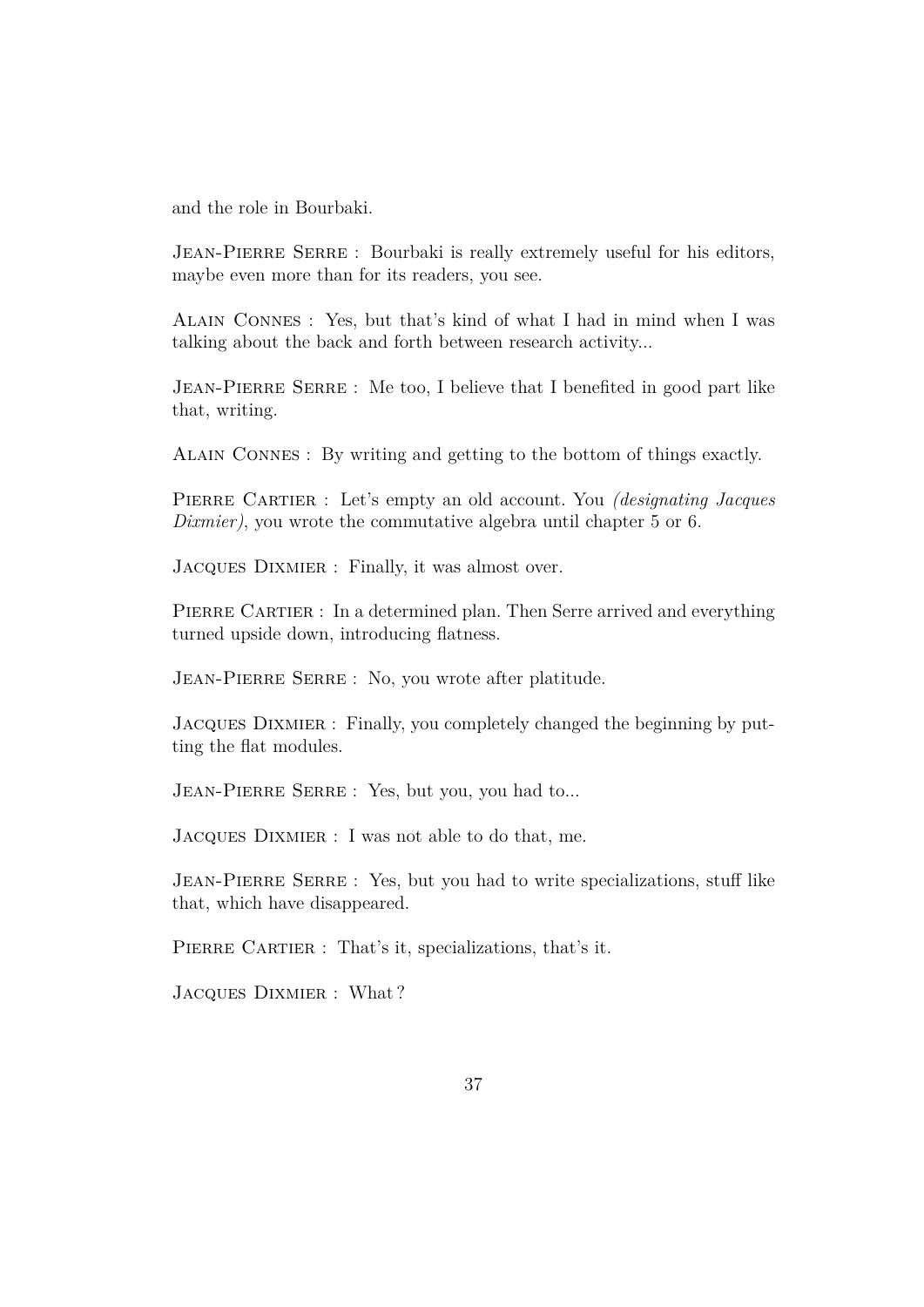JEAN-PIERRE SERRE : Specializations.

Jacques Dixmier : No.

Jean-Pierre Serre : No ? Because Weil...

Jacques Dixmier : No, I wrote the valuations, which were very threatening created at one point by Grothendieck, but they stayed.

PIERRE CARTIER : But finally, the point of view that we suggested to you elsewhere to write, he was, when Serre intervened, he was completely up, this point of view on general algebra.

JEAN-PIERRE SERRE : Yes, indeed, I had an influence at that time...

PIERRE CARTIER : You talk, you talk!

Jean-Pierre Serre : On commutative algebra you see, well because I could see what was useful.

PIERRE CARTIER : It was you who introduced platitude anyway, finally who insisted on platitude.

JEAN-PIERRE SERRE : Yes and some other things of the same kind.

Alain Connes : So there is a question, and we come to questions a little more delicate, if you want, why is that in the chapter of algebra, no commutative algebra, on the homological algebra, why is it that it was done not in the context of the abelian categories but in the framework of the modules ?

JEAN-PIERRE SERRE : Because there was no language of categories, simply.

Alain Connes : But we couldn't add it a little bit there ?

JEAN-PIERRE SERRE : The categories, you can't add "a little bit", no no no ! *(laughing)*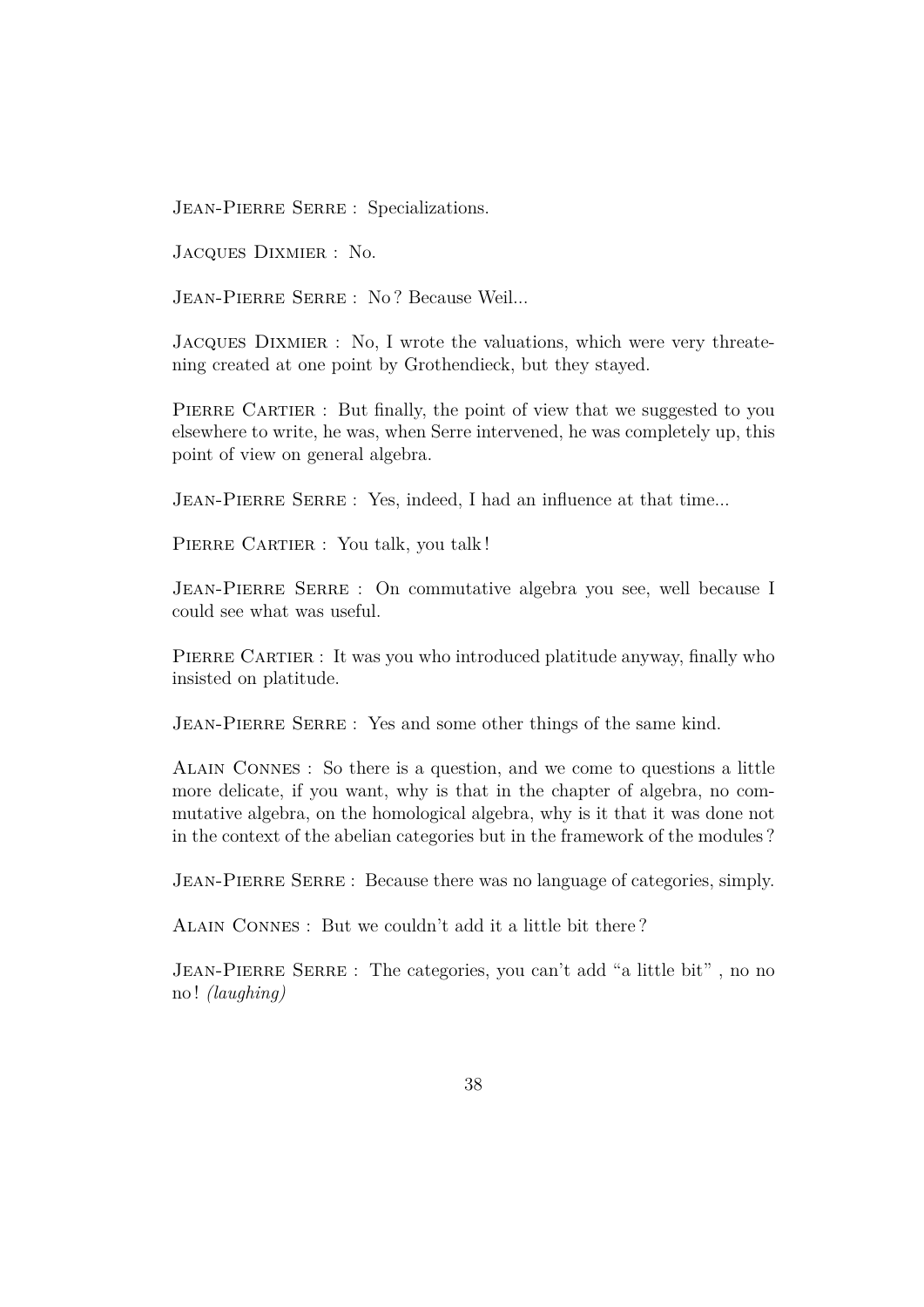Alain Connes : There could not be a fascicle of results on the categories, anyway, oh listen...

Jacques Dixmier : It might have been a solution, yes. But I don't think we thought about it.

JEAN-PIERRE SERRE : No, but then, is it a set or a kit ?...

Alain Connes : Yeah, well...

Jacques Dixmier : That is the question.

JEAN-PIERRE SERRE : When you talk, you can say "oh, yeah, etc.", but you can't say "wow" in writing!!

Alain Connes : But I agree.

Jacques Dixmier : There are two questions : on the one hand, talking about categories,that's one thing, and second, the question of the foundations of this theory, these are two disjointed problems, both very annoying, but...

JEAN-PIERRE SERRE : But not disjointed anyway, you can't talk if you don't know what it is anyway.

Jacques Dixmier : Yes, yes, very well, very easily !

JEAN-PIERRE SERRE : You can talk about it, but write it, no, anyway, no, not in Bourbaki.

PIERRE CARTIER : Not in Bourbaki style.

JEAN-PIERRE SERRE : You can't say "either *C* a category" without saying what a category is, that is not...

Jacques Dixmier : In any case, in the book of Algebraic Topology including we are meditating profusely *(laughter from AC)*, there are some numbers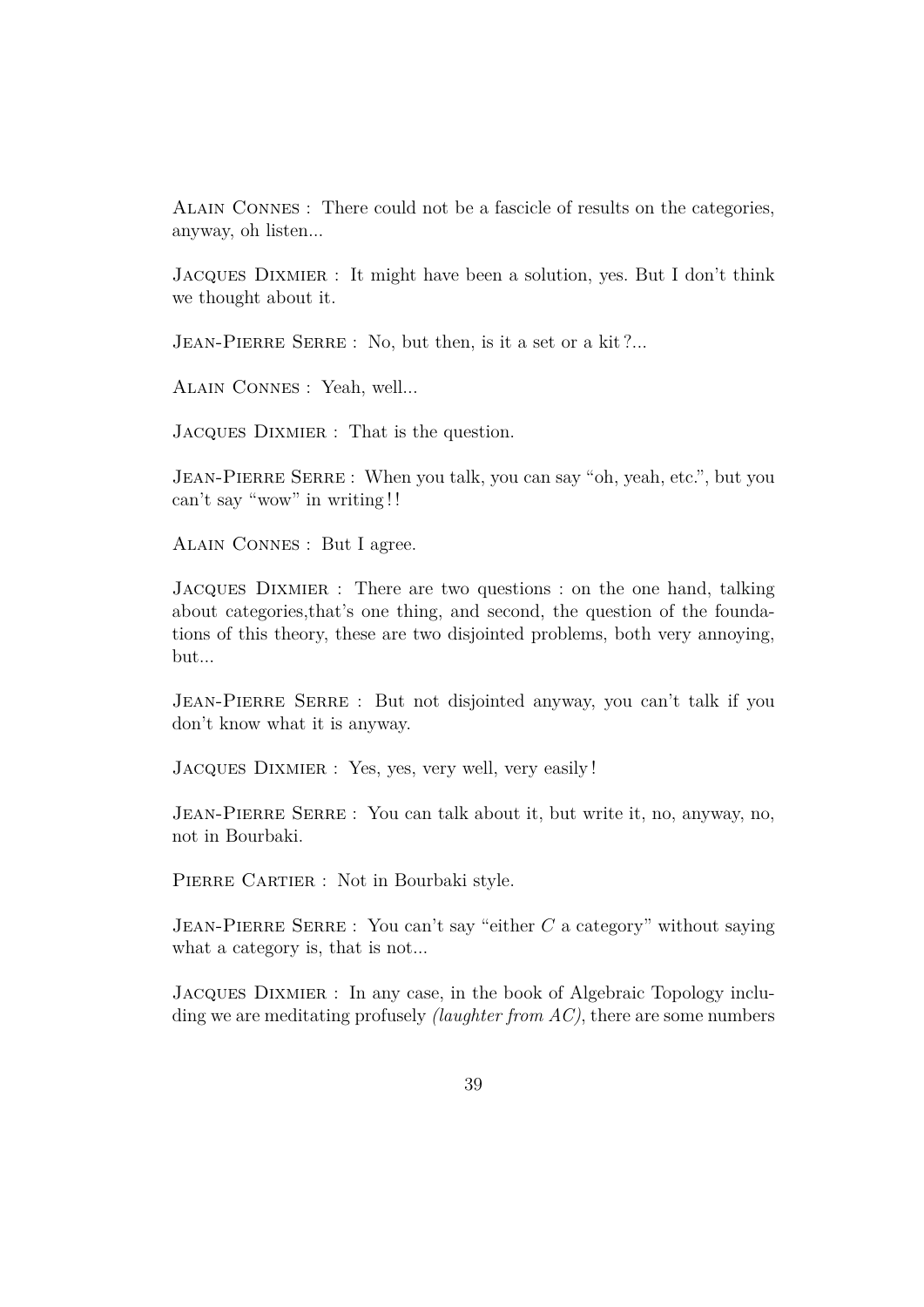on categories...

PIERRE CARTIER : Small categories, small categories.

Alain Connes : Yes, small categories, of course they are small categories ?

PIERRE CARTIER : That's the problem. Small categories do not pose no problem. The big categories...

Alain Connes : It's true that Demazure and Gabriel's book on algebraic groups is cannulated from the start by this discussion, huh, the universe, etc..., and they are forced to discuss all that...

PIERRE CARTIER : No, but Dixmier, everyone knows that talking about the whole of all the sets, it's complete nonsense, everyone know that, good.

Jacques Dixmier : Yes, but we also know that if we don't orient ourselves in a certain direction *(making the gesture of taking a path of cross)*, we will not fall on glitches.

JEAN-PIERRE SERRE : No, but that is scum, that, you can't put this screed in writing. No, however, what we can do, and Bourbakithe fact, and I too have done it often, that is to say "the functor thing"to just say "the construction I just made"... has such properties-tees, that, it makes sense, we allow ourselves that.

PIERRE CARTIER : Bourbaki allows that.

JEAN-PIERRE SERRE : We allow ourselves "that functor" being simple function rather, or construction.

Alain Connes : But I mean you can't speak, you don't speak of a category, you never name a category. The category, I don't know, me, pointed finite sets for example.

JEAN-PIERRE SERRE : But I don't know where they are ?...

ALAIN CONNES : Well, you take a skeleton, which is the whole  $\{0, ..., n\}$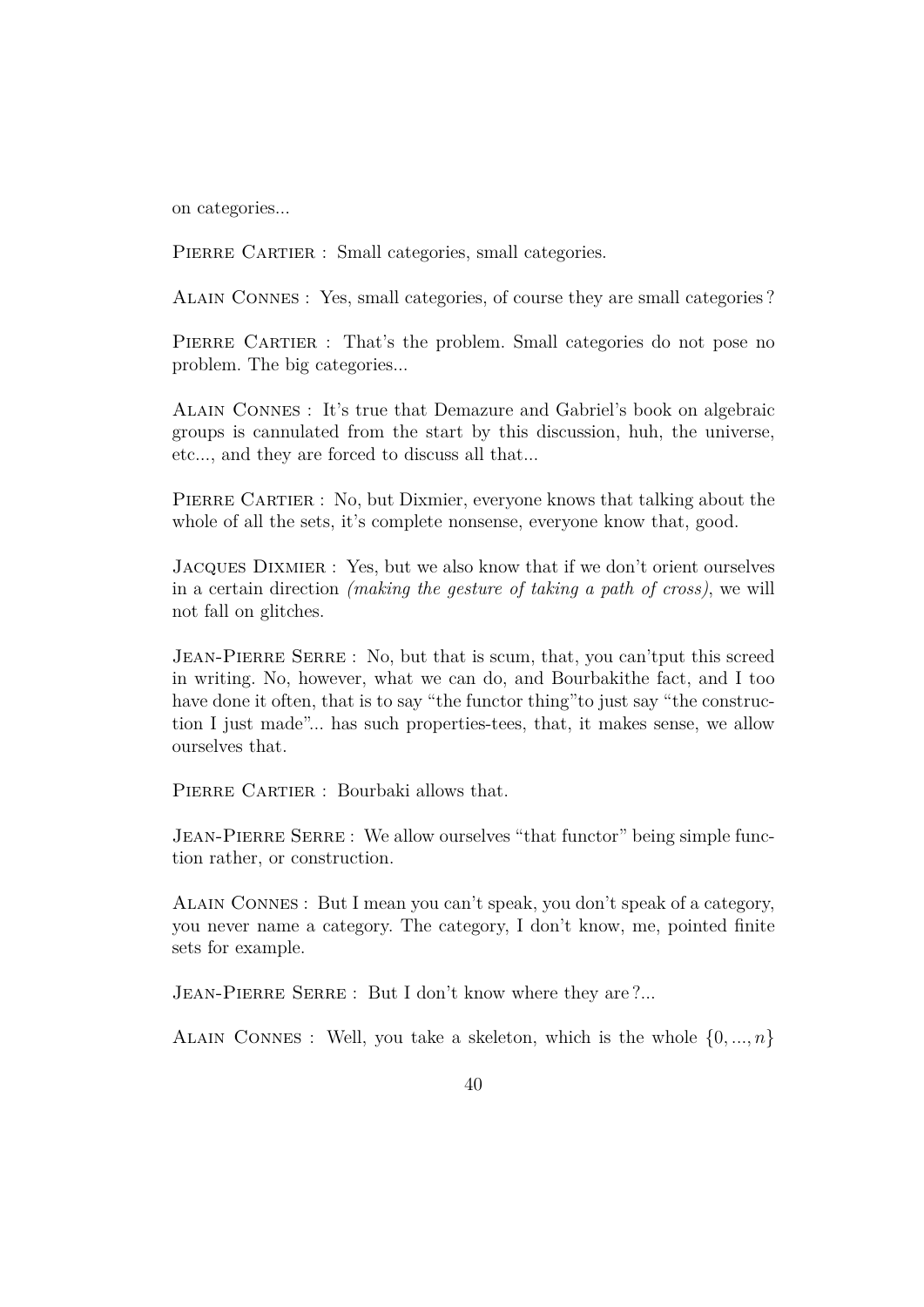with the point  $T_0$ .

Jean-Pierre Serre : *(laughing with AC)* Okay, look, this is not the place... to do that, we're not going to do a Bourbaki congress and yell at the categories because we will inevitably yell, you see.

Alain Connes : Yes, except that I think, if you want, that it would be good, because that it would show the kind of discussions, that were happening around the table...

JEAN-PIERRE SERRE : Oh well already, it started, we are already indoing it, you see *(all laughing, happy)*, this bad example that we give, there, but that is not such a bad example, moreover.

Alain Connes : Well no, it's not such a bad example.

JEAN-PIERRE SERRE : No, we couldn't get out. It should have been all redo, you see, all the foundations.

PIERRE CARTIER : There were two reasons : first, everything would have needed to be rebuilt, and second, the foundations were not solid.

JEAN-PIERRE SERRE : So in addition, yes. You know there are topologies of Grothendieck which even Deligne does not dare to use...

Alain Connes : Because precisely, they are not sets.

Jean-Pierre Serre : Flat topologies, for example, because you can't increase, you know, a flat thing *(turning to PC)*, while a spread stuff, when you have a kit, you increase it, you have models.

PIERRE CARTIER : *(nodding)* Yes, it's easy.

JEAN-PIERRE SERRE : But flat, you never know if by changing of universe, you see, that could change cohomology, it's silly what, one must not...

Alain Connes : No, it's true that we are a bit in the unknown, but.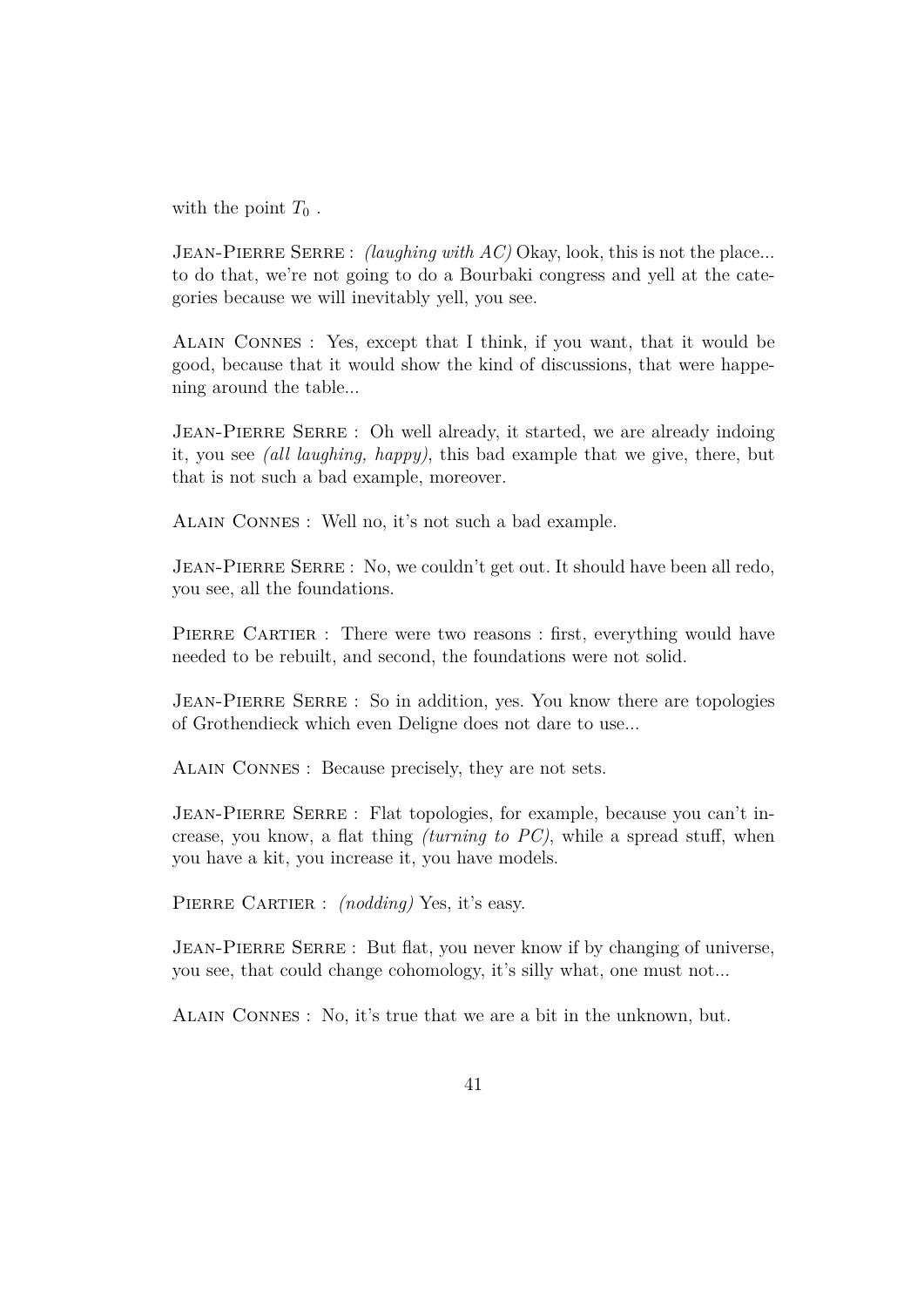PIERRE CARTIER : There are Gabriel and Demazure who were compelled to this kind of verification, pfffou ! *(two expirations to show the difficulty)*

Alain Connes : But that's what I said earlier. And their book ochance, algebraic groups precisely, it starts with that, so we say "Well, we stop reading".

JEAN-PIERRE SERRE : They have...

Alain Connes : They exaggerated, good.

JEAN-PIERRE SERRE : They exaggerated for the typography too, they made their book impossible because of that *(new PC review laughing, JPS cutting it)*. We will not criticize, we have enough to do for criticize ourselves.

Alain Connes : Absolutely.

PIERRE CARTIER : No, but you are talking about typography.

JEAN-PIERRE SERRE : The typography of Gabriel and something, you see, they have invented a complicated system of Gothic, Italic, etc. letters

Alain Connes : That you can't even read.

JEAN-PIERRE SERRE : Didn't you notice that?

PIERRE CARTIER : Yes, yes, yes.

Alain Connes : You can't even read the letters that are written.

Jacques Dixmier : In the first Bourbaki, there were letters of so ubiquitous themes that people could not read, it was Bourbaki who...

JEAN-PIERRE SERRE : No, no, but you did not look at the Gabriel. It is not the same, no.

Alain Connes : Okay now, a slightly lighter subject, but anyway I think I would absolutely like to hear it is that there are... Each of you has, I think, anecdotes, which have happened at Bourbaki. I only know one but... In fact,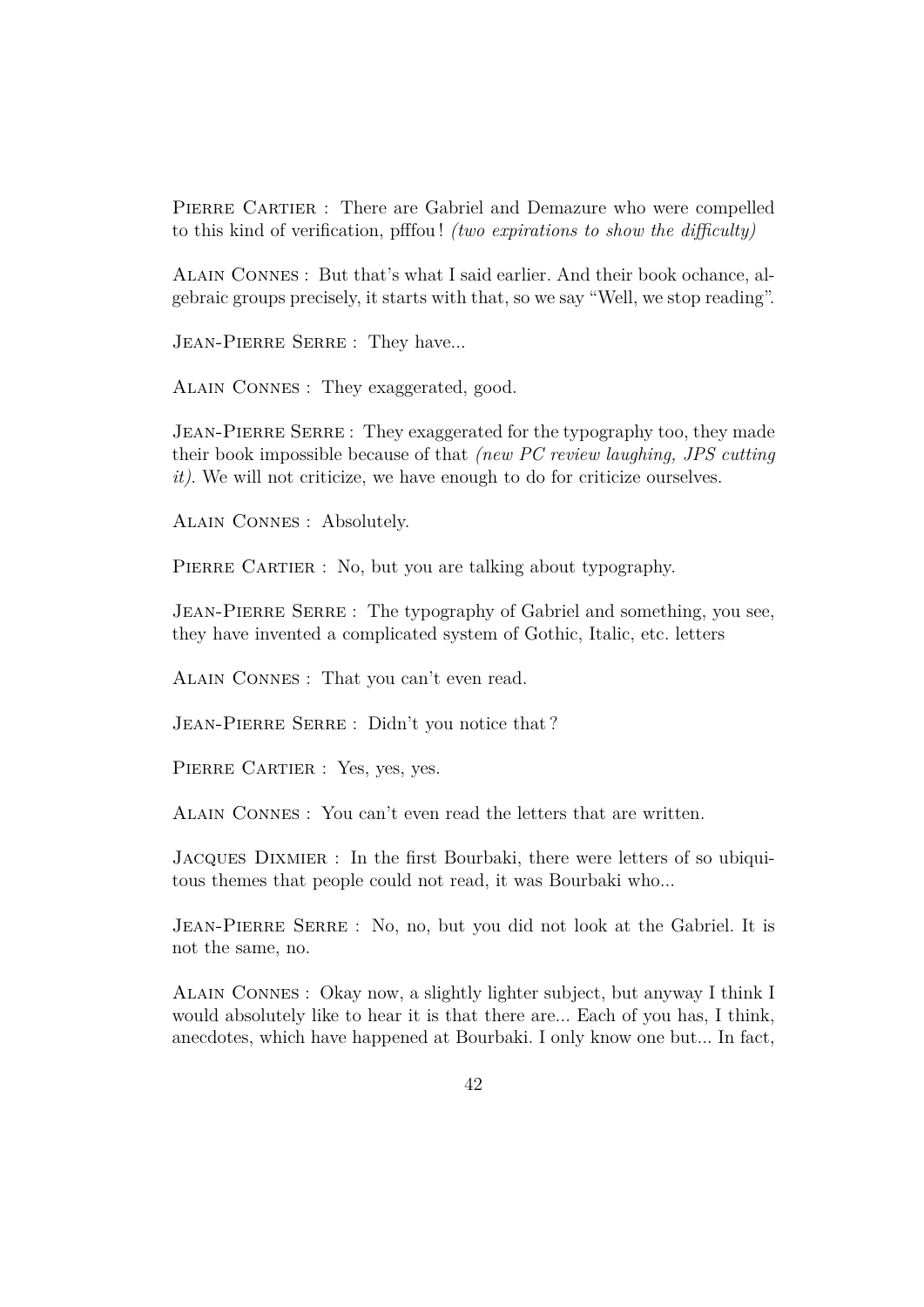Jacques told me about it another but I dare not tell it. But the kind that one day, knowing very good that Dieudonné became furious when, well,...

JEAN-PIERRE SERRE : Yes, oh well, this one is known... The resignation of Dieudonné by Godement, that's it.

Alain Connes : No, but wait *(pointing to PC)*, and the editorial staff was made by Dieudonné. That was Cartier who told me about it.

Jean-Pierre Serre : Really ?

PIERRE CARTIER : I no longer know, there was a discussion...

Jean-Pierre Serre : But he had a double anyway *(we hear the laughter from AC)*.

PIERRE CARTIER : It must have been on the sets, so hey, we didn't disagree.

JEAN-PIERRE SERRE : There weren't many duplicates at the time.

PIERRE CARTIER : We did not agree and there was a complicated discussion one evening. So Dieudonné, furious, grabs the manuscript, which was all finished, annotated, to send it for printing, tears it apart *(PC does the gesture of tearing a book in 2)*, and then he had a fist that allowed him to tear it in half, and drop everything. So Cartan and Eilenberg rush with tape to try to glue the pieces. And the next morning Dieudonné, who had calmed down, quietly descends breakfast by bringing another copy *(laughs)*, which he had reconstituted during the night, or that he had made in advance, I don't know.

Jacques Dixmier : It was a little bit of set theory. It was perhaps on the lemmas of Serre... *(handing the pole to the others, who laugh)*.

JEAN-PIERRE SERRE : Yes, so you don't know that. So there was a period when, in Bourbaki, there were Weil's theorems : the theorems of Weil, then, that were chosen to be particularly obvious, you see, that was that that was funny. *(All laugh)*. What if  $f \circ q = 1$  and  $q \circ f = 1$  then f and q are bijections you see. And then that, we laughed, it's convenient you see, right now, when we want to show that the thing is bijective, we manufactures its inverse. It's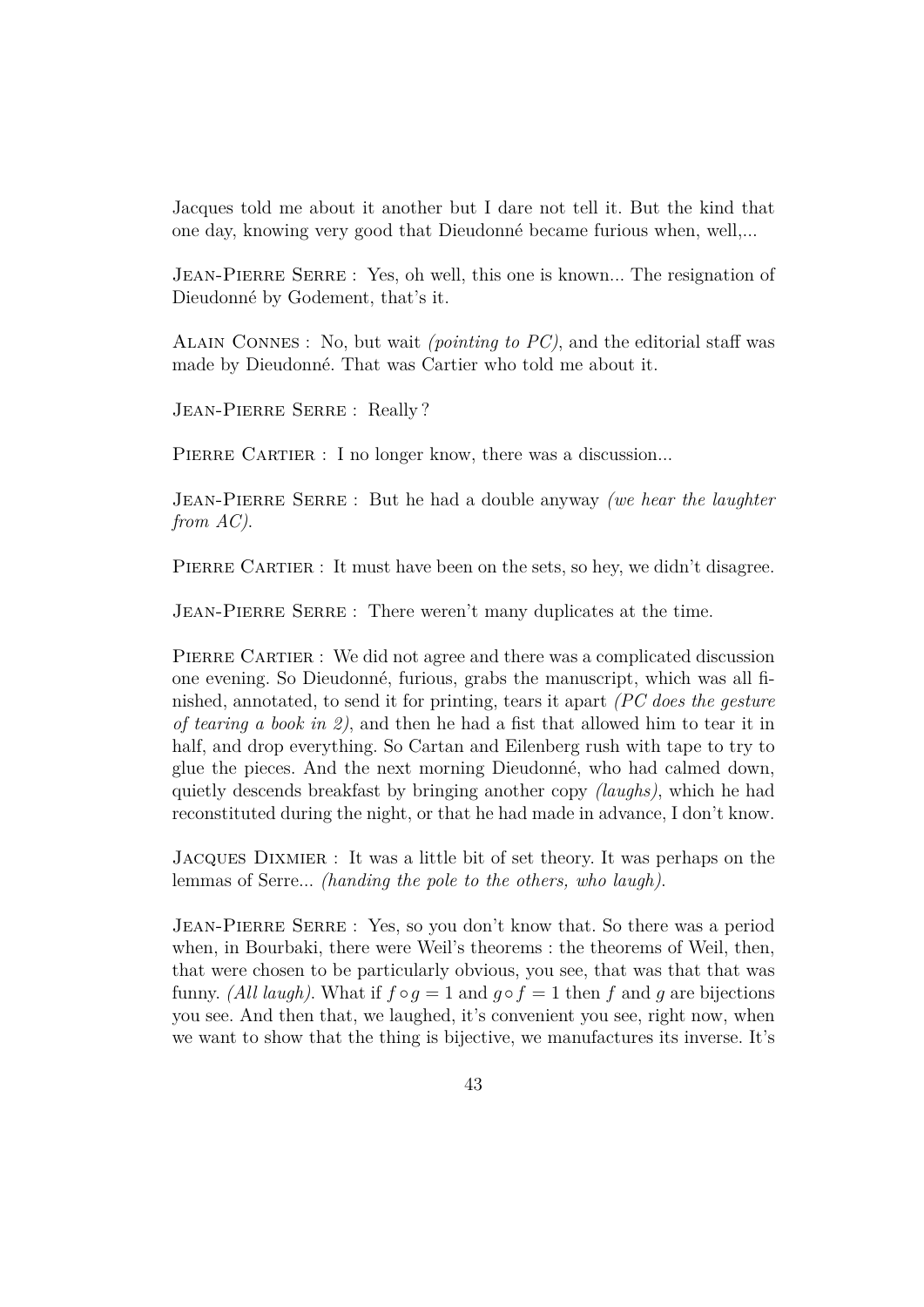a lot cleaner first of all. And the lemme of Serre, it was something like this, so watch out, what this is that Serre's lemma : we have  $a \to b$  and  $b \to c$ then if  $a \to c$  is injective then...

ALAIN CONNES :  $a \rightarrow b$  is also injective.

Jacques Dixmier : This is part of the lemmas of Serre.

JEAN-PIERRE SERRE : ... then  $a \to b$  is also injective. It's a part, yes. So me, you see, I needed it in C-theory, when you neglect a class of groups, I needed to know if it was also true in this theory is slightly less obvious, you see. But then to make fun from me, they called it Serre's lemmas.

Alain Connes : Ah, okay, very good *(laughs)* .

Jacques Dixmier : It served to demonstrate Weil's theorem *(all are claffent)*.

Jean-Pierre Serre : Exactly, Weil's theorems are lemmas of Serre, I don't know how, but surely.

Jacques Dixmier : But Weil took it very well.

JEAN-PIERRE SERRE : But me too, finally they are lemmas, they are true, what. As an anecdote, it's not really an anecdote but it's an expression of Bourbaki that I liked very much and which is worth being kept for posterity, that is, we always said on the editorial staff "yes, and then we will have to be careful to replace false theorems with others."

Alain Connes : ssss ! Yep !

JEAN-PIERRE SERRE : With the ambiguity that is...

Alain Connes : So wait, I have a question, which comes back a little to the question of discussions around tables, etc. That is to say, if you want. Usually when we actually think alone, we have every now and then *(gesture of an index which turns near the temple)* the recall of the brain which says "That can be wrong" something like that, and we have time. That is to say that it can come, maybe, an hour later, or something like that. So how it was, when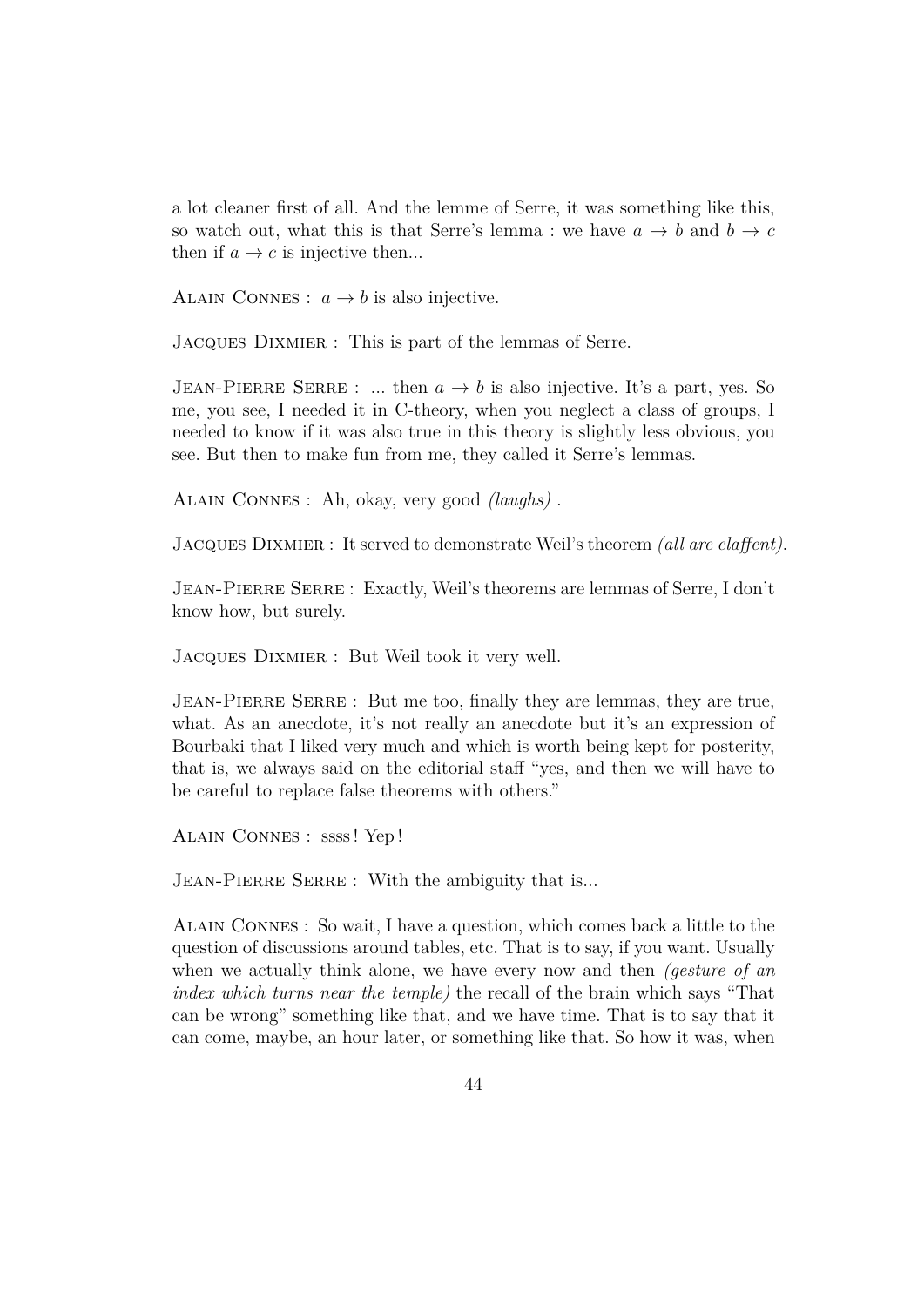there were discussions around the table, that is to say were the discussions going slowly enough, did that people went out, left to go and think.

Jacques Dixmier : Very often.

JEAN-PIERRE SERRE : But at the same time, they were not going slowly. the discussions were quick. They were like we are talking there.

Alain Connes : Yes, but that doesn't really leave time to think, so uh...

JEAN-PIERRE SERRE : It excites a little bit and after you can, after you have the time.

Jacques Dixmier : Ah well, I'll give you an example of a discussion superfast : Schwartz, all alone, saying "Yes yes yes, no no no, there is no doubt !" *(laughs)* .

JEAN-PIERRE SERRE : Yes, that's in Bourbaki, we asked him a question and he answered that "Yes yes yes, no no no, there is no doubt !" *(laughing)*.

Jacques Dixmier : This is an extreme case.

JEAN-PIERRE SERRE : Nice case of quick reflection, you see. But maybe that you could say a word about this tradition of reading texts aloud, because in Bourbaki, there was this rule that when we were brought an essay, we were supposed to have read it before.

Alain Connes : Of course. So someone was reading it.

JEAN-PIERRE SERRE : Someone wrote it, we didn't read it : anyone of us was reading it out loud.

Alain Connes : One of us was not a different person...

Jean-Pierre Serre and Pierre Cartier : It could turn out. It was not spinning much, I read quite often. There are people who don't like to read aloud, me, it did not bother me.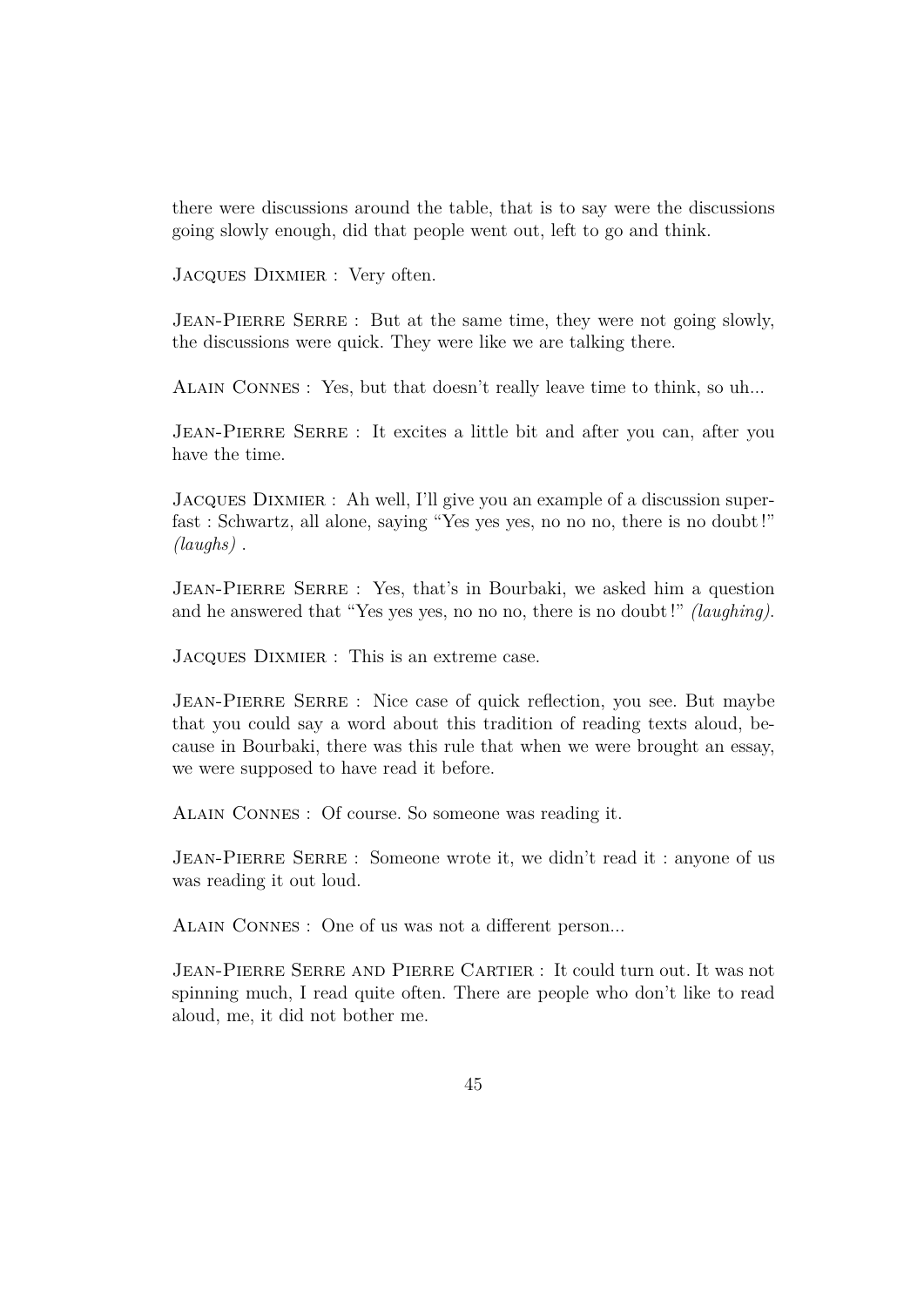Jacques Dixmier : There were good readers and bad readers, for example, I remember, at my first congress, I was asked to read, and immediately someone said "he's a bad reader", I shouldn't have to read a lot.

PIERRE CARTIER : You wrote enough.

JEAN-PIERRE SERRE : It was really important, you see, because otherwise, the traditional method, people sent texts, you're supposed to read at your place, and then you come back, and in discussion, you say "oh yes, I found such error". No, that's a joke, for math, it's not going at all.

PIERRE CARTIER : You have to go everywhere.

JEAN-PIERRE SERRE : While there, out loud. And I did a few times with people who wrote a course for me, I said to them, "We will check, we're going to do your course, you come to my house, and we're going to read it out loud", they were "Baba" † ; of course, it takes the time it takes, it takes hours.

Alain Connes : Of course, it takes time.

JEAN-PIERRE SERRE : Every sentence goes there and there.

PIERRE CARTIER : There is the filter, there is the filter.

JEAN-PIERRE SERRE : We instantly see that things are not going well.

Alain Connes : Okay, but the question is, don't we read too much quickly so people can think.

JEAN-PIERRE SERRE : No, we read reasonably.

Jacques Dixmier : And then I have something to add to what he said, it was not at all prohibited to have read the drafting in advance, it was rare that we do it because we didn't have time, we had too much work, but not only was it not prohibited, but I even believe it was encouraged, we knew it

<sup>†</sup>. Baba : familiar word that means very astonished.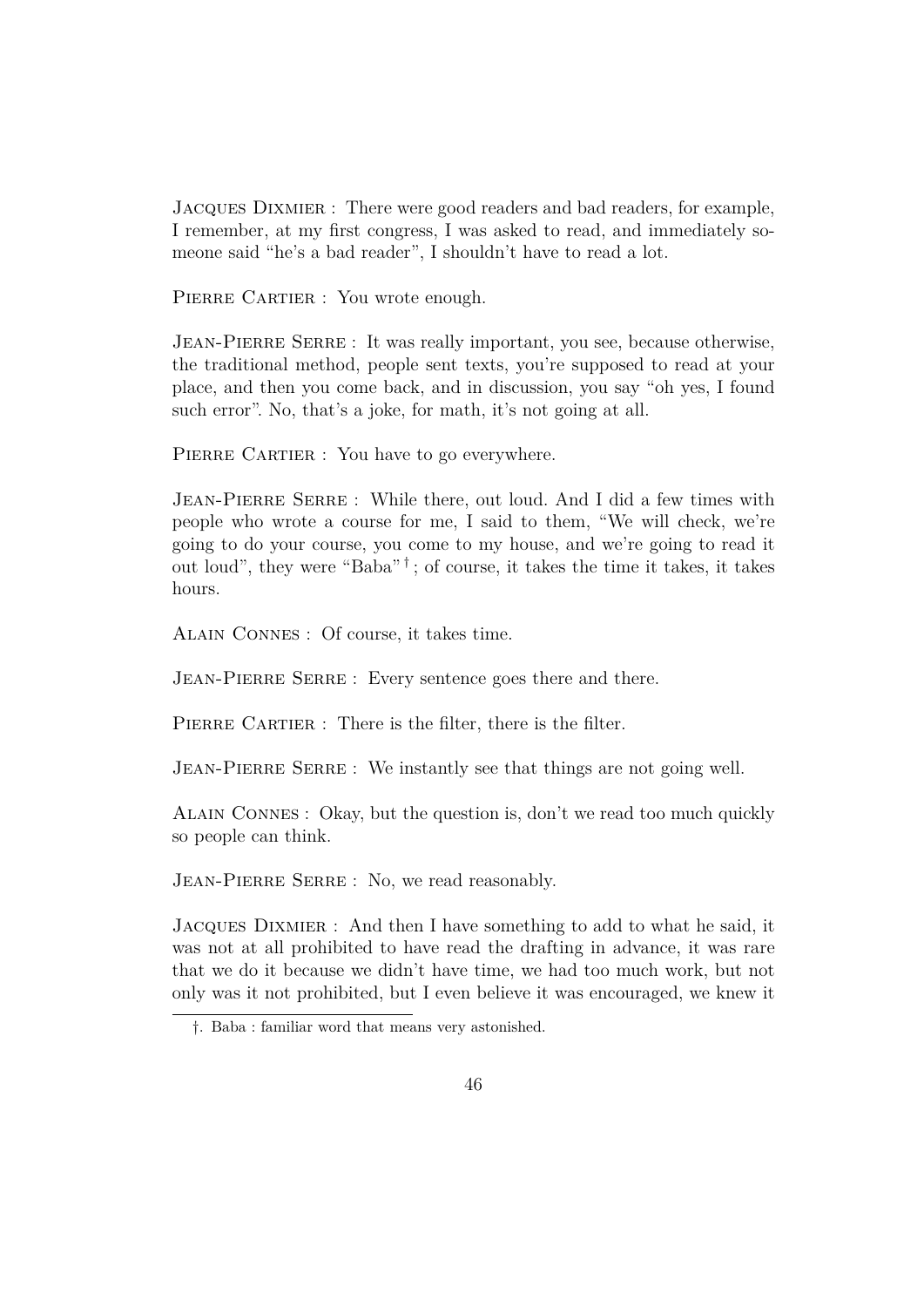was very little done but finally, well listen

JEAN-PIERRE SERRE : It was very little done, that was not the main thing. The essential was reading aloud.

Jacques Dixmier : I remember reading aloud, redaction. Maybe I'll mix the names, let's put a draft of Chevalley on Lie algebras, no, an essay by Godement, and Chevalley read it before we discuss it in congress, he sent a comment that this writing was pissing and worn out.

Alain Connes : *(whistling)* Ouh la la !

JEAN-PIERRE SERRE : That's it : this collection of the most pissing methods and worn out. That was style.

Alain Connes : It's hard !

Jacques Dixmier : Well tough, no ! It's a bit of a Bourbaki discussion style.

JEAN-PIERRE SERRE : And we were not angry!

JACQUES DIXMIER : It may have been a bit limited, but not so much...

Alain Connes : You told me, Jacques, I don't know if my memories are correct.

Jacques Dixmier : It's a fact that Godement had not a very good character.

JEAN-PIERRE SERRE : But he still hadn't taken it too badly.

PIERRE CARTIER : He was provocative, let's say.

JEAN-PIERRE SERRE : No, but it was Chevalley who said that, it was not Godement. No but its drafting was not particularly bad, I don't remember one... But he had taken standard methods and that, Chevalley indeed had better things and we have improved them.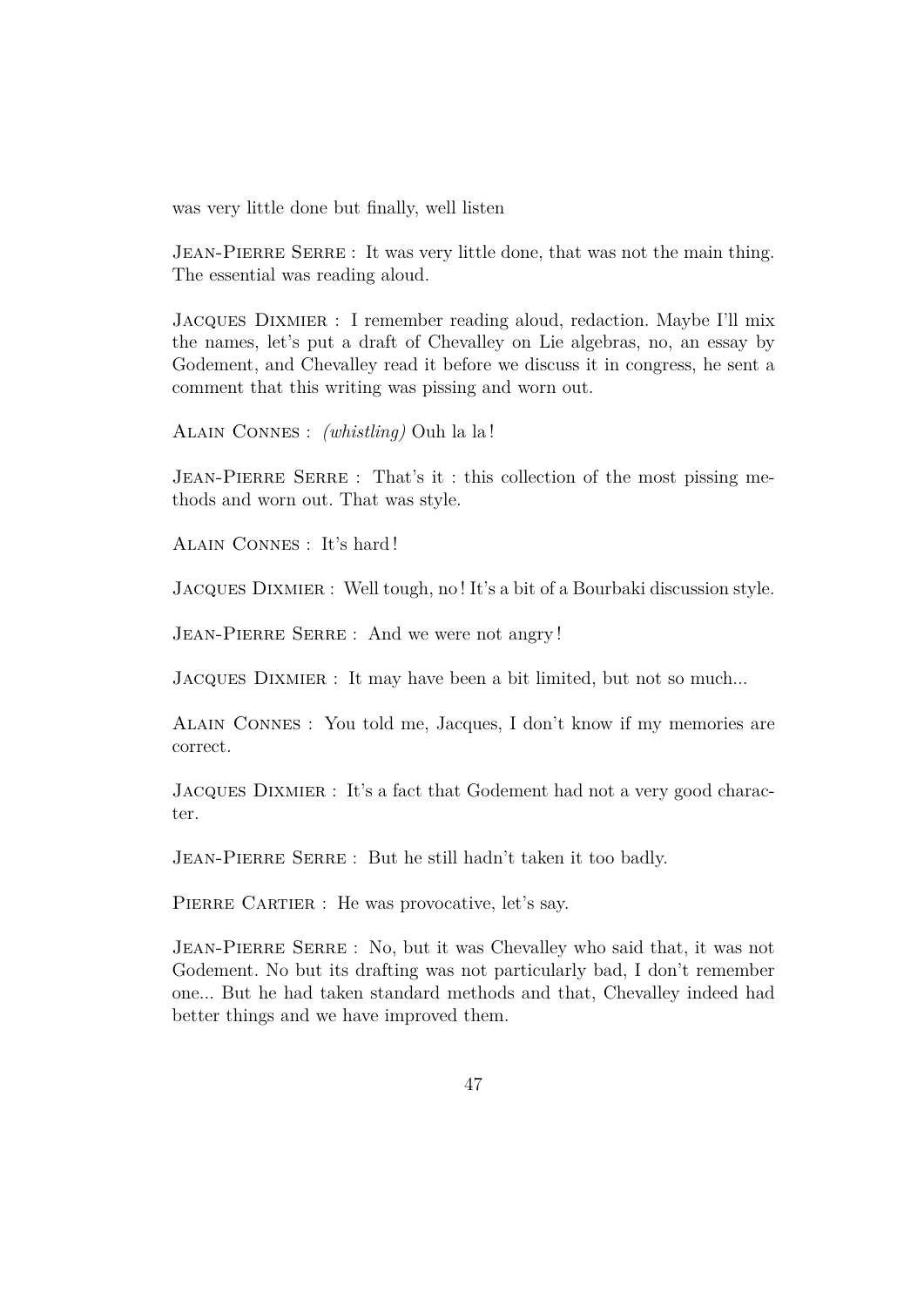Jacques Dixmier : It was on the first essays of Lie algebras, maybe even "the" first.

Alain Connes : Ah, on enveloping algebras, and all that.

JACQUES DIXMIER : No, not on the enveloping algebras...

PIERRE CARTIER : Replicas, Chevalley was fond of replicas.

JEAN-PIERRE SERRE : Oh, it's not bad, the aftershocks, but still it had a sense, of algebraic envelope.

Jacques Dixmier : No, but that's to say that sometimes the newsrooms were read before we got to the convention.

Jean-Pierre Serre : Yes, of course, but still, the realwork, it was at the time of reading.

Jacques Dixmier : Yes, it was much more frequent, indeed, we discovered them, editors, at congresses.

JEAN-PIERRE SERRE : The real criticism. Real work was probably afterwards, the next editor who, then, also had the right not to remain pecter.

JACQUES DIXMIER : So there, I would say 50  $\%$  because there were the critics during the congress and then, as you say, after that, the guy who read was digesting, he had his job.

JEAN-PIERRE SERRE : He decided, he decided, because if he found that it was silly...

Jacques Dixmier : If he found that the critics were silly, that they shouldn't be taken into account, that often happened.

Alain Connes : So there is another question which is somewhat related to this is that for a long time which is at least until Dieudonné's retirement, Dieudonné was there, so he was doing the final work of...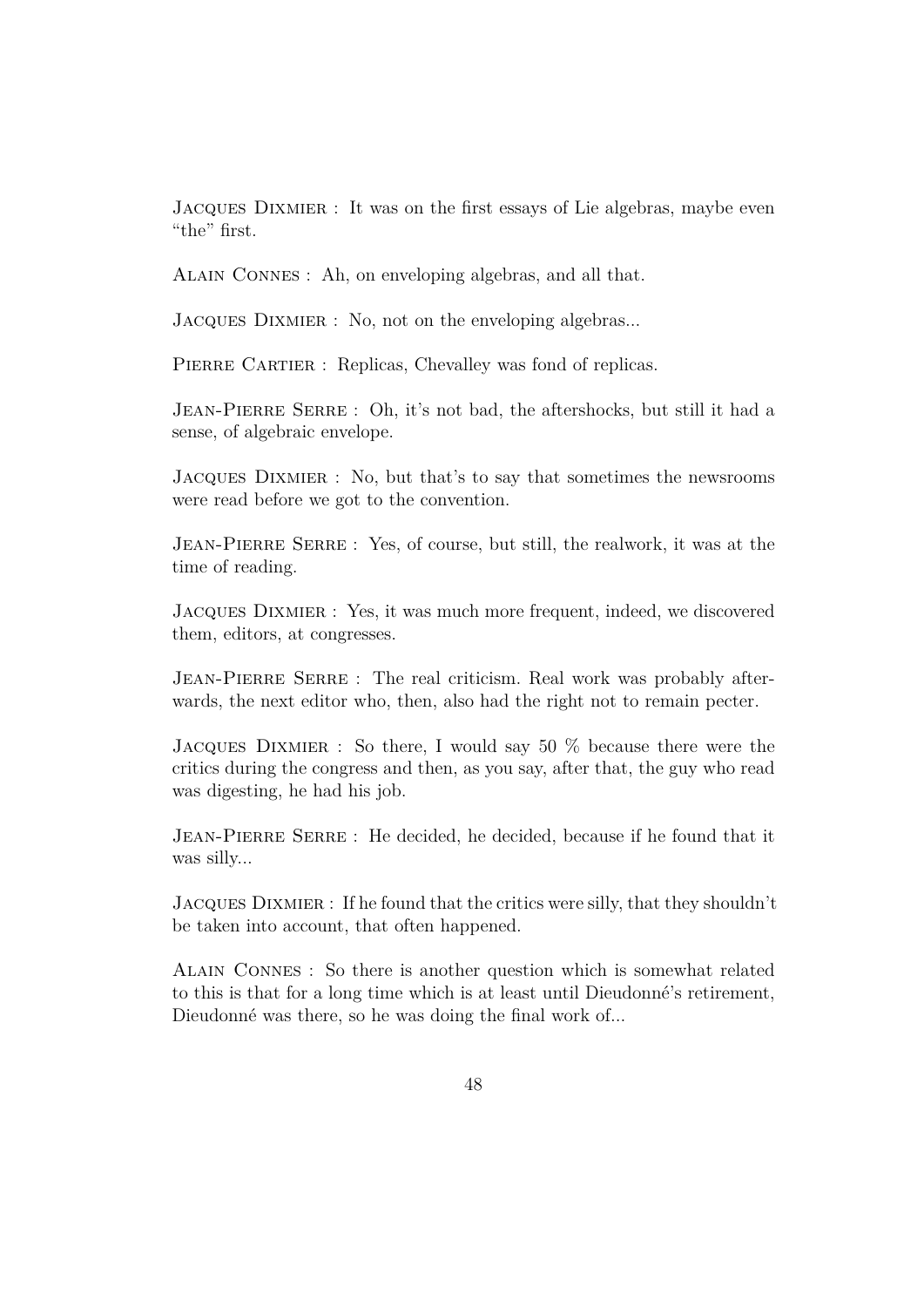JEAN-PIERRE SERRE : Yes, he did all the final work for the publisher.

Alain Connes : What happened when he retired, just-is lying ?

Jacques Dixmier : I don't remember there, who did the last essays and sent them to the printer.

JEAN-PIERRE SERRE : *(addressing JD)* You, you had to do it yourself.

Jacques Dixmier : But I don't remember.

PIERRE CARTIER : No, it was shared, there was no replacement.

JEAN-PIERRE SERRE : I did not do it, I never gave a feedback action to the printer, there has always been someone intermediary, for me.

PIERRE CARTIER : I don't think I gave any either.

JEAN-PIERRE SERRE : For example, with Bruhat, we completely mined in that book *(designating the book brought by AC that was discussed previously and addressing PC)*, there were little bits you see, we wrote...

Jacques Dixmier : I wonder, listen, do we happen to write to Dieudonné by saying to him "here, the job is finished...", no but I'm not kidding, he was very devoted Dieudonné, he would have been ready to do...

JEAN-PIERRE SERRE : Maybe it was just the secretary of Bourbaki who gave it to the printer, you see, maybe we prepared it work...

Jacques Dixmier : I can't remember, it's a shame because... it's not very important, but still.

Alain Connes : Ah anyway, yes, we would like to know, yes indeed.

Jacques Dixmier : I cannot answer you.

Jean-Pierre Serre : I think it was she who had something to do with the editor because I don't see one of us going to Hermann's.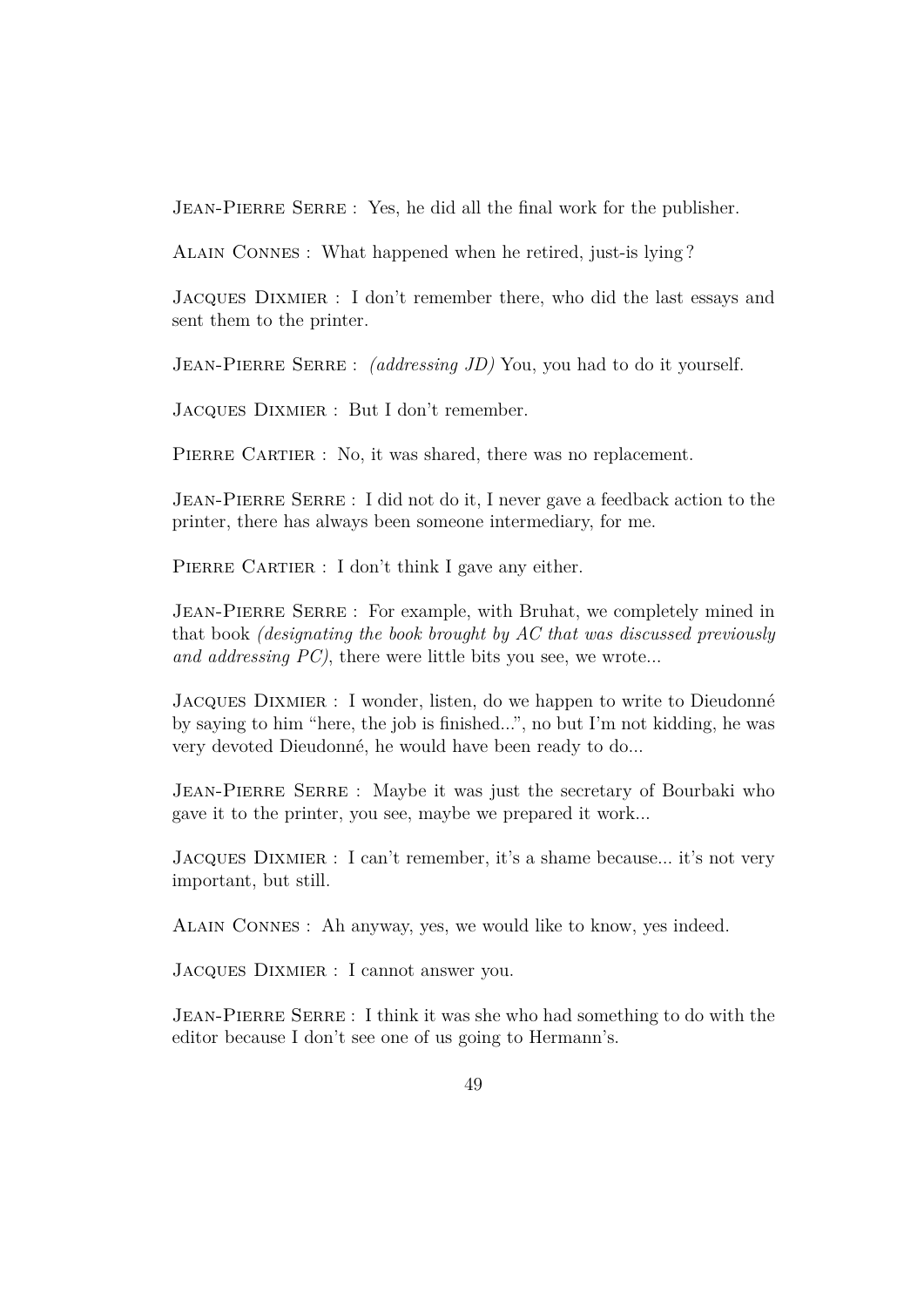Jacques Dixmier : Ah, I went to Hermann quite often.

JEAN-PIERRE SERRE : Ah you went there?

Jacques Dixmier : Yes, it was for example for... I don't know why anymore I was going there, I had met the two vendors, who were good guys, it was not even Berès that I saw... Well, well no, we don't know how to answer.

Alain Connes : Indeed, there is another question that arose, that is, you want, when people had to retire, in fact, I have a particular example since we had discussed it with Jacques. I mean, this rule that had been laid down in advance, there were bound to be cases where people were not very happy, I think of André Weil, to leave on the date given, they were forced.

PIERRE CARTIER : He was the one who reminded us the rule. In 54. In 54 or 55, I remember we read a letter on the birthday of Dieudonné, which was July 4, American National Day. We were celebrating it, well, we had watered it, and at the end, Cartan took out a letter from Weil. At the end of the pot.

JEAN-PIERRE SERRE : As a birthday present, it was well chosen.

Alain Connes : Yes, it's nice, yes.

JEAN-PIERRE SERRE : This is Bourbaki!

Alain Connes : Weil was there ?

PIERRE CARTIER : No, he was not there. I received a letter from Weil and to this opportunity, blah blah blah, I will read it to you. And this is where Weil put the feet in the dish "we had promised to leave at 50...".

Jacques Dixmier : We promised ourselves, so the rule already existed before.

JEAN-PIERRE SERRE : Yes I think it existed before. They must have said that before, the founding members.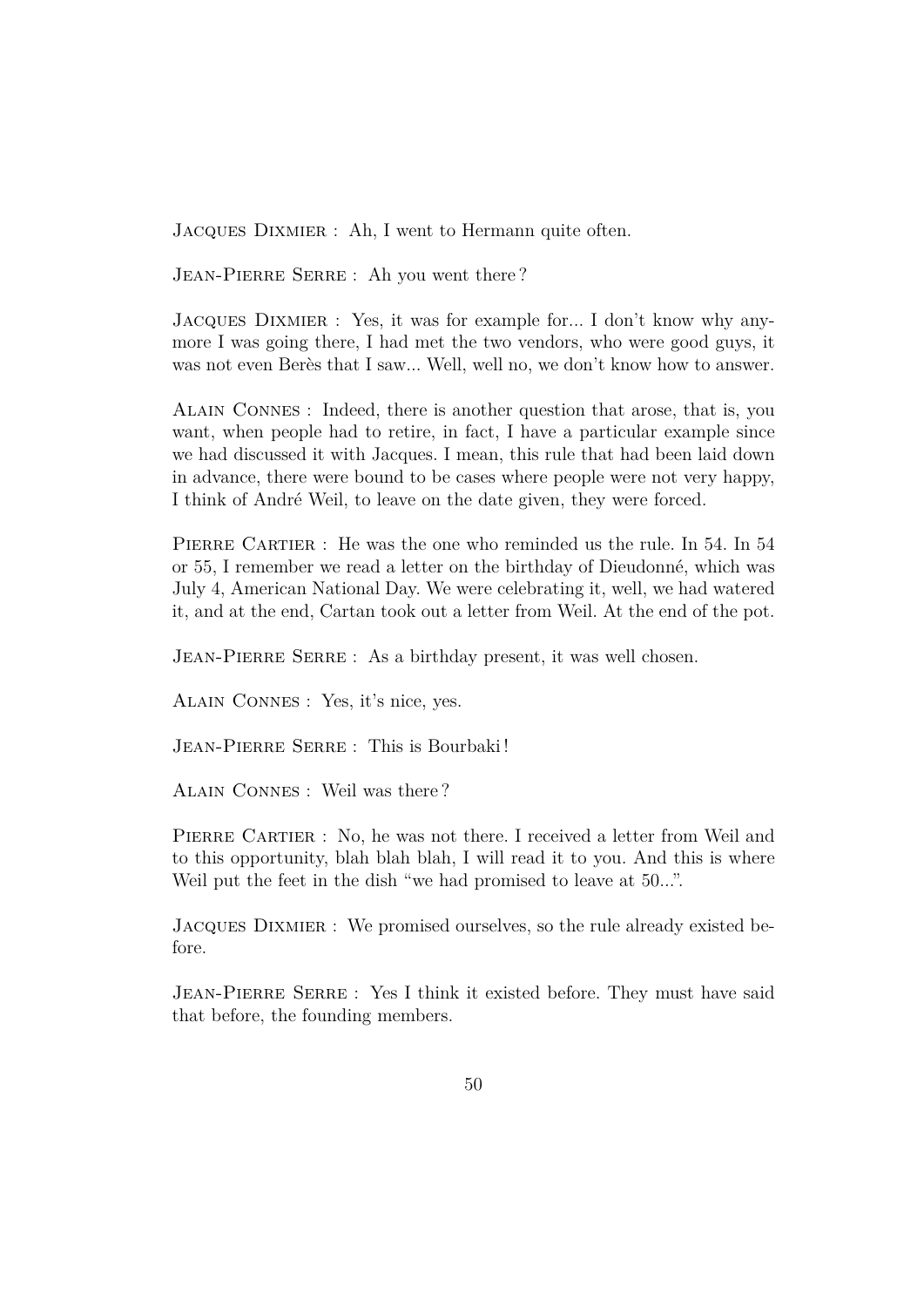PIERRE CARTIER : We promised ourselves, well... And there was rather the reserve, indeed.

JEAN-PIERRE SERRE : Okay so let's see, you two left at 50 years, both?

Pierre Cartier : No.

JEAN-PIERRE SERRE : You, at what age?

PIERRE CARTIER : A little later.

Jean-Pierre Serre : Oh well, how much ?

PIERRE CARTIER : 53 or something like that.

JEAN-PIERRE SERRE : Ouh la la, and why you did that, it's not good, is it ?! Okay so luckily, I made up for it, because I left 2 or 3 years before.

PIERRE CARTIER : Borel and you left before.

JEAN-PIERRE SERRE : No, Borel left at 50, he would gladly stayed, while I had a little bit enough, I came home at 21 or 22, you see, at 50 it was a lot, and so I left. As I have left the College 2 or 3 years before. I like to leave before.

Jacques Dixmier : It must be said and it is still linked to your question that Bourbaki immediately got into the habit of inviting retired people to a congress from time to time. And I have been invited twice to congresses later.

Jean-Pierre Serre : I don't think I was invited, I was punished because I had gone before.

PIERRE CARTIER : Yes, I was invited also.

Jacques Dixmier : You have never been invited, that surprises me.

Alain Connes : But Jacques told me the story, when Weil had been invited a few years later, at some point, the meeting in which the editorial offices were assigned for the following timebrag, and apparently you had intervened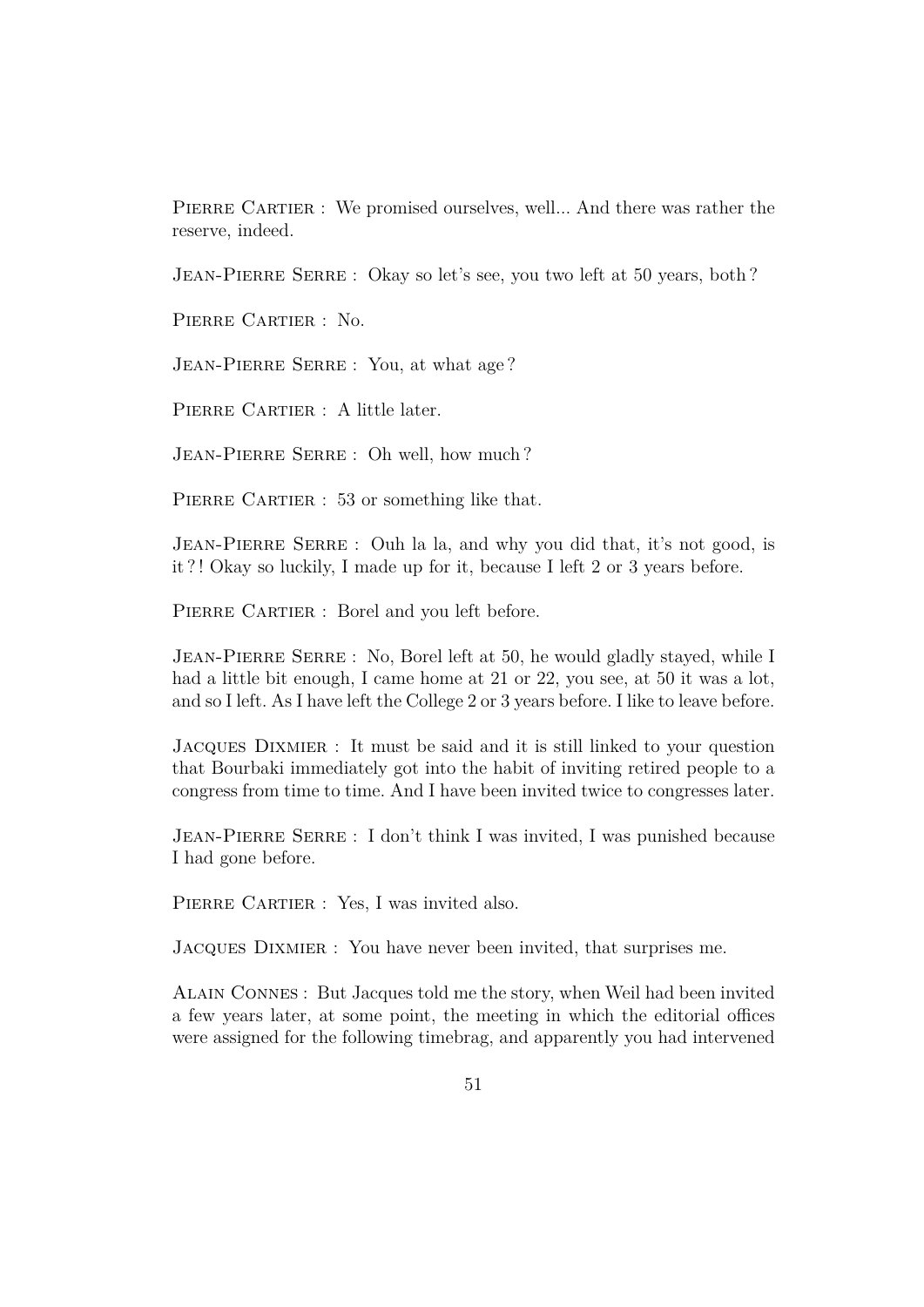with Borel, to tell him that he could not attend this meeting. It's correct?

Jean-Pierre Serre : Commitments of the congress, it was called, the commitments-Congress, and indeed, we were a little bit merciless, you see. The concept of pity was not in Bourbaki.

Jacques Dixmier : Then there, I remember this scene well enough, nobody did... I talked about it afterwards with Koszul and we had exactly the same point of view, that is to say that we, we would have accepted Weil, we didn't think it would have biased the discussion but that if there were members of Bourbaki, for example Borel and Serre who did not want to, so that imposed the refusal... But that was not very human if you want.

JEAN-PIERRE SERRE : No, you see, on the commutative algebra, he had a very different point of view. And yes, that's it...

Alain Connes : Ah yes, on the commutative algebra, he had a very different point of view.

Jacques Dixmier : Yes, but it was a discussion where we made the plans for the future, we distributed the newsrooms, if Weil started to intervene, we could cut him off there, okay... But forbid him to attend the meeting there is harder, anyway.

JEAN-PIERRE SERRE : I think it's quite the opposite, you see...

Alain Connes : I agree with Serre.

JEAN-PIERRE SERRE : To cut him off, it's really not possible.

Alain Connes : It's really rude.

JEAN-PIERRE SERRE : From the moment you come to a discussion, you are on an equal footing with others.

Alain Connes : I vaguely remember a story you had told me one day, which was that Weil had gone one day saying "it smells like Chevalley, I'm going".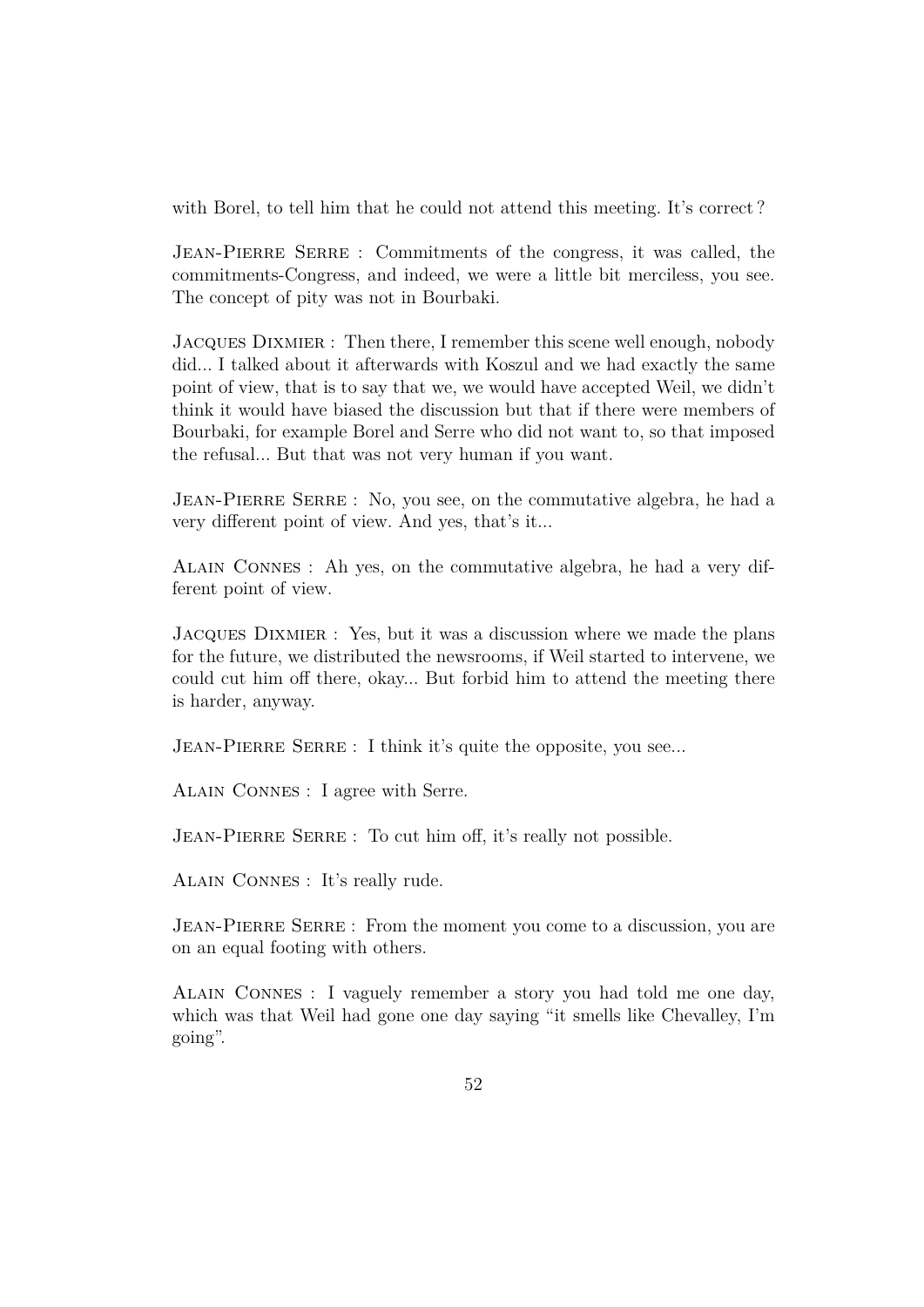JEAN-PIERRE SERRE : Saving what?

Alain Connes : He said that ?

Jacques Dixmier : "It smells of Chevalley.". Yes, yes, he said it, I see the scene again.

JEAN-PIERRE SERRE : In what sense was he saying it?

Jacques Dixmier : Oh well, he was furious about the discussions. Chevalley annoyed him particularly and he left being a little bit insulting for Chevalley, here.

Alain Connes : That, it is a trait of Bourbaki which is that...

PIERRE CARTIER : It was the first generation, anyway, more than the following.

JEAN-PIERRE SERRE : You mean that we were more polite to each other. No, with Borel, listen : "Borel, you are kidding, anyway,...".

PIERRE CARTIER : Yes, but hey, it didn't matter!

Jacques Dixmier : It's true that it's not the same thing as "it smells Chevalley".

JEAN-PIERRE SERRE : In other meetings, you see, even that.

PIERRE CARTIER : Weil could be really biting, very biting, more than each of us.

Alain Connes : But if you want, I think that freedom precisely yells at people, in mathematical discussions, I think, that's something that went hand in hand with the fraternity that was installed.

PIERRE CARTIER : In principle, there was no...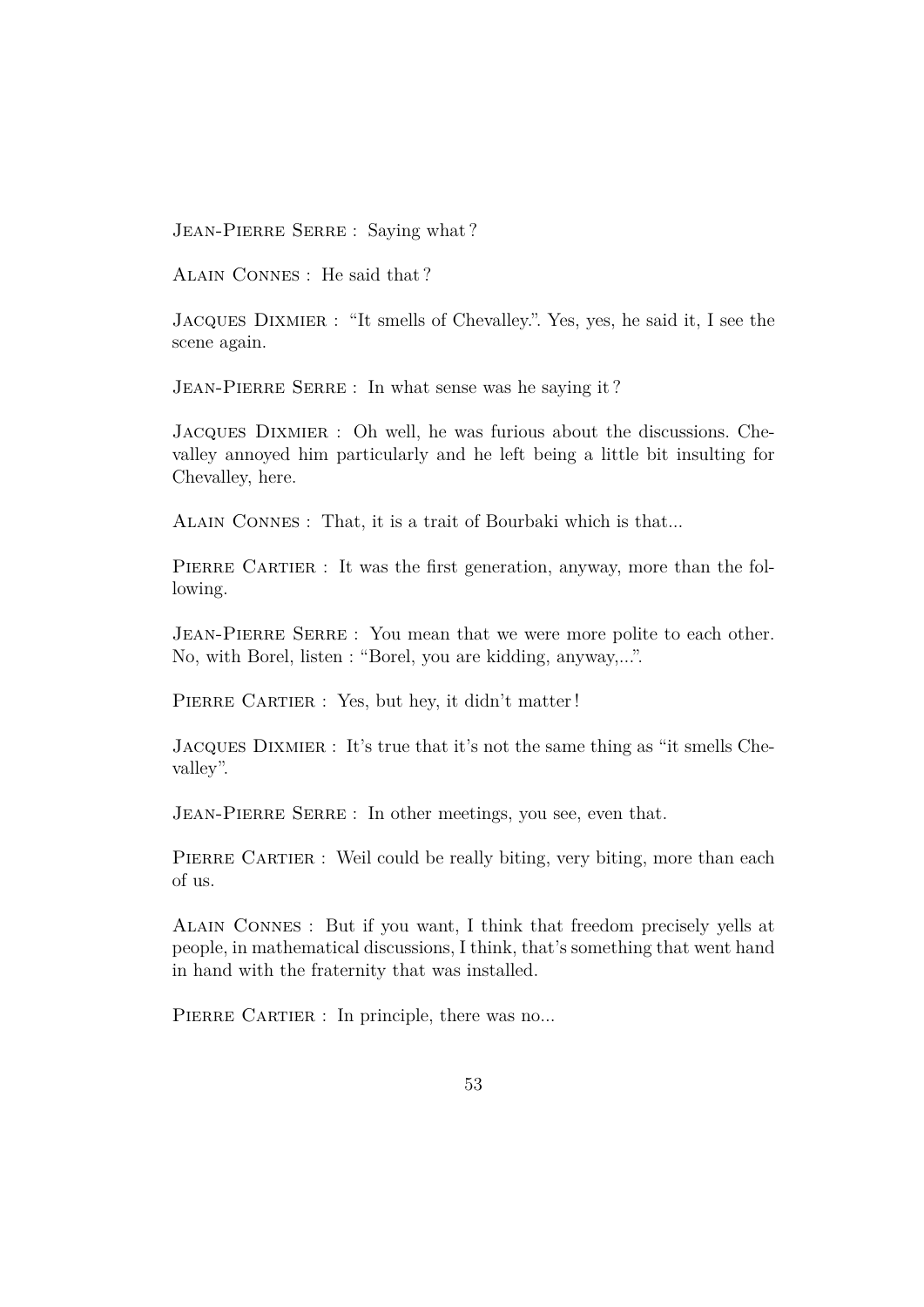Alain Connes : Animosity ?

PIERRE CARTIER : No, there was no hierarchy...

JEAN-PIERRE SERRE : The Normal School undoubtedly has a lot to do with it. Because we had fun once, guessing what a Bourbaki congress would be made by japanese you see. At that time, they would all have done that, simply *(making a greeting by bowing to the Japanese)* and the next day, we would have found one of them who would have made harakiri and there, we would have understood that the writing was not good *(bursts of laughter)*. And that's why there has not been Japanese Bourbaki.

PIERRE CARTIER : There was the Normalian spirit, that's for sure.

Alain Connes : And it's true that there was a direct, good atmosphere.

Jacques Dixmier : Well then, there is the sentence "there was no hierarchy" ; then it's true and it's false. It's true that we could..., that I had no qualms about throwing valves at Dieudonné who was at the Academy, etc.

JEAN-PIERRE SERRE : Rather the Academy, everyone didn't care then. The Academy was rather negative, if you will, as a quality.

Jacques Dixmier : But the hierarchy, it existed, it is true that there, I have not asked others. It's a bit as if you want to like in a pack, there are some who drop their ears in front of the pack leader.

JEAN-PIERRE SERRE : Weil was the founder, anyway. It was clear, it was him...

Alain Connes : He was the founder, but when there was a discussion on mathematics...

Jacques Dixmier : I cannot say that I discussed basic math-mental with Weil, here... Well, maybe I was wrong. In any case, I think I was right. And that's the situation for me. But here I am perhaps exaggerating by saying that there was a hierarchy.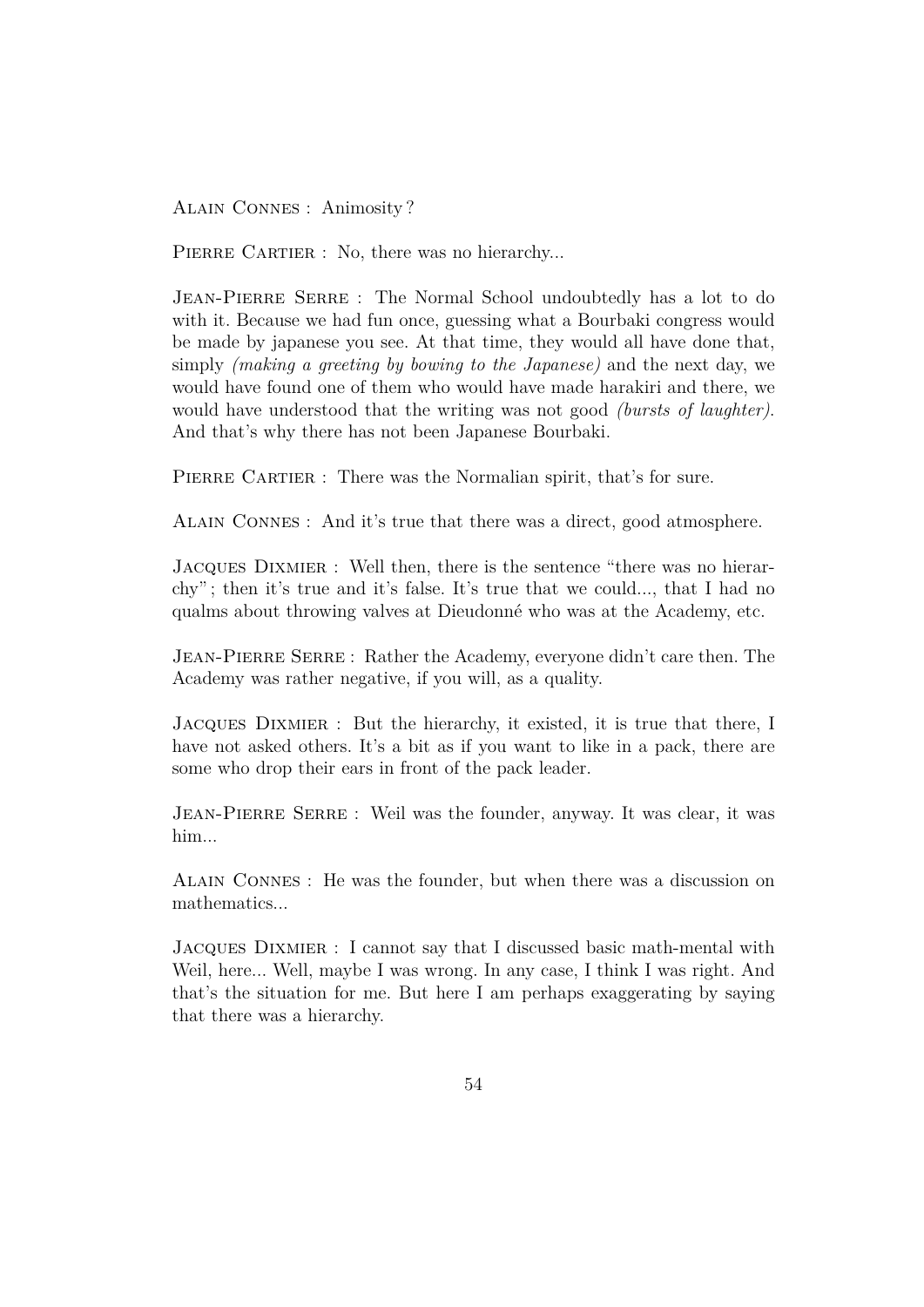JEAN-PIERRE SERRE : It's not a hierarchy, but there were people more influential than others.

PIERRE CARTIER : "Primus inter pares" as we say in Latin.

JEAN-PIERRE SERRE : That's normal.

PIERRE CARTIER : A relationship of order.

Jacques Dixmier : It is better an order relationship, because it is not necessarily a total order.

Alain Connes : Yes, go ahead and say, Serre.

Jean-Pierre Serre : If you want Delsarte, for example, when he attended at the discussions, at the start, he quickly retired, but, he said nothing, you see.

Alain Connes : He did not intervene.

JEAN-PIERRE SERRE : His specialty was analytical number theory, and we absolutely didn't do it, we didn't even do anything that was useful, we could have but...

Jacques Dixmier : I heard that he had written the end of book 4.

Alain Connes : Of topology ?

Jacques Dixmier : FRV.

Alain Connes : Ah, Functions of a Real Variable.

PIERRE CARTIER : It was in his style.

JEAN-PIERRE SERRE : Yes, but that was before I entered Bourbaki, you see, I knew him, he never said a word. And then we have had Pisot and Roger who were lost, too. They were simply not in their place.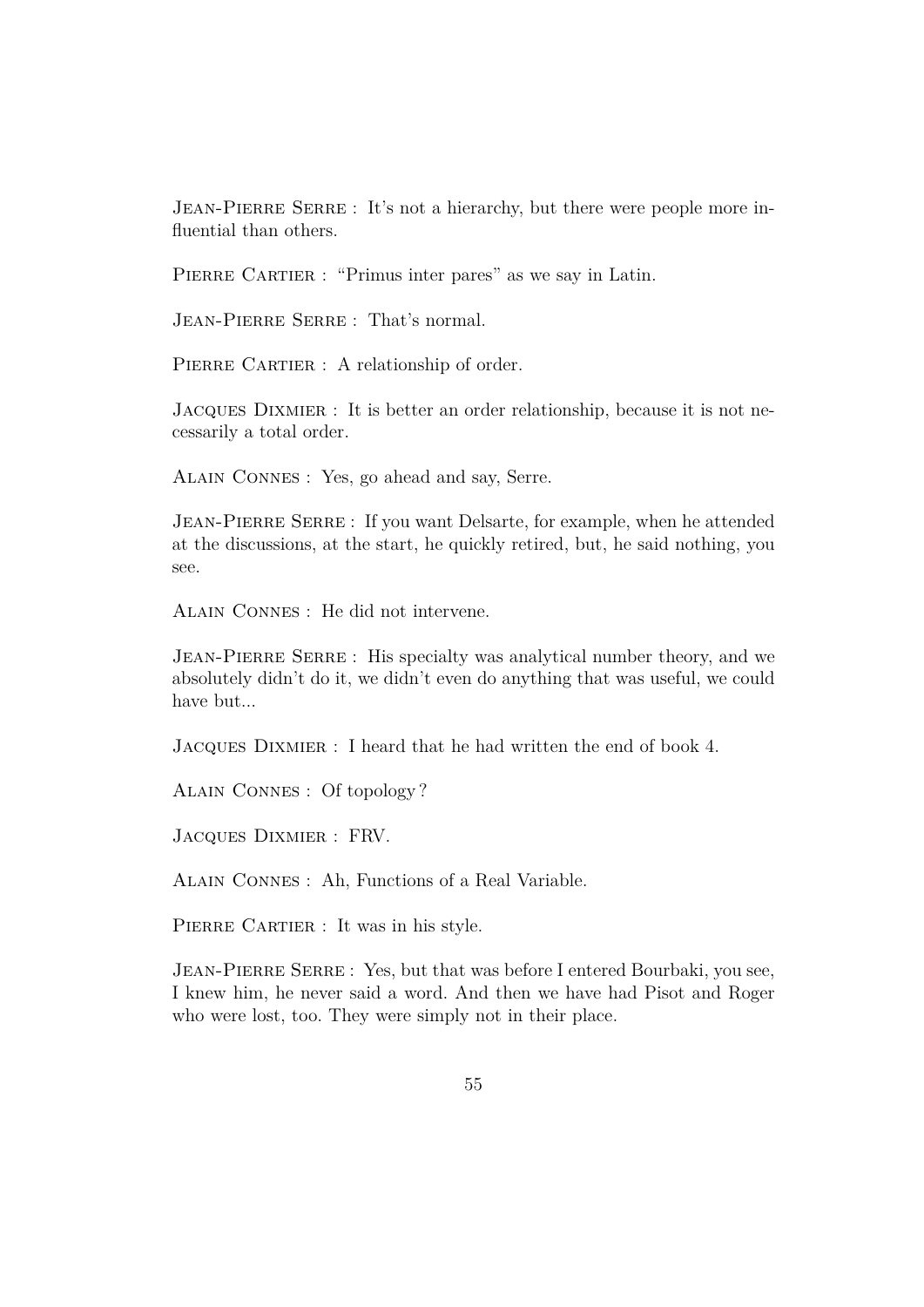Jacques Dixmier : Yes Bourbaki kicked them out.

JEAN-PIERRE SERRE : Ah yes, and then it was tricky.

Alain Connes : Oh well, more ? !

JEAN-PIERRE SERRE : Ah well, you know how to kick the door, it's not... We still tried to do it properly, but I don't know how the founding members did.

PIERRE CARTIER : In any case, in the archives, there is no trace.

Jacques Dixmier : Except that their name no longer appears.

PIERRE CARTIER : Yes, they appear until a certain date, and after they no longer appear but there is no record of their exclusion.

Jean-Pierre Serre : No but note, there is no trace either of the fact that Leray was in discussions at the start, and that he was not there after.

Jacques Dixmier : Well, we did well not to put that in La Tribu.

JEAN-PIERRE SERRE : But I know that we had discussions between us to find out how we would get rid of it.

Jacques Dixmier : I was not there at the time, I had to come a little after.

Alain Connes : But how did you do it ?

JEAN-PIERRE SERRE : I don't remember, I think we invented a system where they didn't have to come and they understood.

Jacques Dixmier : Chaboty was fired too.

JEAN-PIERRE SERRE : It is true that he was a member of Bourbaki too.

JACQUES DIXMIER : And Ehresmann, he is the one who left.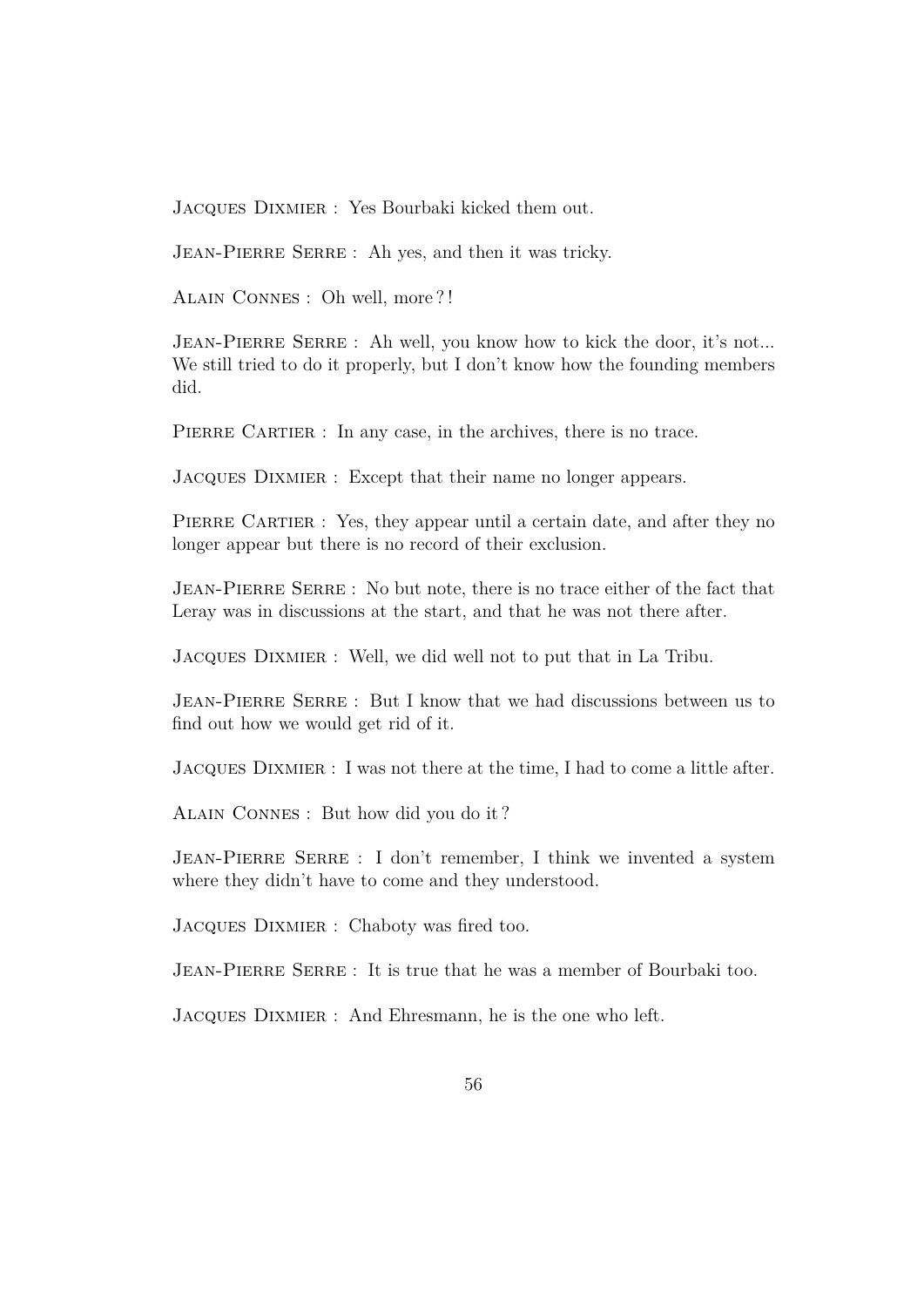Jacques Dixmier : Which means that at a certain time, I think Bourbaki found himself in front of a huge job and in my opinion, it's for that they started to recruit all the time. Anyone could come to Bourbaki *(laughs)* Finally but in your case, as you say...

JEAN-PIERRE SERRE : No, I forced the door, not me, it's not the same.

JACQUES DIXMIER : But you are a unique case.

Jean-Pierre Serre : I believe, yes yes yes. What's it called in America, when there is a party, you know, the people who hear in a building that there is a party and who go to the door and slip into it, what is it called "to crash", in any case, I crashed Bourbaki.

PIERRE CARTIER : I don't know the slang expression.

JEAN-PIERRE SERRE : So do you still have things in your mind? to say now?

Alain Connes : Not really no, not really. I think otherwise, after, these are generalities on Bourbaki, and hey...

JEAN-PIERRE SERRE : Perhaps we could say, a little about, what we think from what we read on Bourbaki, because...

PIERRE CARTIER : You said that we could talk about the seminar.

Alain Connes : Oh, well, it's a different subject, no.

JEAN-PIERRE SERRE : Ah, I would like to say good things about this seminar, that it's an extraordinary thing, it justifies to itself the maintenance of Bourbaki, after our departure, which obviously *(by carting a little PC)* was a disaster for Bourbaki, but...

PIERRE CARTIER : Of course, of course.

Alain Connes : It is indeed important to express ourselves on what we bed.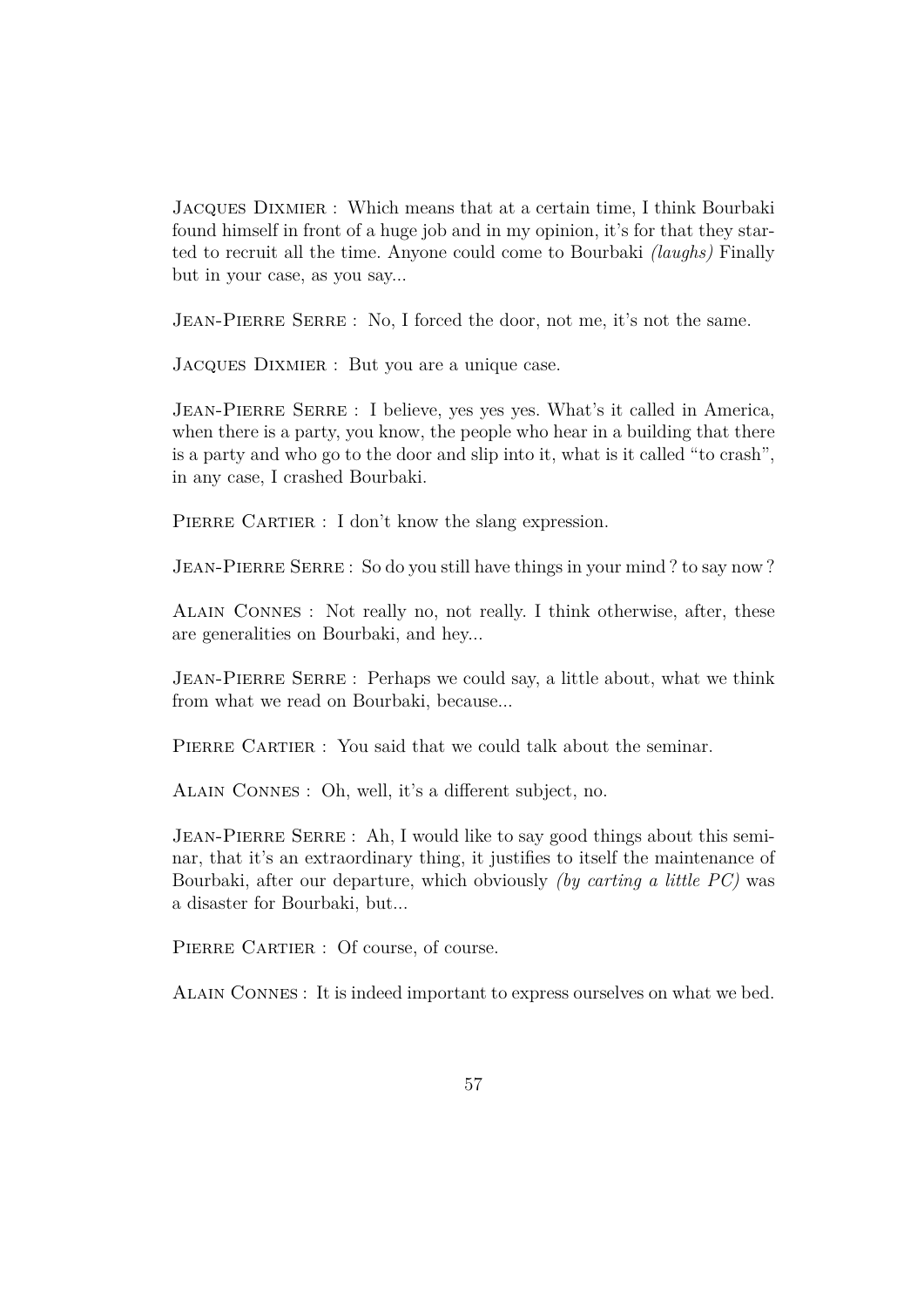PIERRE CARTIER : I was actually looking at volumes 40-50 and on 6 exposed, there are 4 by members of Bourbaki.

JEAN-PIERRE SERRE : And also they represent a perfect complement to the text, because it's interesting math, on the contrary. They are not bourbachiques at all.

Jacques Dixmier : With a huge difference which is that often there are no demonstrations.

JEAN-PIERRE SERRE : Yes but now, be careful, there are many texts which are 40 to 50 pages long and which contain practically demonstrations.

Alain Connes : But Serre, you mentioned a subject which is actually very important, which is that we read reviews of Bourbaki, I contacted before our meeting, there, precisely, someone I know well, who was professor Mole and who had interviewed a number of his colleagues on Bourbaki and he realized that the people who criticized him had not read no Bourbaki book.

PIERRE CARTIER : We live on reputation, in other words.

Alain Connes : Simply, like that, by hearsay, etc., who criticize unfounded. But I think it's important to express yourself in relation to some critics, you talked about Arnold, for example...

PIERRE CARTIER : Laurent Lafforgue too.

Alain Connes : How ?

PIERRE CARTIER : He claims that he has never read a Bourbaki book.

JEAN-PIERRE SERRE : Well, that's not the same.

Alain Connes : No, but it's not the same, because Arnold...

JEAN-PIERRE SERRE : Arnold, it's worse than that. Let's take for example in literature, you have people who in the same sentence, will say "Bourbaki is too abstract !" and "Why didn't Bourbaki do category theory ?". From an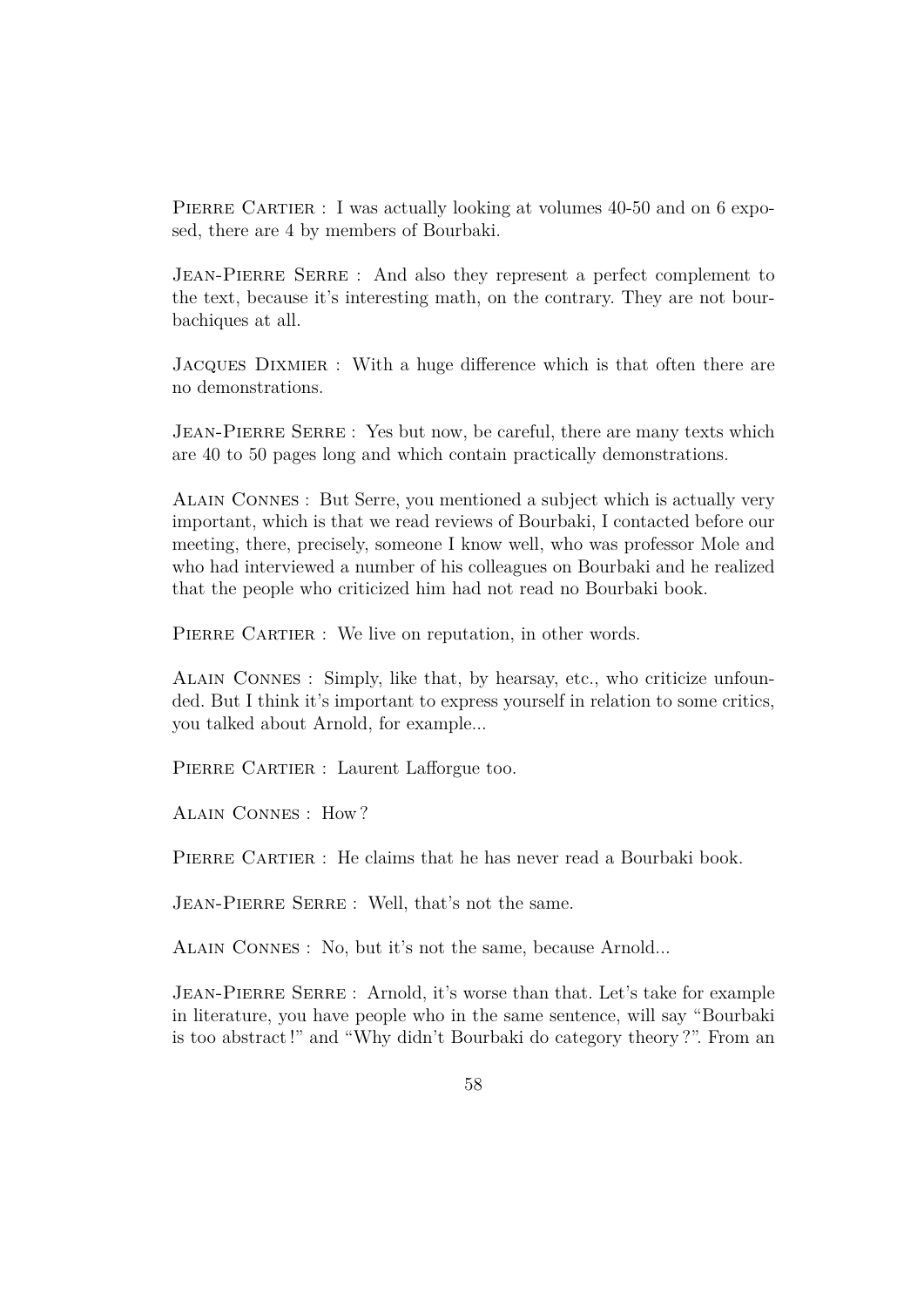abstraction point of view, category theory is much more difficult but they don't realize what they say. They are happy to criticize and that's it.

Alain Connes : That is perfectly true.

JEAN-PIERRE SERRE : But there is still something of Bourbaki that should be mentioned is that many people accuse Bourbaki to have tried to acquire a certain university power. And that is se-laughing, anyway.

Alain Connes : It's serious, yes, you can talk about it, but I think the reason is simple, it's in fact that the members of Bourbaki were the best mathematicians of the moment, and so... I mean, it's not surprising, they ended up at the Sorbonne in such a place.

JEAN-PIERRE SERRE : But finally, that's one of the things we see on Bourbaki and which are unpleasant to me because it was not the case when I was a beginner, because they were in Nancy, they weren't...

Alain Connes : Yes of course.

JEAN-PIERRE SERRE : But after they all came to Paris.

Alain Connes : Indeed if you want, the question we can ask ourselves is "was there a time when Bourbaki played the role of a coterie, of a sect, finally ?". I mean, ultimately, people meeting when-even a month a year, had time to talk together, to take decisions...

JEAN-PIERRE SERRE : Extremely rarely. I do not remember table discussions, for example, on posts, things like that.

Alain Connes : On the posts, no...

PIERRE CARTIER : No, that was prohibited.

JEAN-PIERRE SERRE : Yes, it was morally prohibited, yes.

Alain Connes : It's all the more outrageous, this kind of accusations, if you want, that me, if I have a memory of coterie which is not at all Bourbaki,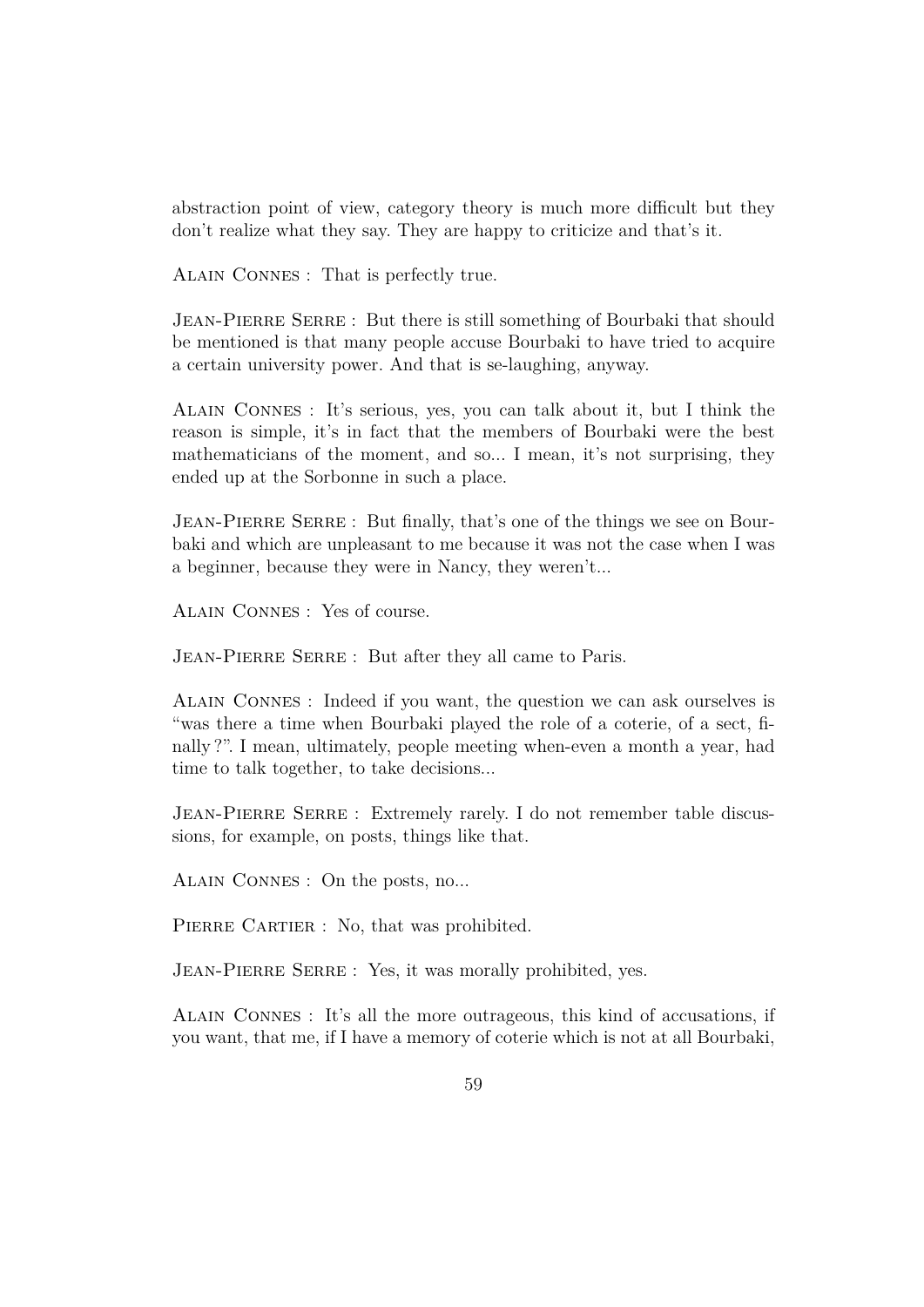is that I was the rapporteur for Grothendieck in 1984, for the CNRS.

PIERRE CARTIER : Ah, it was you.

Jacques Dixmier : When, on what date ?

Alain Connes : In 1984. Grothendieck was a candidate for the CNRS, okay,and I was his rapporteur. I asked Jacques to write a letter, I had to still write letters of recommendation, he wanted to do math.

JEAN-PIERRE SERRE : And at the time, did he really want to do math? Because he asked for jobs at a time when he was leaving math.

Alain Connes : He had his Sketch of a program , he had a program which was quite extraordinary.

PIERRE CARTIER : Magnificent work, by the way.

Alain Connes : Magnificent, and then if you want, what happened is that I arrived at the CNRS commission therefore, I was part of the CNRS commission and I realized, before we started, that the order of the day had been established so that the Grothendieck case would be discussed when there are no more vacancies. So I made a scandal, I put... and that was done by the unions, that is to say that what was behind, upstream, was not Bourbaki, it was the unions.

Jean-Pierre Serre : Ah no, but that, the power of the unions, in the commissions.

Jacques Dixmier : It has nothing to do with it.

Alain Connes : No, but what I mean is that we accuse Bourbaki, while there were maneuvers of coteries which were much worse.

PIERRE CARTIER : Oh, well, there was Malliavin too.

Alain Connes : There may have been Malliavin, and then Grothendieck had a position, he had a temporary position, it worked, but I mean, it was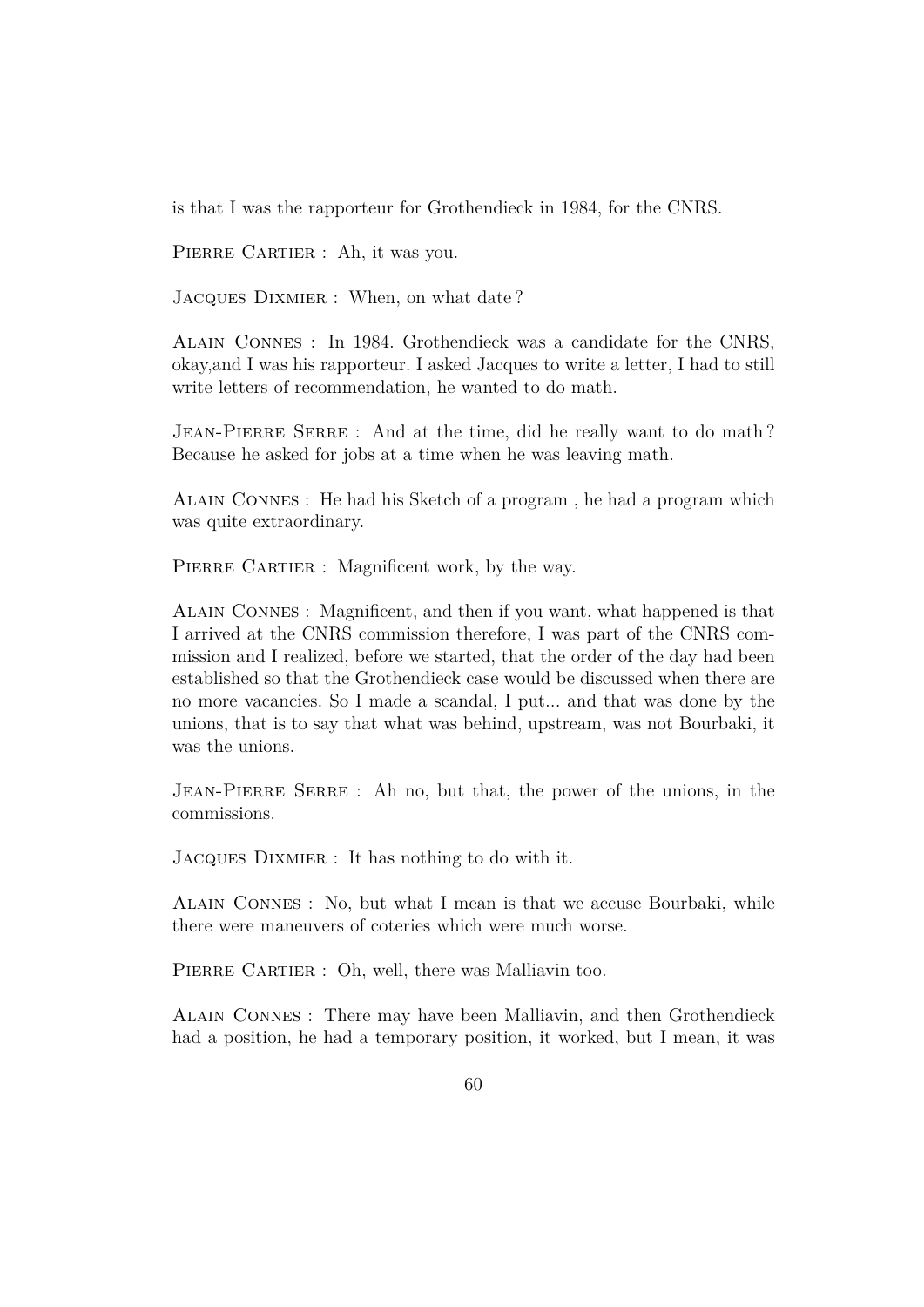an absolutely untenable situation precisely because of...

JEAN-PIERRE SERRE : Yes, I may have been wrong to mention this problem there, but me, it's unpleasant for me to put this on Bourbaki's back, which was not like that at all.

Jacques Dixmier : Like something else that we put on Bourbaki's back, there's modern math, the boat accusation for years, now however, there is no more modern math, so we don't talk about it anymore.

Alain Connes : No, but you have to defend yourself, and...

Jacques Dixmier : For 10 or 20 years, it was the cream pie.

Alain Connes : You have to defend yourself, and Pierre, you said...

PIERRE CARTIER : Well, the most active in there was, for example Lichnerowicz.

JEAN-PIERRE SERRE : It was essentially Lichné and Choquet.

PIERRE CARTIER : And who were not from Bourbaki.

JEAN-PIERRE SERRE : But who were supporters of Bourbaki, note, both of you.

Alain Connes : Oh good ? Lichnerowicz was sympathetic to Bourbaki.

Jean-Pierre Serre : Ah yes, he even hinted more or less, finally, people said that he was a member of Bourbaki, and he did not deny.

Alain Connes : He let it happen.

Jacques Dixmier : I wonder if there was not a dispute between Weil and Lichné, but hey, I never tried to deepen...

Jean-Pierre Serre : Weil simply had a bad opinion of Lichne, that's all. Ah well, I have a precise memory, the precise memory is that Lichné was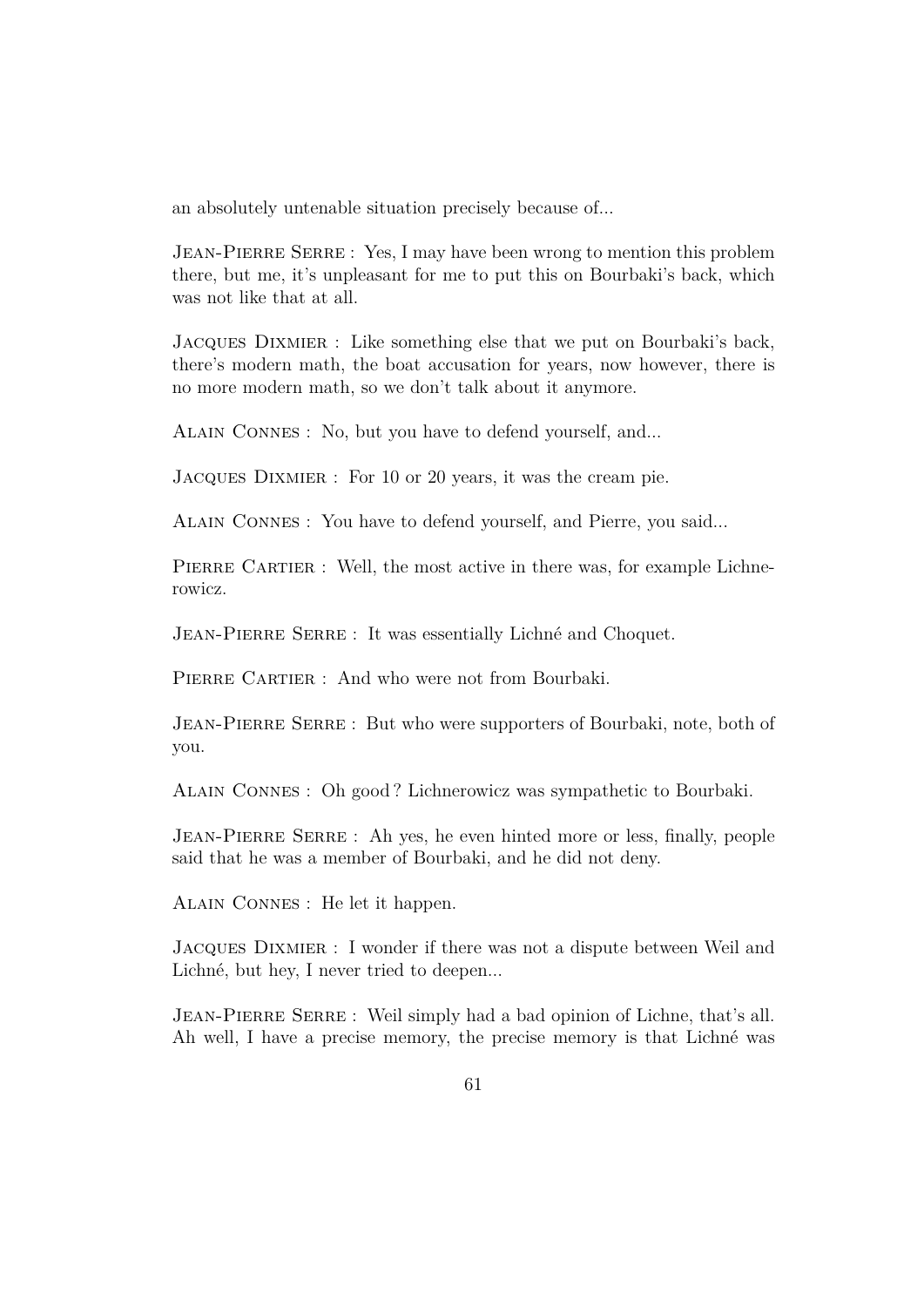supposed to have demonstrated I don't know what anymore on symmetrical Riemannian spaces and then Weil arrived at the congress and we told him that, and he said "Ah no, that surely not, he surely didn't demonstrate that". And effective, a few days later, we found out that the demonstration was wrong, you know ?

PIERRE CARTIER : Ah good!

Jean-Pierre Serre : No, he knew in advance that, he felt that... *(grimace)*

Jacques Dixmier : Finally personal fights, it exists everywhere, in all circles, and in mathematics, and in Bourbaki, and inoutside Bourbaki, oh !

JEAN-PIERRE SERRE : One thing that was nice about the dinners, if there were things that were morally prohibited which were to talk about posts, but there was also talk about our own work. I remember Dieudonné saying something, and Weil saying "listen, your scholarly works, etc., your scholarly works."

Alain Connes : We don't care ! Ah well, that's very good, that.

Jacques Dixmier : Finally, there weren't many who wanted to talk about their own work, finally, the slightest modesty.

JEAN-PIERRE SERRE : Ah no, but in discussion at the table, you see... with a neighbor, anyway we could like that, no I think Dieudonné had used that as an argument for something, he said "I got it served in that, of...". And then Weil said to him "your scholarly works" *(gesture of signal the other to be quiet)*.

Alain Connes : Ah well, that's perfect, it's perfect. Precisely it is an essential element in what I was trying to say at the beginning is precisely that there was modesty and people put their ego aside, and they contributed to that, and that is fundamental, because it created this fellowship, and it created that spirit of dedication in a way.

JEAN-PIERRE SERRE : If you want, that's how I got in Bourbaki without asking because it never occurred to me that I had to ask permission, it was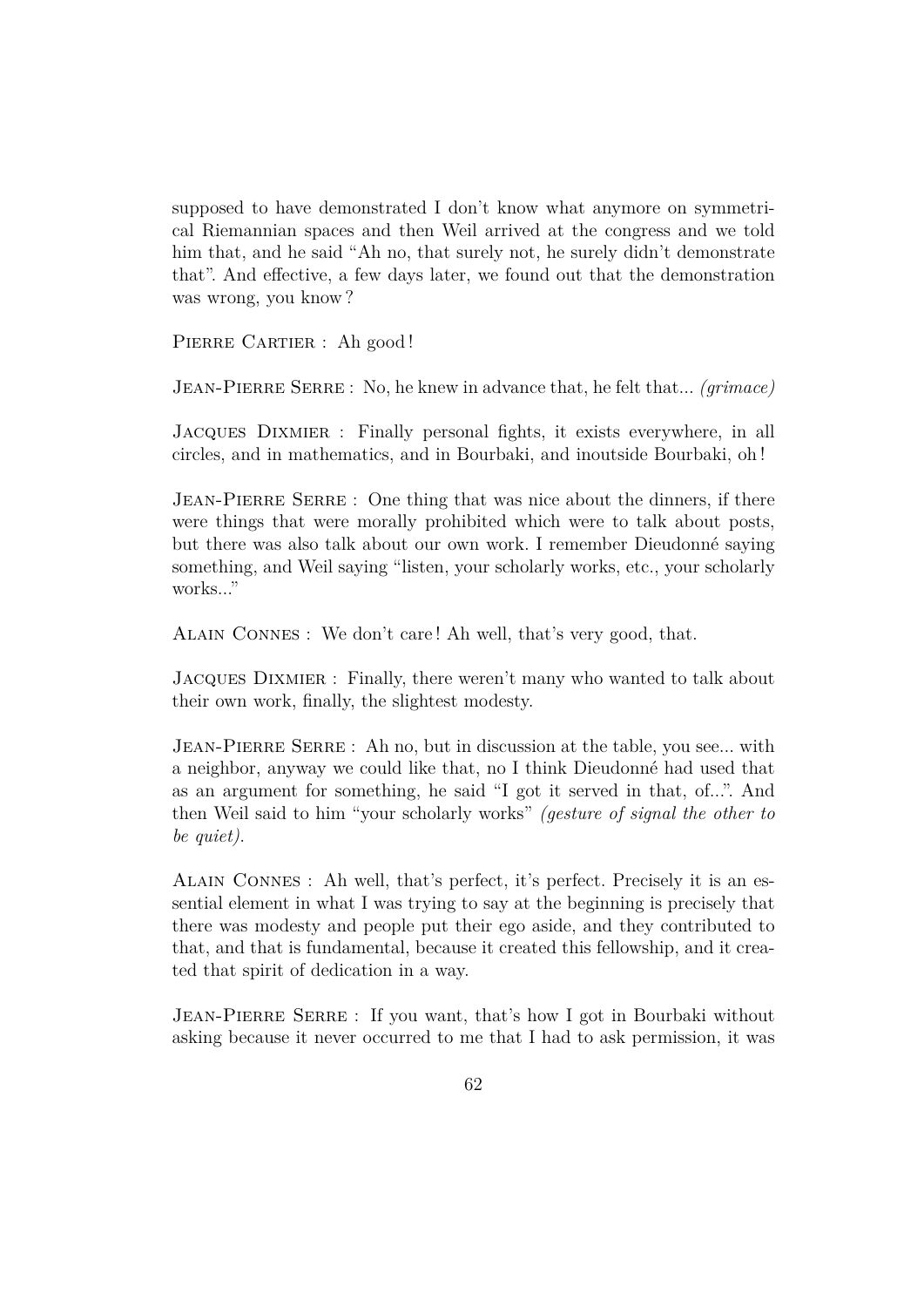math, and I felt that math, I always had the right to be there, it was spontaneous for me.

Jacques Dixmier : It reminds me that I never asked myself the financial question to Bourbaki, things were going well, I never asked myself the question of how it worked.

JEAN-PIERRE SERRE : Bourbaki's finances, from where they received the nice ?

PIERRE CARTIER : The sale of books, the sale of books.

Jacques Dixmier : Yes, but finally, we had to organize, we had to pay taxes or not to pay them, well...

PIERRE CARTIER : Well, there was an association for that.

Jacques Dixmier : It was created quite late, the association.

Alain Connes : From 52.

PIERRE CARTIER : In 52, yes before it was Delsarte, before.

JEAN-PIERRE SERRE : Imagine that they took me as Treasurer, then that I had no idea..., but it was Delsarte who did everything, it was on paper, I was Treasurer and then maybe there was a President who may have been Delsarte, but I've never seen a single account of my life.

PIERRE CARTIER : In the first 15 years, it was Delsarte who did all that.

Jacques Dixmier : As an anecdote, does the presence of cinema at conferences interest you ?

Alain Connes : Oh yes, of course, all the anecdotes interest me, I had planned...

PIERRE CARTIER : Piccoli came to see us.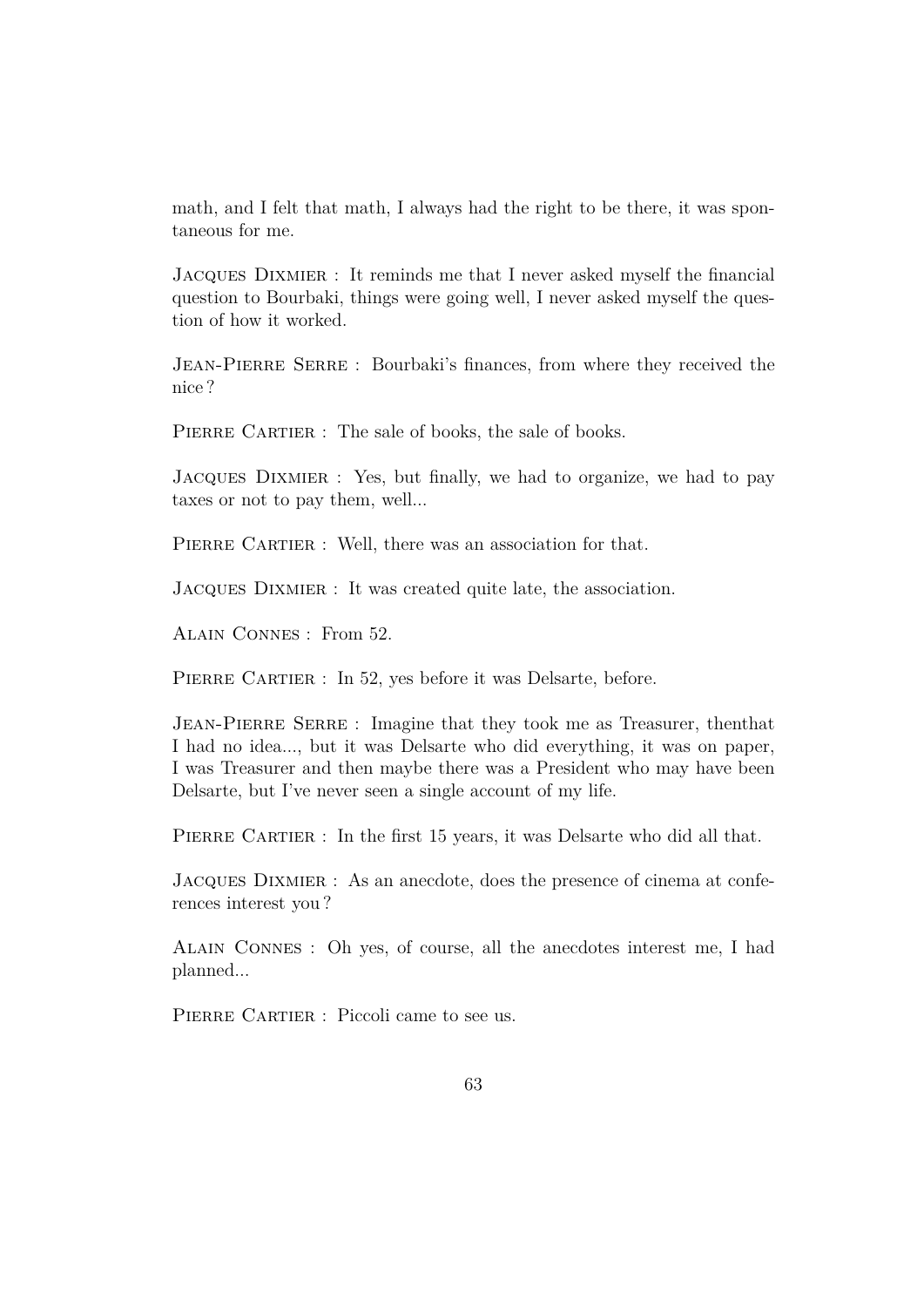Alain Connes : Oh good ?

Jacques Dixmier : Yes, Piccoli, we were in Saint-Rémy-de-Provence, it was a friend, that was Douady's distant cousin, that's it. He came as attendee one or more of our discussions.

Jean-Pierre Serre : No, not several, no.

PIERRE CARTIER : He was perfect, he was perfectly modest.

Jacques Dixmier : He didn't say a word, he sat in a corner.

Alain Connes : Oh good ? Anyway, that is not bad then, as an anecdote.

JEAN-PIERRE SERRE : Sitting in a corner... I have an anecdote, you see. It was at Royaumont Abbey and we were talking about Topological Vector Spaces so it's really a very long time ago. And we were on a terrace with sun, and there were lounge chairs, and we had settledin the lounge chairs, and Weil was there, and the Topological Vector Spaces, that bothered him, you see, so Weil was asleep. So when we saw that he was asleep, we all left without making the slightest noise, and we went to look out the windows and we saw Weil at one point returned and he could not yell at anyone, there was nobody ! *(laughs of all)*.

PIERRE CARTIER : That, I didn't know that.

Jean-Pierre Serre : That's in 49, I think. I think, because it's my first year, surely that was it. Oh, it was the EVT in finished dimension, you see.

Alain Connes : Finite dimension EVTs, no...

JEAN-PIERRE SERRE : Look, when the body is not complete, it's not completely trivial and for example, there are things that are not necessarily closed one inside the other, and on the other hand, if the body is complete, it does nothing is happening. Yes, you see, it's not that great. But I still see the head of Weil, he was a little sheepish, you see.

Alain Connes : Surely *(laughs)* .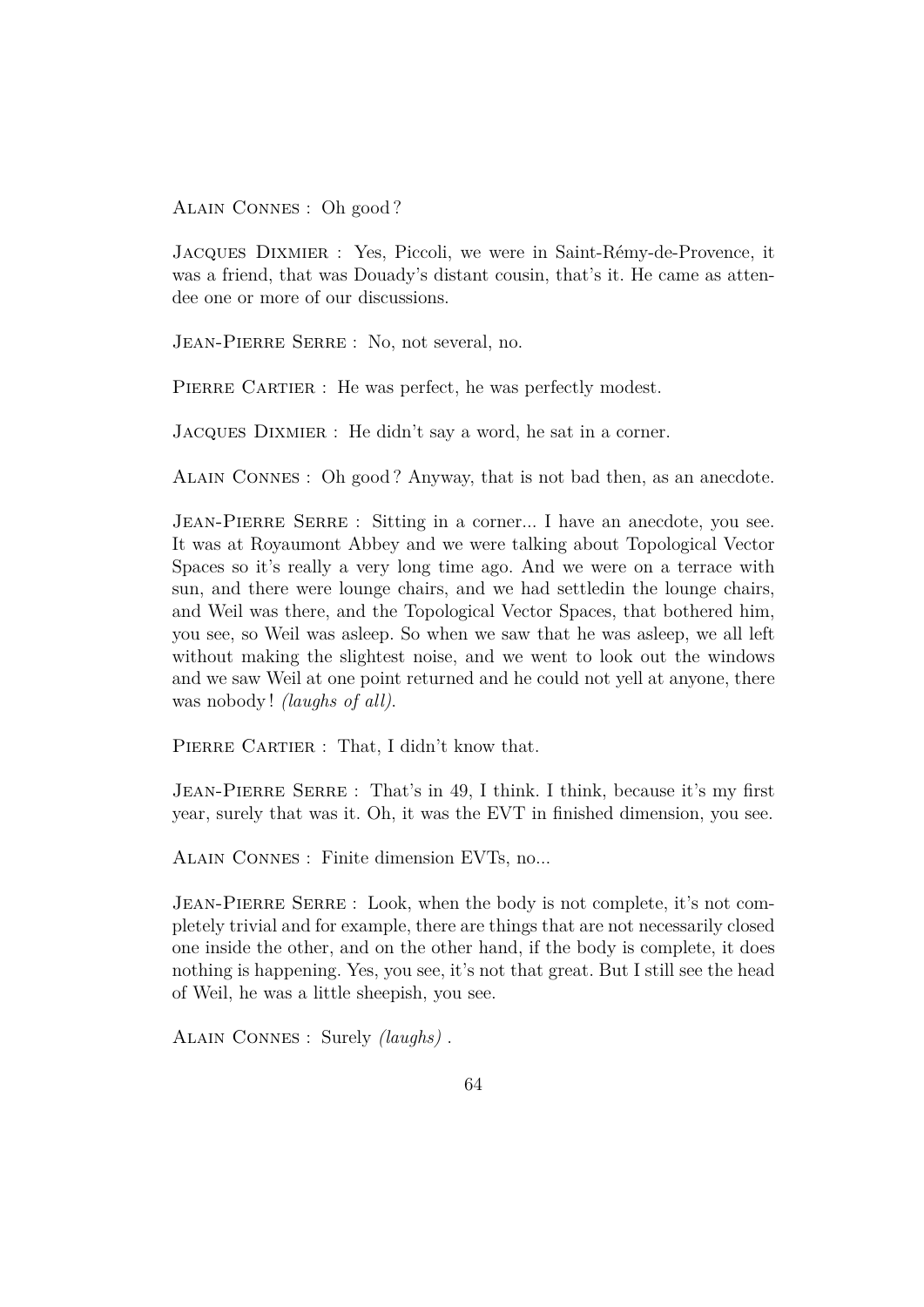Jacques Dixmier : And to tell you that the discussions were sometimes not formal, I remember a session where, it was summer, we were in a courtyard, a garden, and Douady left with a shovel and returned a few minutes later showing us what he had done : he had killed a viper and he proudly showed us the viper.

JEAN-PIERRE SERRE : There was once, he threw me a snake, it seemed a snake, but it's quite unpleasant when you receive a snake in your arms, alive, then !

PIERRE CARTIER : Douady, hunting vipers, that was one of his obsessions.

Jean-Pierre Serre : He was killing them.

Jacques Dixmier : Douady and the counterexamples.

JEAN-PIERRE SERRE : At the time, we killed vipers, now they are protected.

Alain Connes : Douady and the counterexamples is precisely to send vipers to someone.

Jacques Dixmier : We were discussing what Godement calls the monster, the chapter 3 of the Lie groups.

JEAN-PIERRE SERRE : Oh, it's not a monster, I tell you again, it's a very nice chapter.

Jacques Dixmier : And Douady was there and I was there and so one evening, we had the habit to go to bed quite early, around 10 pm, but then, I don't know why, I stayed working until around midnight and Douady didn't either, hadn't gone to bed, he went back to the hotel, he saw me, he was excited, he said to me "I found the counterexample on Lie groups, guess what it is !". So I try to suggest to him "did you find this ?", "No it's not that !"... "This ?", "no, that's not it !". And then all the same, at some point, I said to myself, "Isn't that right ?", it seemed almost impossible to me, by chance, he would have found a Lie algebra which does not correspond to any Lie group ?...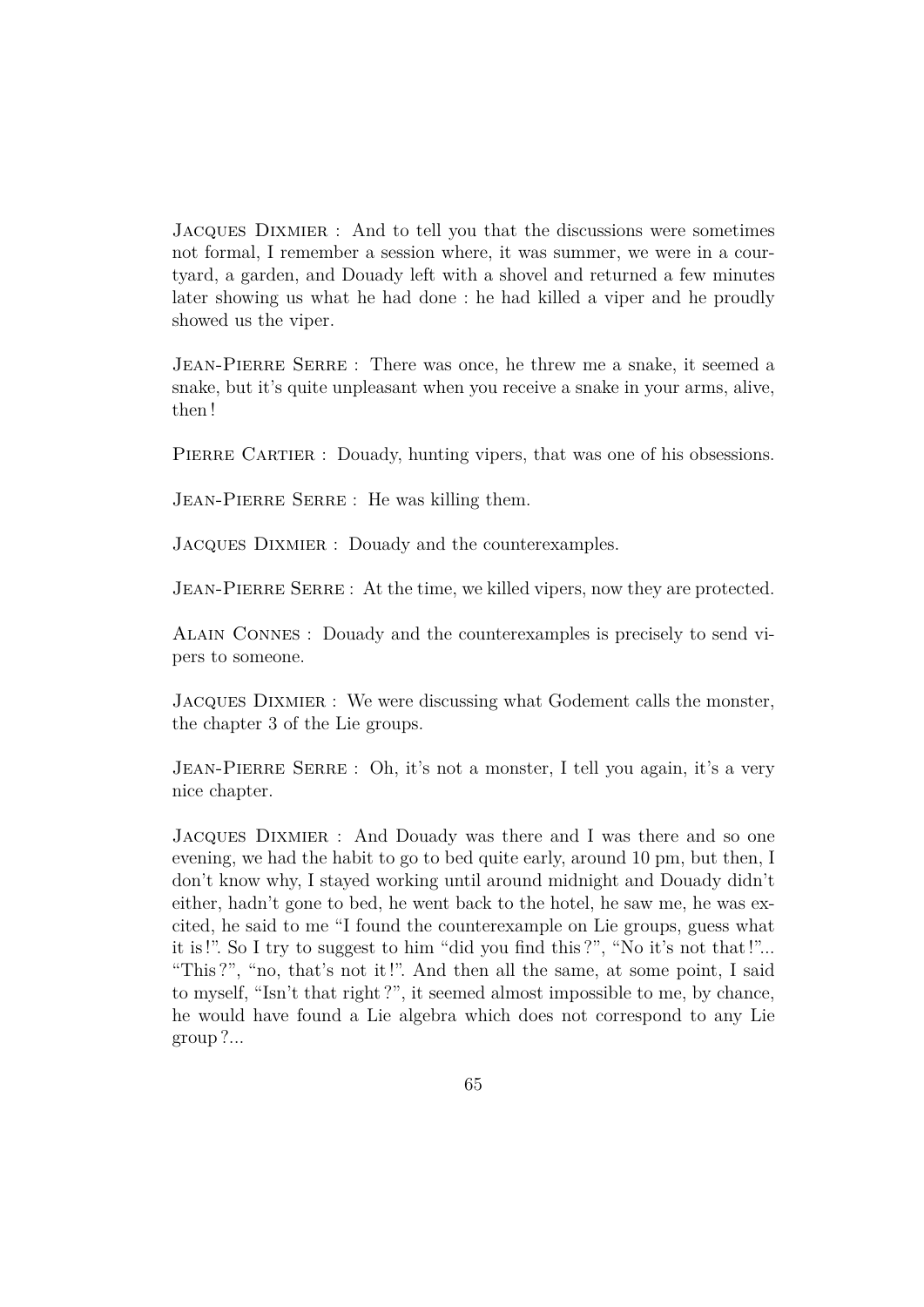JEAN-PIERRE SERRE : That's it, Banachique or something like that, but no finished dimension anyway...

Jacques Dixmier : So I tell him "is that it ?"... "Yes, that's it !". And then he started screaming, it was midnight, he had to wake up half from the hotel *(laughter)*. I had a hard time calming him down.

PIERRE CARTIER : It was a real problem, that.

JEAN-PIERRE SERRE : I hope it's in exercise in Bourbaki, that.

Jacques Dixmier : It went into exer. of course. You talk about the importance of the counterexample, all the same.

JEAN-PIERRE SERRE : Ah yes, and then there was also, Dixmier, you had, it seems to me, funny counterexamples, didn't you make an example where a family has a parameter of Lie groups and the universal coverings cannot be extended *(gesturing with the arms to illustrate his point)*.

Alain Connes : There is no increase in homotopy, you mean.

Jean-Pierre Serre : I think.

Jacques Dixmier : Not me, no, I have no memory of that.

JEAN-PIERRE SERRE : It is not you ?... But whoever you say, I believe that it was an unclosed subspace in a Banach, there was something like that.

JACQUES DIXMIER : Ah, it was of infinite dimension, of course.

Alain Connes : So the creative aspect is often in the exercises, effectively.

JACQUES DIXMIER : Oh no, you're exaggerating.

JEAN-PIERRE SERRE : There are a lot of things in the exercises.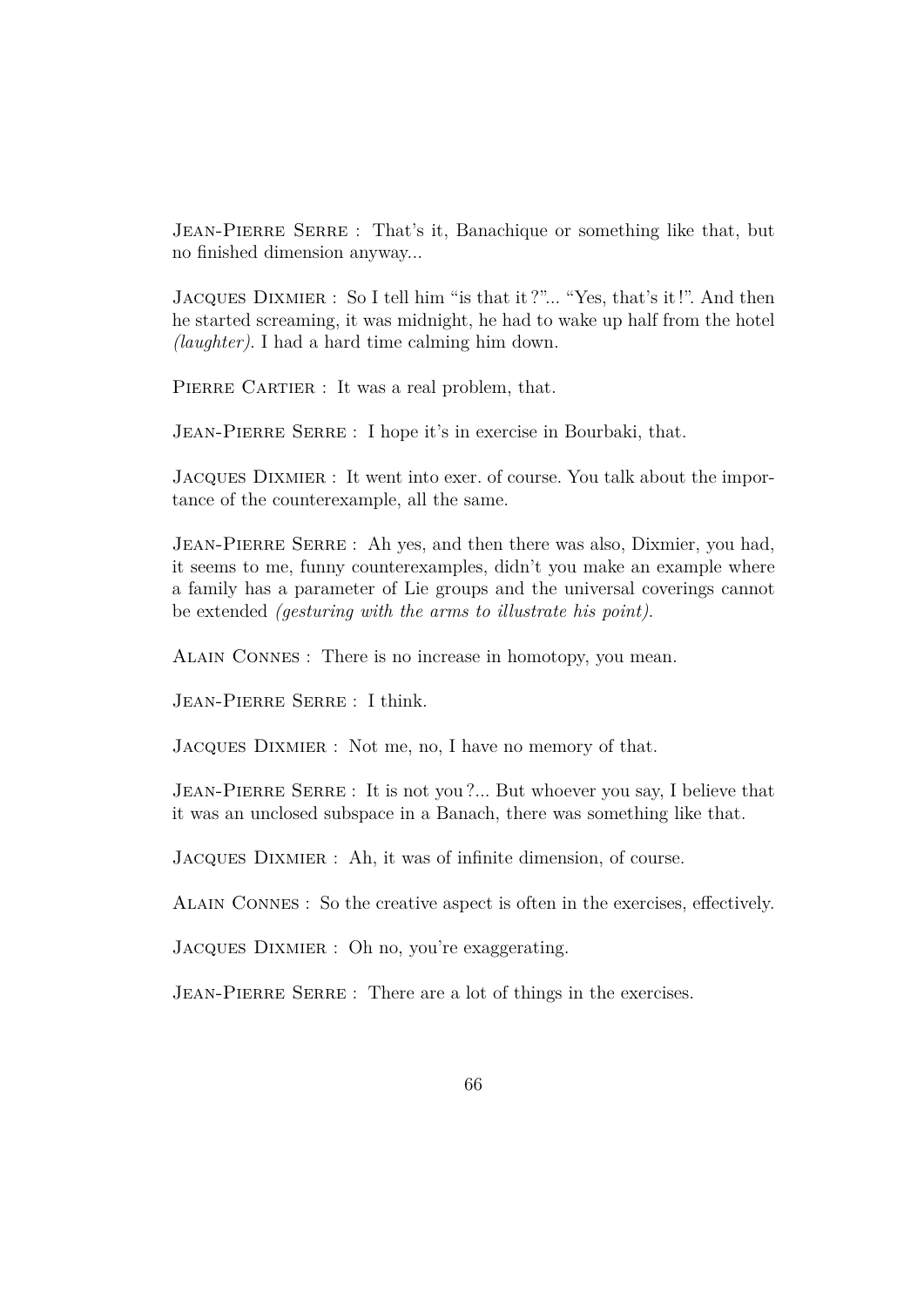Jacques Dixmier : Things that Dieudonné went to seek.

Jean-Pierre Serre and Alain Connes : No no no, not at all.

JEAN-PIERRE SERRE : I made a lot of things that I put in exercises, you see, that weren't in the literature, no, that were sometimes not known.

Jacques Dixmier : I'm sure you put a lot of things, but well, it wasn't the majority of exer.

Jean-Pierre Serre : *(getting up and going to the book table)* From of these books, you see, Dieudonné did not contribute to any exercise there inside : these are exercises entirely ours... You see, the Coxeter hyperbolic for example, which are there, moreover with imprint errors. Well it was badly printed, well. No, lots of things, I had set group invariants, generated by characteristic *p* reflections.

JACQUES DIXMIER : Characteristic *p*, Dieudonné knew that, when even.

JEAN-PIERRE SERRE : No, he knew absolutely nothing. The invariants perhaps.

Jacques Dixmier : No, not the invariants. Finally, I don't know, its about classical bands, I hardly read it.

Jean-Pierre Serre : Look, there are exercises there, they are so pretty. It's not at all the same as the first Bourbaki books where effectively Dieudonné took articles and things and put them while that there, me, when I made it, it was different, I wondered, or else, then, something that I knew to be true, I could find a way of writing it as an exercise. No, there are a lot of things.

Alain Connes : I think it's a perfect time to finish.

Jacques Dixmier and Jean-Pierre Serre : Let's finish.

Alain Connes : We could chat for hours.